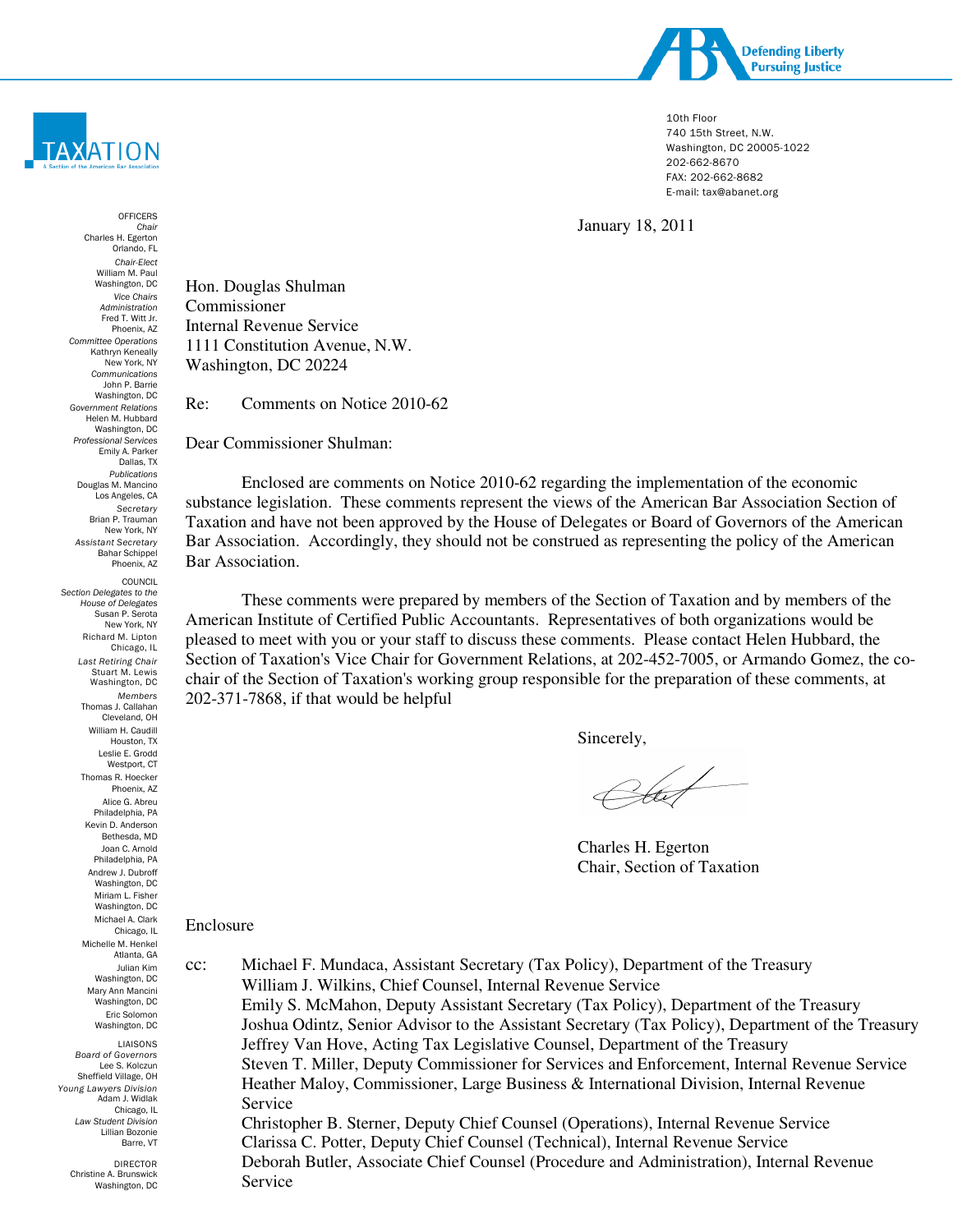#### **Request for Guidance on Implementation of Economic Substance Legislation**

In Notice  $2010-62$ ,<sup>1</sup> the Treasury Department ("Treasury") and the Internal Revenue Service (the "Service") requested comments on certain aspects of the economic substance legislation contained in the Health Care and Education Reconciliation Act of  $2010$  (the "2010 Act").<sup>2</sup> These comments, which have been prepared by members of the American Bar Association Section of Taxation (the "Tax Section") $3$  and by members of the American Institute of Certified Public Accountants (the "AICPA"), $4$  generally address the need for prompt guidance on the implementation of the statutory provisions, comment on the interim guidance set forth in Notice 2010-62, and

2 Pub. L. No. 111-152, 124 Stat. 1029 (Mar. 30, 2010).

<sup>3</sup> These comments represent the views of the American Bar Association Section of Taxation and have not been approved by the House of Delegates or Board of Governors of the American Bar Association. Accordingly, they should not be construed as representing the policy of the American Bar Association.

The Tax Section steering committee that was primarily responsible for preparation of these comments on behalf of the Tax Section consisted of Michael Desmond, Armando Gomez, Helen Hubbard, Fred Murray and Cary Pugh. The Tax Section working group that participated in the development of these comments included Ronald Buch, Rita Cavanagh, Julian Kim and Tom Greenaway from the Administrative Practice Committee; Bob Pope from the Bankruptcy and Workouts Committee; Larry Campagna and Brendan O'Dell from the Civil and Criminal Tax Penalties Committee; Robbie Turnipseed from the Closely Held Businesses Committee; Neil Barr, Erik Corwin, Jack Cummings, Roger Ritt, David Sherwood, Mark Silverman, David Strong, Amanda Varma, Robert Wellen and Lisa Zarlenga from the Corporate Tax Committee; Althea Day from the Employee Benefits Committee; Michael Sanders from the Exempt Organizations Committee; Joe Calianno, Alan Granwell, Rebecca Rosenberg and Carol Tello from the Foreign Activities of U.S. Taxpayers Committee; Matthew Stevens from the Financial Transactions Committee; Elinore Richardson from the Foreign Lawyers Forum; Ann Cammack from the Insurance Companies Committee; Susan Mello and Jeanne Sullivan from the Partnerships and LLCs Committee; Eliot Kaplan from the Real Estate Committee; Paul McKenney and Mark Wilensky from the Sales, Exchanges and Basis Committee; Linda Beale and Diana Erbsen from the Standards of Tax Practice Committee; Susan Grais, Kevin Jacobs, Ed Morse and Wayne Hamilton from the Tax Accounting Committee; Tracy Kaye and Michael Lang from the Teaching Taxation Committee; Elizabeth Lieb from the Young Lawyers Forum; and Stanley Ruchelman from the U.S. Activities of Foreigners & Tax Treaties Committee. The comments were reviewed by Kenneth W. Gideon of the Tax Section's Committee on Government Submissions, and were further reviewed by Eric Solomon, Council Director for the Tax Shelters Committee.

Although the members of the Tax Section who participated in preparing these comments have clients who might be affected by the Federal income tax principles addressed by these comments, no such member (or the firm or organization to which such member belongs) has been engaged by a client to make a government submission with respect to, or otherwise to influence the development or outcome of, the specific subject matter of these comments.

<sup>4</sup> These comments represent the views of the American Institute of Certified Public Accountants. Members of the AICPA Economic Substance Task Force primarily responsible for preparation of these comments on behalf of the AICPA are: John A. Galotto, Chair; Andrew W. Cordonnier; Eve Elgin; Gregory M. Fowler; and Jean E. Trompeter, AICPA Technical Manager. The Task Force also acknowledges the substantial contribution to these comments made by Anita Soucy. The comments have been approved by the AICPA Tax Executive Committee.

 $\overline{a}$  $1$  2010-40 I.R.B. 411.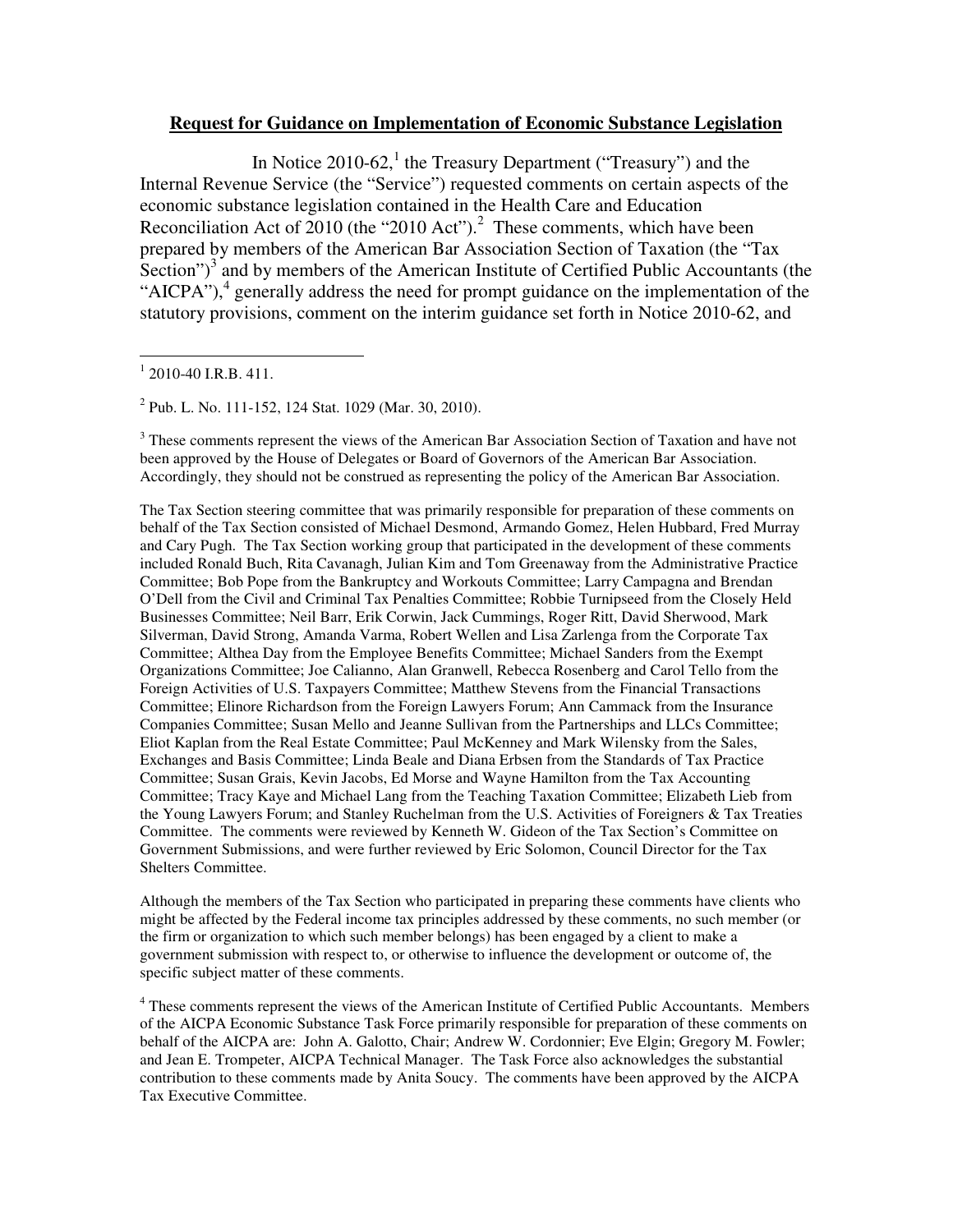make recommendations to promote fair and consistent application of the economic substance legislation. Both of our organizations are separately submitting these comments to Treasury and the Service.

#### **Executive Summary**

 The enactment of section 7701(o) and the related penalty in sections 6662(b)(6) and 6676 as part of the 2010 Act marked the culmination of efforts over more than a decade to codify the economic substance doctrine.<sup>5</sup> This legislation changes the playing field significantly by mandating the two-prong test and imposing a strict liability penalty. Despite the detailed consideration of the legislation over the years, the 2010 Act did not resolve major pre-existing ambiguities in the economic substance doctrine (*e.g.*, what counts as a substantial business purpose) and brings to the fore a number of other ambiguities, most particularly the question of when the doctrine is relevant. Because of these ambiguities, and because the strict liability penalty provides no opportunities for taxpayers to avoid penalties through diligence and reliance on advisors, we believe it is appropriate for Treasury and the Service to provide prompt guidance so that taxpayers and their advisors will know how the legislation is to be applied. Moreover, by dedicating resources now to developing and issuing guidance on the application of this legislation, the government may avoid unnecessary controversy later, can better promote uniform application of the law, and can further the purpose of the statute in deterring taxpayers from entering into aggressive tax transactions while not curtailing legitimate business planning.

 We are, of course, aware that Notice 2010-62 states that Treasury and the Service "do not intend to issue general administrative guidance regarding the types of transactions to which the economic substance doctrine either applies or does not apply." Although we understand and appreciate the difficulties that these new statutory provisions present for the government, we respectfully submit that the government should provide guidance, particularly when the failure to provide guidance is likely to result in the inappropriate assertion of the economic substance doctrine, and the associated strict liability penalty. Accordingly, as detailed below, we recommend that Treasury and the Service issue regulations or other published guidance on some of the more significant interpretative aspects of the statutory provisions.

 We place the highest priority for guidance on establishing a framework for determining when the economic substance doctrine may be relevant to a particular transaction. Historically, the precise contours of when the doctrine applies have been subject to considerable debate,  $6$  but Congress made clear in the 2010 Act that relevance is an issue that must be addressed and answered before the economic substance doctrine can

<sup>&</sup>lt;sup>5</sup> Unless otherwise indicated, all "section" references are to the Internal Revenue Code of 1986, as amended (the "Code").

<sup>&</sup>lt;sup>6</sup> One need only review the numerous opinions of the courts that have ruled on these issues (some of which are discussed in succeeding sections of this report), to observe the difficulty those courts have had in answering that threshold question.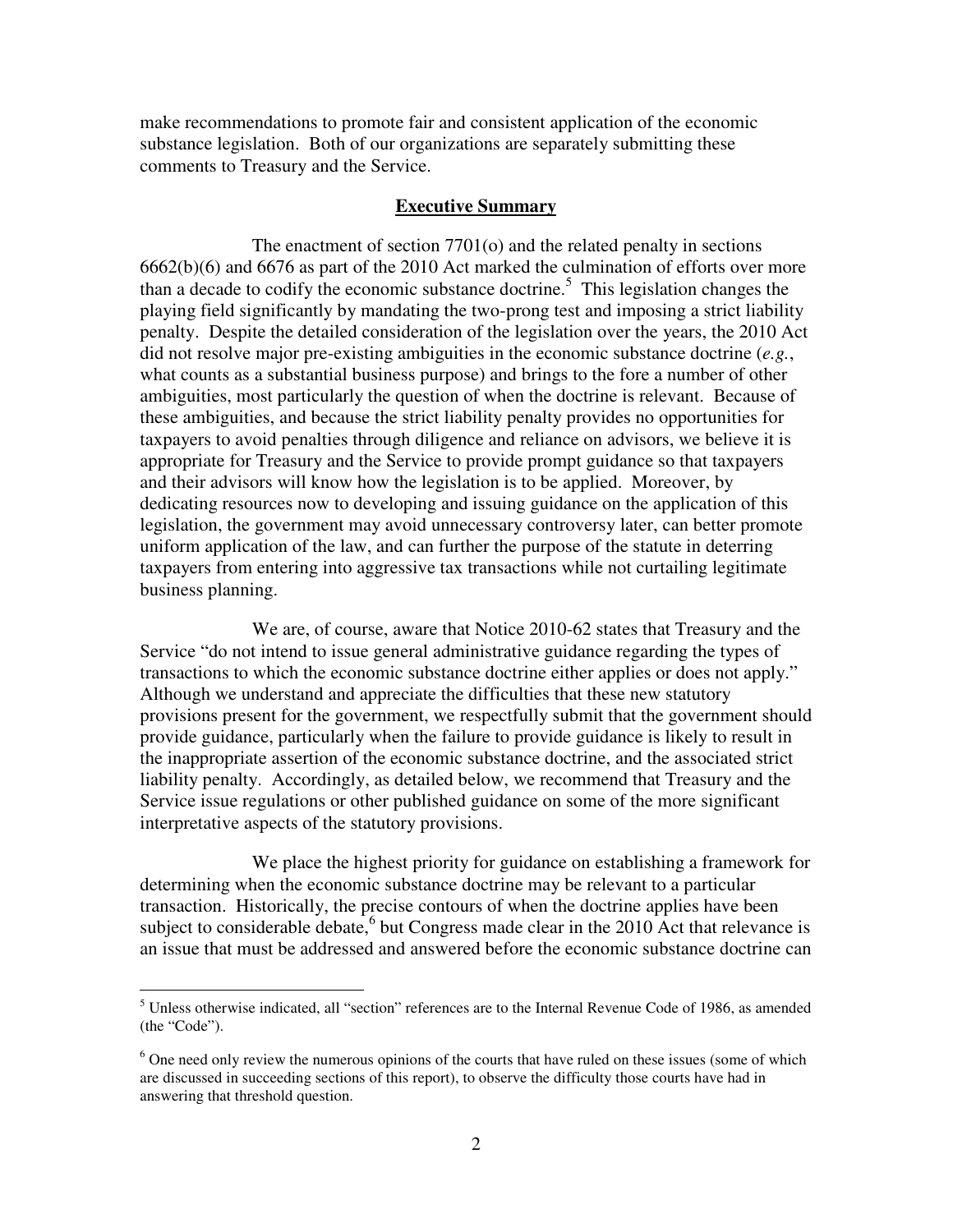be asserted. With codification and the 40 percent strict liability penalty, we believe that it is important that Treasury and the Service issue guidance on this question or run the risk of having the statute deter legitimate business planning. To that end, we recommend that guidance be issued adopting a framework for taxpayers and the Service to apply when determining whether the doctrine may be relevant to a particular transaction.

 We propose a framework involving four distinct and fundamental steps: (1) determine whether the transaction in fact occurred or was completed as documented, using all common law methods of fact finding; (2) determine whether the claimed tax treatment complies with the substantive provisions of the Code and Regulations upon which the taxpayer relied, as informed by the usual methods of statutory interpretation and construction; (3) determine whether the claimed tax treatment is consistent with the Congressional purposes underlying the relevant substantive provisions of the Code; and (4) determine whether the facts and circumstances indicate that the economic substance doctrine is relevant to the transaction at issue.

 Once it has been determined that the economic substance doctrine is relevant to a transaction, there remain additional issues with respect to which we believe guidance is necessary, including:

- (1) Providing definitions for key terms contained in section 7701(o), including:
	- (a) "economic substance doctrine;"
	- (b) "transaction;" and
	- (c) "meaningful way," "economic position" and "substantial purpose;"
- (2) Clarifying when State and local tax benefits are "related" to Federal tax benefits;
- (3) Providing guidance for determining "potential for profit;" and
- (4) Confirming that the reference in section 6662(b)(6) to "any similar rule of law" is limited to situations in which a court fails to expressly invoke section 7701(o) or the economic substance doctrine by name, and that the penalty does not encompass situations in which the merits of the transaction are determined through application of judicial doctrines distinct from the economic substance doctrine or through other anti-abuse provisions.

 Mindful of the statements in Notice 2010-62 that the Service intends to administer the new economic substance legislation by reference to authorities in effect prior to the enactment of section 7701(o), each of our recommendations is supported by reference to such authorities, except when there is no authority (thus making guidance even more appropriate). And while we would prefer to see the guidance issued in the form of binding regulations with a full opportunity for notice and comment, at a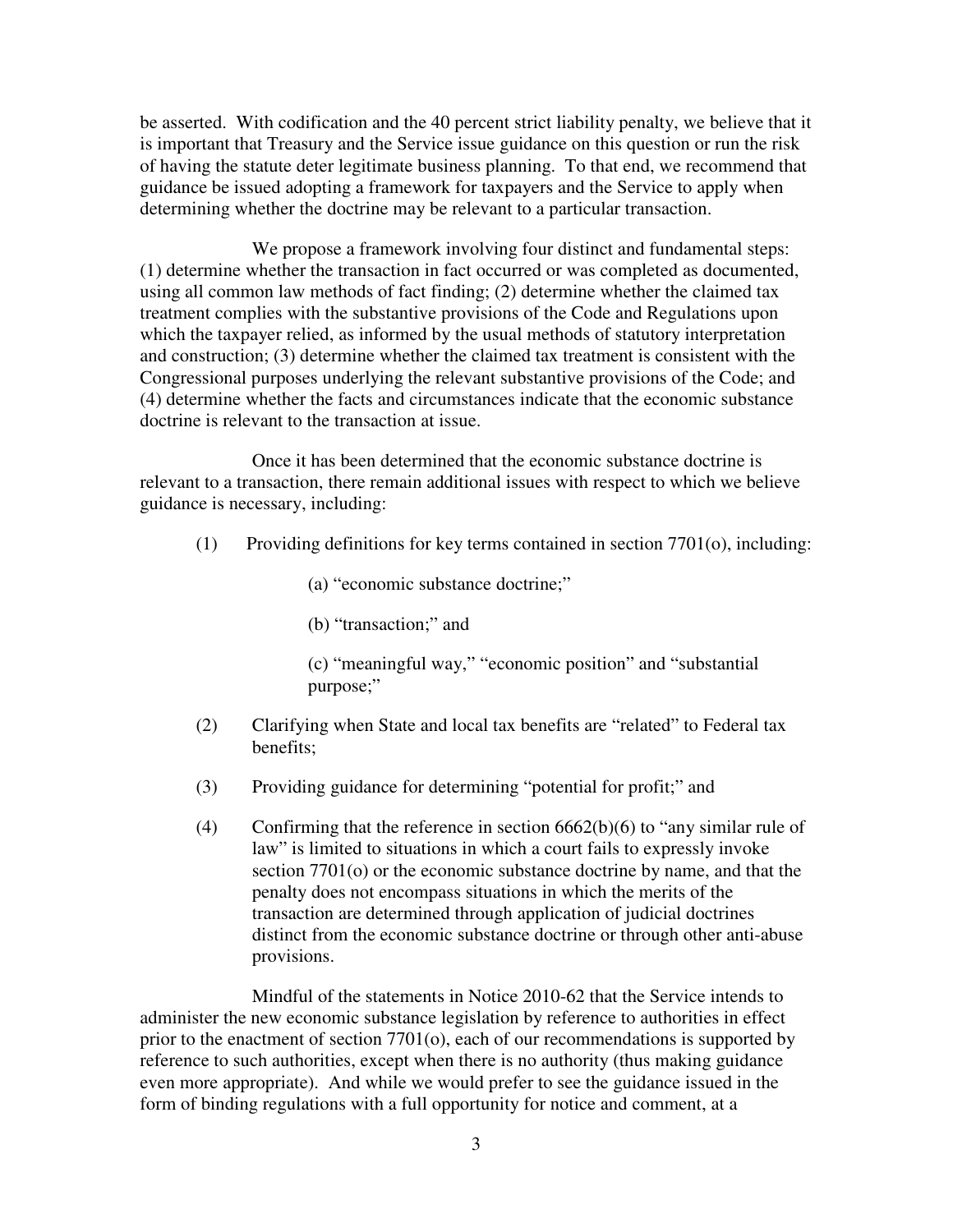minimum we believe it is important that the Service issue detailed internal directives (which should be made public) so that revenue agents and field counsel will better understand the proper contours of the economic substance doctrine and so that taxpayers will better know when it might apply, thereby furthering its intended deterrent effect.

 In light of the stakes presented by the strict liability penalty for transactions found lacking in economic substance, taxpayers have a greater than ever need for guidance on prospective transactions. Accordingly, we recommend that the Service expand its expedited private letter ruling procedures to cover broader categories of transactions and issues. We also recommend that the Service specifically address the applicability or nonapplicability of section 7701(o) to the transactions covered in the private rulings that it does issue. Failing that, we recommend that the Service develop a procedure for "no action" type letters that would assure taxpayers obtaining such letters that the Service will not assert the applicability of section 7701(o) to the transaction described in the letter. When a taxpayer seeks a ruling on a prospective transaction, the Service should be willing to specify whether that transaction truly will withstand scrutiny.

 With respect to the interim disclosure rules provided in Notice 2010-62, we believe that Treasury and the Service have struck a proper balance. We request that those rules be made permanent through promptly issued Regulations, and offer certain clarifications and suggestions for enhancement of those rules.

 With respect to the recent Industry Directive requiring approval by a director of field operations ("DFO") before a revenue agent asserts the strict liability penalty under section 6662(b)(6) (and, by implication, section 7701(o) itself) in a particular case, we recommend that the Service expand the approval process to require robust review by Counsel and a conference of right. We also recommend that Large Business & International ("LB&I) division leadership be consulted prior to the proposed assertion of section 7701(o) in any particular case so that the division commissioner and her deputies can carefully monitor how the statute and the accompanying strict liability penalty are being applied in the field.

 Finally, we urge Treasury and the Service to afford taxpayers and practitioners a meaningful opportunity to comment on any guidance before it takes effect. An inclusive approach affords valuable input and will result in an end product that better serves the interests of all stakeholders. Members of both of our organizations stand ready to provide that input, and would be pleased to meet with you to discuss the recommendations set forth herein.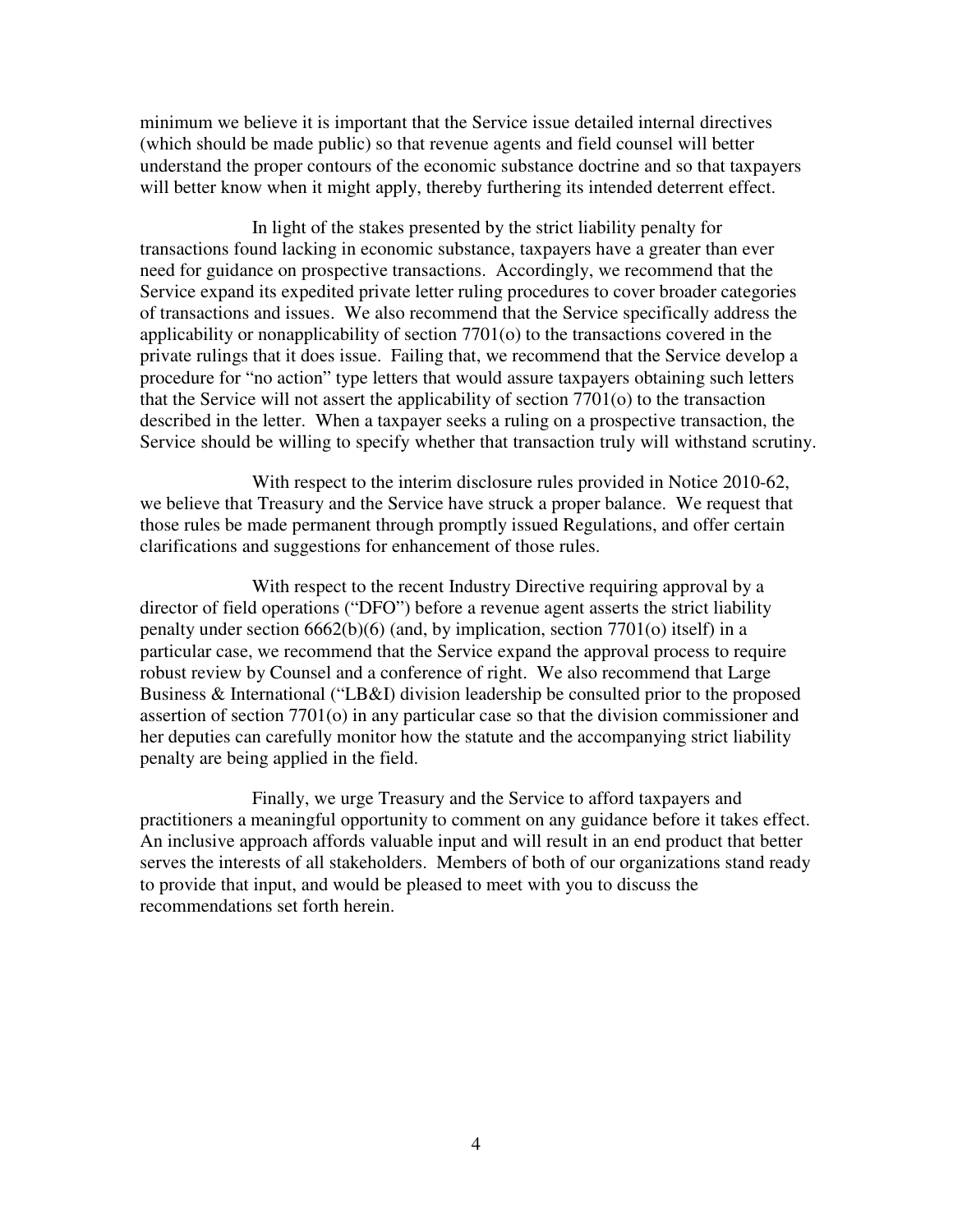# **Discussion**

# **I. The Statute & Legislative History**

In the months since enactment of the 2010 Act, many articles describing the economic substance legislation and commenting on its meaning have been published.<sup>7</sup> Following is a very brief summary of the key provisions of the statute and the relevant legislative history.

## **A. Statutory provisions**

Section 1409(a) of the 2010 Act "codified" a conjunctive economic substance doctrine test in new section 7701(o). This statute defines the doctrine as a "common law doctrine under which tax benefits under subtitle A with respect to a transaction are not allowable if the transaction does not have economic substance or lacks a business purpose"<sup>8</sup> and states that "[t]he determination of whether the economic substance doctrine is relevant to a transaction shall be made in the same manner as if" the legislation had never been enacted.<sup>9</sup> It further states that

[i]n the case of any transaction to which the economic substance doctrine is relevant, such transaction shall be treated as having economic substance only if—

> (A) the transaction changes in a meaningful way (apart from Federal income tax effects) the taxpayer's economic position, and

(B) the taxpayer has a substantial purpose (apart from Federal income tax effects) for entering into such transaction.<sup>10</sup>

Thus, the enactment of section 7701(o) resolved the longstanding conflict among various circuit courts of appeal regarding how the doctrine should be applied by codifying a twopart conjunctive test. $11$ 

 $^{9}$  I.R.C. § 7701(o)(5)(C).

 $10$  I.R.C. § 7701(o)(1).

<sup>&</sup>lt;sup>7</sup> See generally Monte A. Jackel, Dawn of a New Era: Congress Codifies Economic Substance, 2010 TAX NOTES 75-3, Mar. 29, 2010; Jeremiah Coder, The Journey to Codify the Economic Substance Doctrine is Over: But Will It Be Worth It?, 2010 TAX NOTES 61-1, Mar. 30, 2010; Martin J. McMahon Jr., Living With the Codified Economic Substance Doctrine, 2010 TAX NOTES 736-37, Aug. 16, 2010; Rochelle L. Hodes, The Case for a Different Kind of Disclosure Regime, 2010 TAX NOTES 975, Aug. 30, 2010. For a discussion of earlier codification proposals, *see* Yoram Keinan, The Economic Substance Doctrine - Past, Present and Future, 47 TAX MGM'T MEMO 259, June 26, 2006.

 $8$  I.R.C. § 7701(o)(5)(A).

<sup>&</sup>lt;sup>11</sup> The three prevailing economic substance tests were (1) a conjunctive test, (2) a disjunctive test and (3) a facts and circumstances test. The conjunctive test required the taxpayer to establish the presence of both economic substance (measured objectively in terms of pre-tax profit potential) and business purpose (measured subjectively in terms of the taxpayer's intent). *See, e.g., Pasternak v. Commissioner*, 990 F.2d 893 (6th Cir. 1993); *Klamath Strategic Inv. Fund v. United States*, 568 F.3d 537 (5th Cir. 2009). The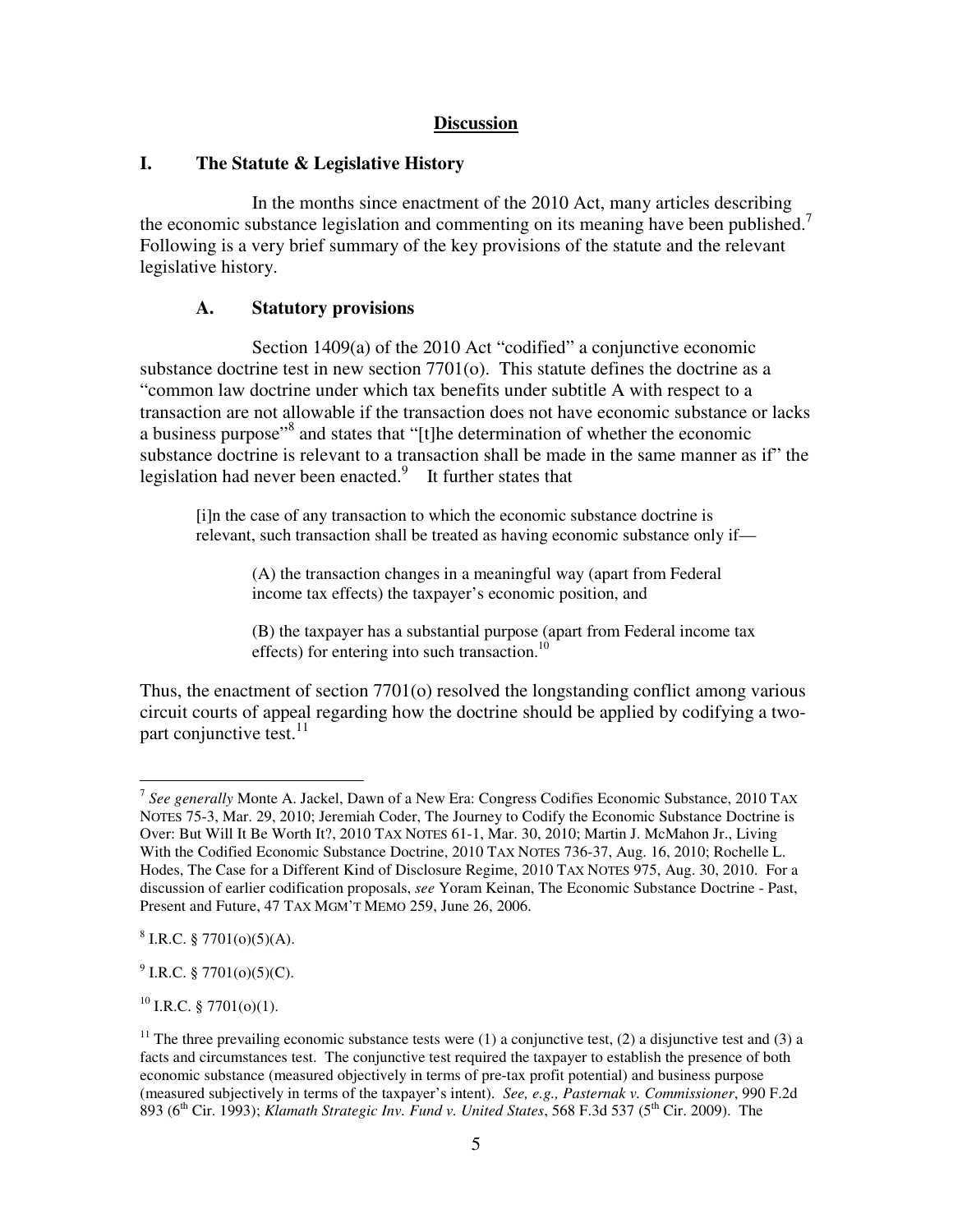The statute also provides that any State and local income tax effects related to a Federal income tax effect shall be disregarded in determining whether the transaction changes a taxpayer's economic position in a meaningful way;<sup>12</sup> and any financial accounting benefit generated by a reduction in Federal income tax shall be disregarded in determining whether a taxpayer has a substantial purpose for entering into such transaction.<sup>13</sup> Additionally, the statute provides a special rule regarding the consideration of a transaction's profit potential: it shall be taken into account "only if the present value of the reasonably expected pre-tax profit from the transaction is substantial in relation to the present value of the expected net tax benefits that would be allowed if the transaction were respected."<sup>14</sup> However, in calculating the pre-tax profit, fees and other transaction expenses shall be deducted.<sup>15</sup>

 The 2010 Act also established a strict liability accuracy-related penalty attributable to any disallowed tax benefits for a transaction lacking economic substance or failing to meet the requirements of any similar rule of law. The minimum penalty is 20 percent of the underpayment, but is increased to 40 percent if the disallowed benefits were not "adequately disclosed" in the return or in a statement attached to the return.<sup>16</sup> Amendments to section 6664 make clear that the "reasonable cause" exception is not applicable to this penalty, and a corresponding amendment to section 6676 provides that a strict liability penalty also applies to refund claims, although in that case it is limited to 20 percent.

Section 7701(o) and the related strict liability accuracy-related penalty apply to transactions entered into after March 30, 2010, which was the date of enactment of the 2010 Act.

## **B. Legislative History**

 There is no "official" legislative history for the 2010 Act. However, useful guidance is available from several sources.

 $12$  I.R.C. § 7701(o)(3).

 $\overline{a}$ 

 $13$  I.R.C. § 7701(o)(4).

 $14$  I.R.C. § 7701(o)(2)(A).

<sup>15</sup> I.R.C. § 7701(o)(2)(B).

disjunctive test required a transaction to have either economic substance or business purpose to survive scrutiny. *See, e.g., Rice's Toyota World, Inc. v. Commissioner*, 752 F.2d 89 (4th Cir. 1985); *IES Indus. v. United States*,  $253$  F.3d 350 ( $8<sup>th</sup>$  Cir. 2001). Courts that instead applied a facts and circumstances test tended to view business purpose and economic substance as factors to consider in determining whether the transaction had any practical economic effects other than the creation of tax benefits. *See, e.g., ACM Partnership v. Commissioner*, 157 F.3d 231 (3d Cir. 1998); *Yosha v. Commissioner*, 861 F.2d 494 (7<sup>th</sup> Cir. 1998).

<sup>&</sup>lt;sup>16</sup> Pub. L. No. 111-152 § 1409(b), 124 Stat. 1029, 1068-1070 (codified at I.R.C. §§ 6662(b)(6), 6662(i), 6664(c)(2), 6664(d)).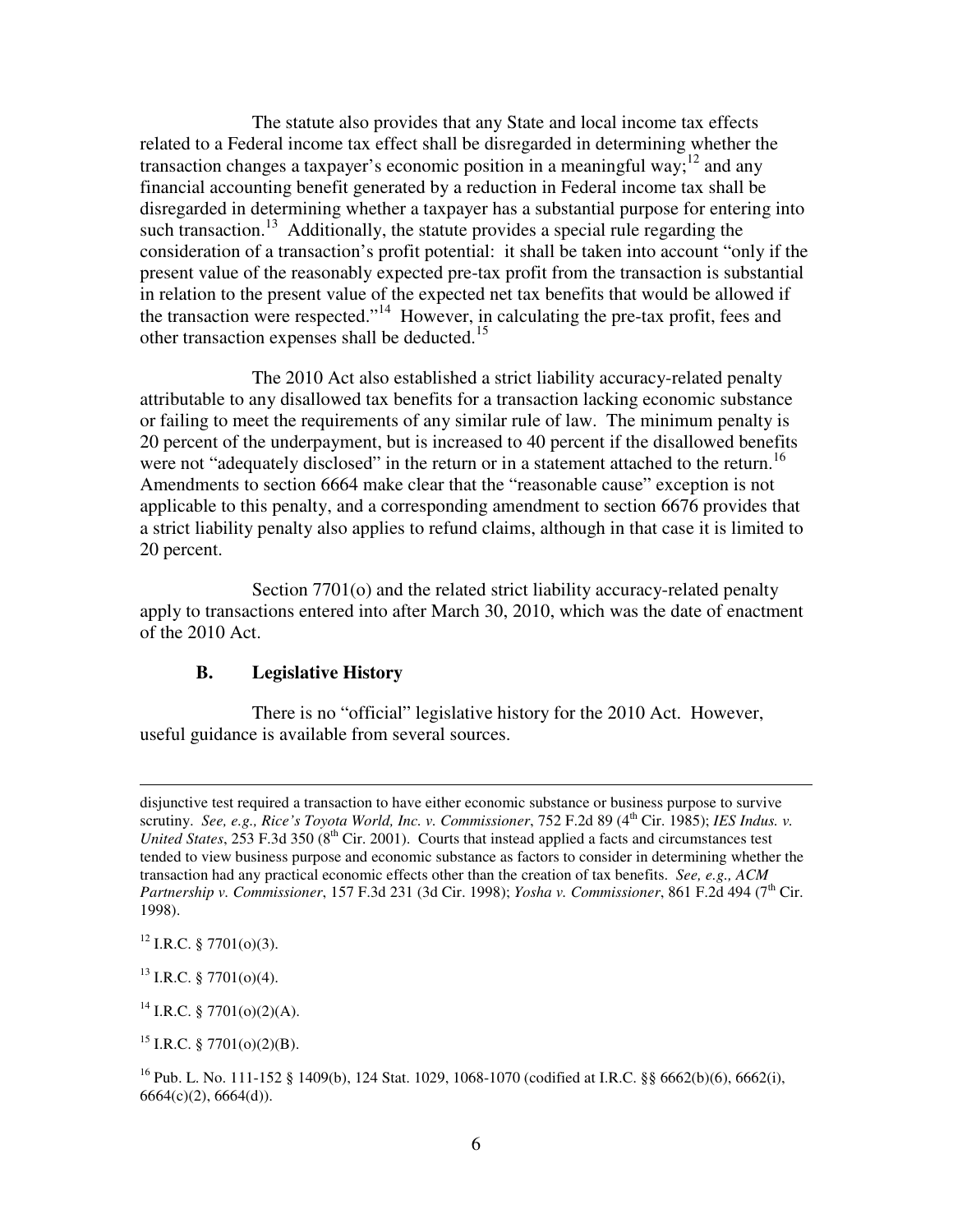As discussed in greater detail in Appendix A to these comments, Congress considered a variety of codification proposals over the decade leading up to the enactment of the 2010 Act, and numerous committee reports from the Senate Finance Committee and House Committee on Ways and Means, as well as technical explanations issued by the staff of the Joint Committee on Taxation, describe and analyze those proposals. In this regard, the report issued by the Committee on Ways and Means on October 15, 2009, in connection with its approval of H.R. 3200 (the "Ways and Means Committee Report"), was the most recent statement of that Committee's motivations behind the economic substance legislation.<sup>17</sup> Because that bill ultimately was not enacted, and because the economic substance legislation ultimately enacted contained several material differences from that approved by the Committee, the report may be persuasive, but cannot be considered "official" legislative history to the 2010 Act.

 The technical explanation of the tax provisions contained in the 2010 Act, prepared by the staff of the Joint Committee on Taxation, is the closest thing to an "official" legislative history.<sup>18</sup> Although the Technical Explanation was never approved by either tax-writing committee, its contemporaneous analysis of the provisions of the 2010 Act may be persuasive in evaluating the intentions of Congress and in interpreting how certain aspects of the legislation should be applied.<sup>19</sup>

 In explaining the limitation of the application of the economic substance doctrine, the Technical Explanation states, "if the realization of the tax benefits of a transaction is consistent with the Congressional purpose or plan that the tax benefits were designed by Congress to effectuate, it is not intended that such tax benefits be disallowed."<sup>20</sup> The Technical Explanation goes on to provide that the legislation "is not intended to alter the tax treatment of certain basic business transactions that, under longstanding judicial and administrative practice are respected, merely because the choice between meaningful economic alternatives is largely or entirely based on

 $\overline{a}$ <sup>17</sup> H.R. Rep. 299, pt. 2, 111<sup>th</sup> Cong., 1<sup>st</sup> Sess. (2009).

<sup>18</sup> Joint Committee on Taxation, *Technical Explanation of the Revenue Provisions of the "Reconciliation Act of 2010," as amended, in combination with the "Patient Protection and Affordable Care Act" (JCX-18- 10)* March 21, 2010 (hereinafter "Technical Explanation"). Please refer to Appendix A to these comments for a discussion of the atypical legislative process followed in the enactment of the 2010 Act.

<sup>&</sup>lt;sup>19</sup> See Estate of Hutchinson v. Commissioner, 765 F.2d 665, 669-70 (7<sup>th</sup> Cir. 1985) (reasoning set forth in Joint Committee on Taxation explanation "does not rise to the level of legislative history, because it was authored by Congressional staff and not by Congress. Nevertheless, such explanations are highly indicative of what Congress did, in fact, intend."). *See also, Bank of Clearwater v. United States.*, 55 AFTR 2d 1552 (Ct. Cl. 1985) ("Absent any definitive legislative history that is more revealing, the court believes it is proper nevertheless, in the absence of any comparable contrary assertions, to give substantial weight to this [Joint Committee on Taxation] Explanation."); *Robinson v. Commissioner*, 119 T.C. 44, 73 (2002) (acknowledging that Joint Committee summary "is not the official legislative document" and "may not be a complete or thorough statement" of decisions made by a conference committee, but because it "was provided to the Members of the House and Senate for their reference before Congress enacted [the legislation] . . . it is part of the history of the legislation.").

<sup>20</sup> Technical Explanation, *supra* note 18, at 152 n.344.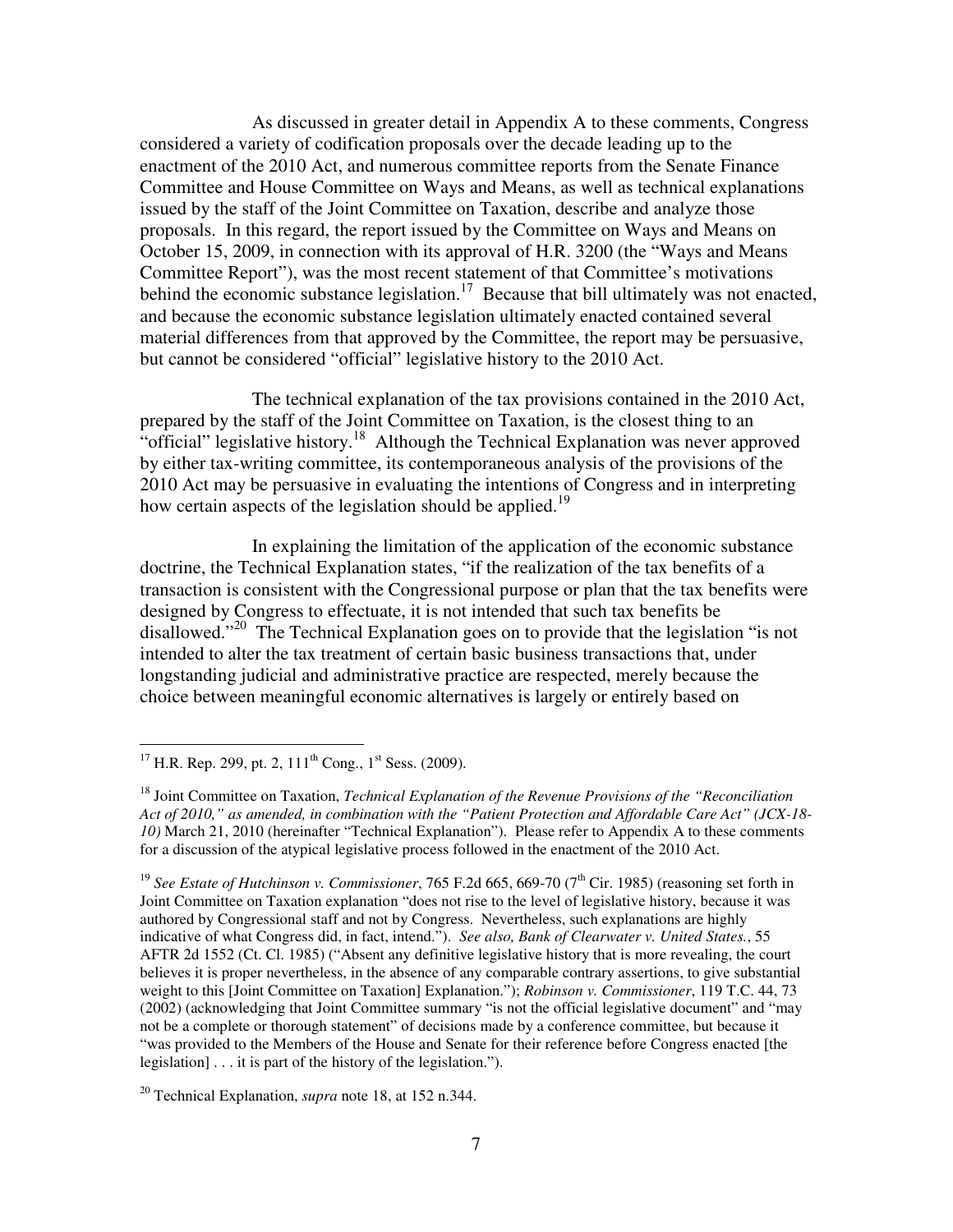comparative tax advantages" and lists four illustrative examples that also were included in the Ways and Means Committee Report.<sup>21</sup>

 The Technical Explanation provides some insight into the slight differences between the "codified" economic substance doctrine in the 2010 Act and prior proposals. One such difference is the treatment of foreign taxes in determining whether a transaction has a pre-tax profit. The 2010 Act requires Treasury to issue regulations to provide for the situations in which foreign taxes are to be considered, instead of automatically reducing a transaction's profit. The Technical Explanation states that this change was designed so that the legislation would not "restrict the ability of the courts to consider the appropriate treatment of foreign taxes in particular cases, as under present law."<sup>22</sup>

 Additionally, the Technical Explanation provides insight into the imposition of the penalty for failing to meet the requirements of any similar rule of law,  $^{23}$ by explaining that the provision "is intended that the penalty would apply to a transaction the tax benefits of which are disallowed as a result of the application of the similar factors and analysis that is required under the provision for an economic substance analysis, even if a different term is used to describe the doctrine."<sup>24</sup>

### **II. Interim Guidance**

 On September 13, 2010, Treasury and the Service announced interim guidance in Notice 2010-62 regarding section 7701(o) and the related penalty amendments. That interim guidance generally provides that the Service will apply the statute as written by Congress,<sup>25</sup> but that in doing so the government will rely on relevant case law applying the common-law economic substance doctrine.<sup>26</sup> The Notice generally makes clear that Treasury and the Service "do not intend to issue general administrative guidance regarding the types of transactions to which the economic substance doctrine either applies or does not apply." Separately, the Notice provides that the Service will not issue private letter rulings or determination letters regarding whether the economic

<sup>23</sup> I.R.C. § 6662(b)(6).

 $\overline{a}$  $^{21}$  *Id.* at 152.

<sup>22</sup> *Id.* at 155 n.357.

<sup>24</sup> Technical Explanation, *supra* note 18, at 155 n.359.

<sup>&</sup>lt;sup>25</sup> For example, the Notice provides that the Service "will challenge taxpayers who seek to rely on prior case law under the common-law economic substance doctrine for the proposition that a transaction will be treated as having economic substance merely because it satisfies either section  $7701(0)(1)(A)$  (or its common-law corollary) or section  $7701(o)(1)(B)$  (or its common-law corollary)."

 $26$  For example, the Notice provides that Service "will rely on relevant case law" in determining "whether a transaction sufficiently affects the taxpayer's economic position," "whether a transaction has a sufficient nontax purpose," and "when the economic substance doctrine will apply."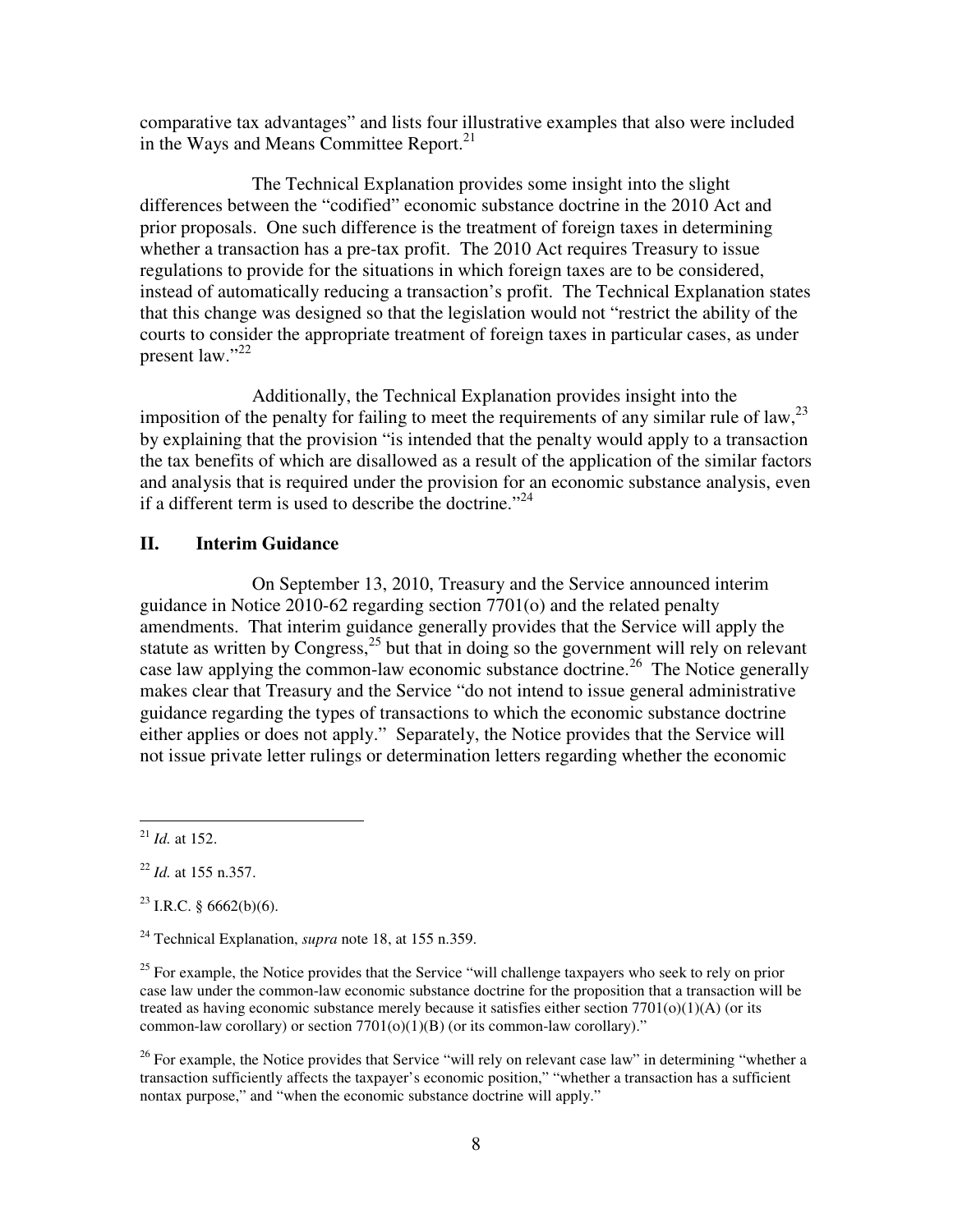substance doctrine is relevant to any transaction, or whether any transaction complies with the requirements of section 7701(o).

 Notice 2010-62 provides that the adequate disclosure requirements of section 6662(i), which must be met to reduce the penalty from 40 percent to 20 percent, generally will be satisfied if a taxpayer discloses on a timely filed original return or a qualified amended return. Disclosures will be deemed adequate only if made on a Form 8275 or 8275-R, or as otherwise prescribed in forms, publications or other guidance. In addition, the Notice provides that disclosures made consistent with the terms of Rev. Proc. 94-69, $27$  which allows large corporate taxpayers under constant examination to make disclosures to avoid penalties, also will be taken into account for purposes of section 6662(i). In the case of reportable transactions found lacking in economic substance, disclosure will not be adequate unless, in addition to the requirements set forth in the Notice, the taxpayer also complies with the reporting requirements under section 6011 applicable to reportable transactions.

 In Notice 2010-62, the Service requested comments on the disclosure requirements with regard to section 6662(i), especially with regard to the interaction of Rev. Proc. 94-69, the proposed (now finalized) Schedule UTP, and the compliance assurance process program.

 On September 14, 2010, the Commissioner of LMSB (now known as LB&I) issued a field directive "to ensure consistent administration of the accuracyrelated penalty imposed under section 6662(b)(6)" that requires any proposal to impose that penalty at the examination level to be reviewed and approved by the appropriate  $DFO.<sup>28</sup>$ 

# **III. Recommendations**

# **A. Guidance on when the doctrine is relevant**

 Congress referred twice in section 7701(o) to the "relevance" of the economic substance doctrine. We understand these references to reflect Congress' view that the doctrine is not always or even presumptively relevant to taxpayers' transactions. This emphasis on relevance is not reflected in the pre-codification cases and, therefore, we believe it needs to be addressed going forward.

Section  $7701(0)(1)$  provides that "[i]n the case of any transaction to which the economic substance doctrine is relevant, such transaction shall be treated as having economic substance only if" the codified two-prong test is met. Elaborating on when the doctrine applies, section 7701(o)(5)(C) provides that "[t]he determination of whether the economic substance doctrine is relevant to a transaction shall be made in the same

 $\overline{a}$  $27$  1994-2 C.B. 804.

<sup>&</sup>lt;sup>28</sup> Internal Revenue Service, Directive for Industry Directors, et al. regarding Codification of Economic Substance Doctrine and Related Penalties (LMSB-20-0910-024) Sept. 14, 2010.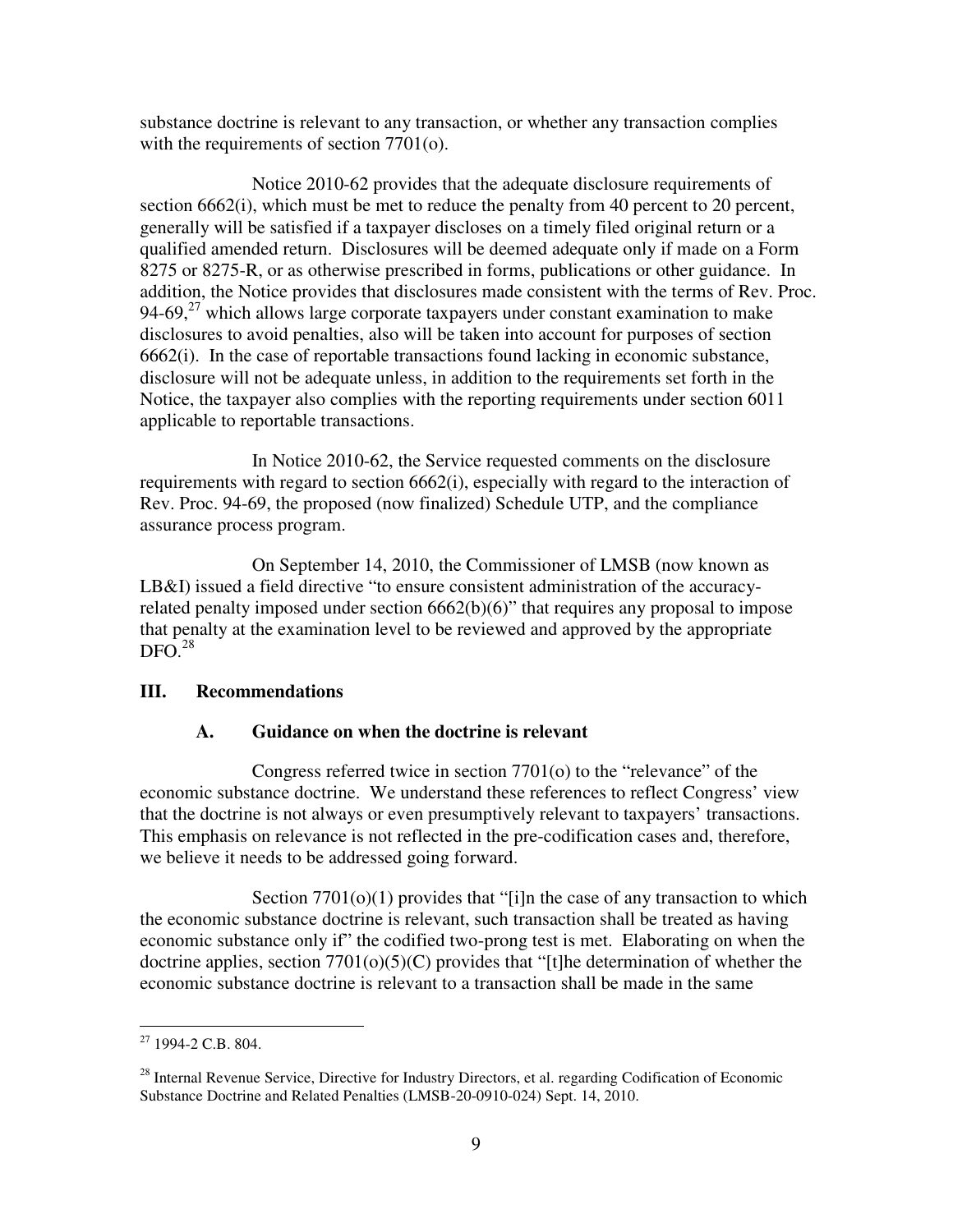manner as if [section 7701(o)] had never been enacted." The Technical Explanation makes clear that codification was intended to have no effect on the threshold question of when the doctrine will apply or, in the language of the statute, when the doctrine will be "relevant."<sup>29</sup> Because of the absence of any meaningful analysis of relevance in the case law, use of the term "relevant" in section 7701(o) has created significant uncertainty as to the circumstances in which the codified rule will apply, reflecting ambiguity under prior law as to the reach of the doctrine and its overlap with other anti-abuse rules.<sup>30</sup>

Prior to codification taxpayers took comfort in knowing that there were certain types of transactions that, under judicial precedent or administrative practice, would generally not be subject to challenge under the economic substance doctrine.<sup>31</sup> This authority arose largely (if not entirely) in the context of courts considering the merits of a transaction and applying, or not applying the doctrine to challenge that transaction. Thus, this authority tends to imply a definition of "relevance" by saying when the economic substance doctrine will not apply. Although one can indirectly discern from this authority certain circumstances in which the economic substance doctrine might apply, it does not *per se* frame the threshold question of when the doctrine is "relevant."

Notice 2010-62 refers to prior "authorities" in considering when the economic substance doctrine will apply, although it does not cite to any such authorities; and we have not been able to identify any authorities that frame or consider the threshold question in terms of a relevance inquiry, at least as the term "authorities" is defined in Regulation section 1.6662-4(d)(3)(iii).<sup>32</sup> Rather, the economic substance doctrine has historically been applied (and thus been deemed "relevant") only when the Service asserts it as an affirmative defense to the normative tax treatment of a transaction and the

<sup>&</sup>lt;sup>29</sup> Technical Explanation, *supra* note 18, at 152 ("The determination of whether the economic substance doctrine is relevant to a transaction is made in the same manner as if the provision had never been enacted.").

 $30$  While the term "relevant" is used elsewhere in the Code, it is only in the traditional context of evidentiary relevance as defined in Fed. R. Evid. 401. *See, e.g.*, I.R.C. §§ 45H(e)(2) (requirement that application for production credit include "relevant" information); 382(h)(8) (determination of fair market value in certain cases involving NOL limitations dependent in part on consideration of "other relevant items"); and 982(d)(1) (defining "foreign-based documentation" by reference to "relevant" documentation).

 $31$  Notice 2010-62 describes "authorities prior to the enactment of section 7701(o)" providing that the economic substance doctrine was "not relevant." While there are certainly cases that have rejected government assertions of the doctrine, those cases were necessarily in situations in which the Service thought the doctrine relevant so they provide only indirect guidance on when the doctrine will apply.

<sup>32</sup> We infer that this refers to cases like *Cottage Savings Ass'n v. Commissioner*, 499 U.S. 554 (1991), where the tax benefit was allowed in a transaction lacking a business purpose and, arguably, lacking a meaningful change in the economic position. The Service took the position through briefing to the Supreme Court that the doctrine was "relevant" to the exchange of economically equivalent mortgages, a position that the Court ultimately rejected, but the opinion does not discuss its decision in terms of the doctrine, much less its "relevance." *Cottage Savings* illustrates the evolving nature of the relevance inquiry and the inherent limitation in the statutory approach of linking to a dynamic and uncodified standard for determining when the doctrine will apply.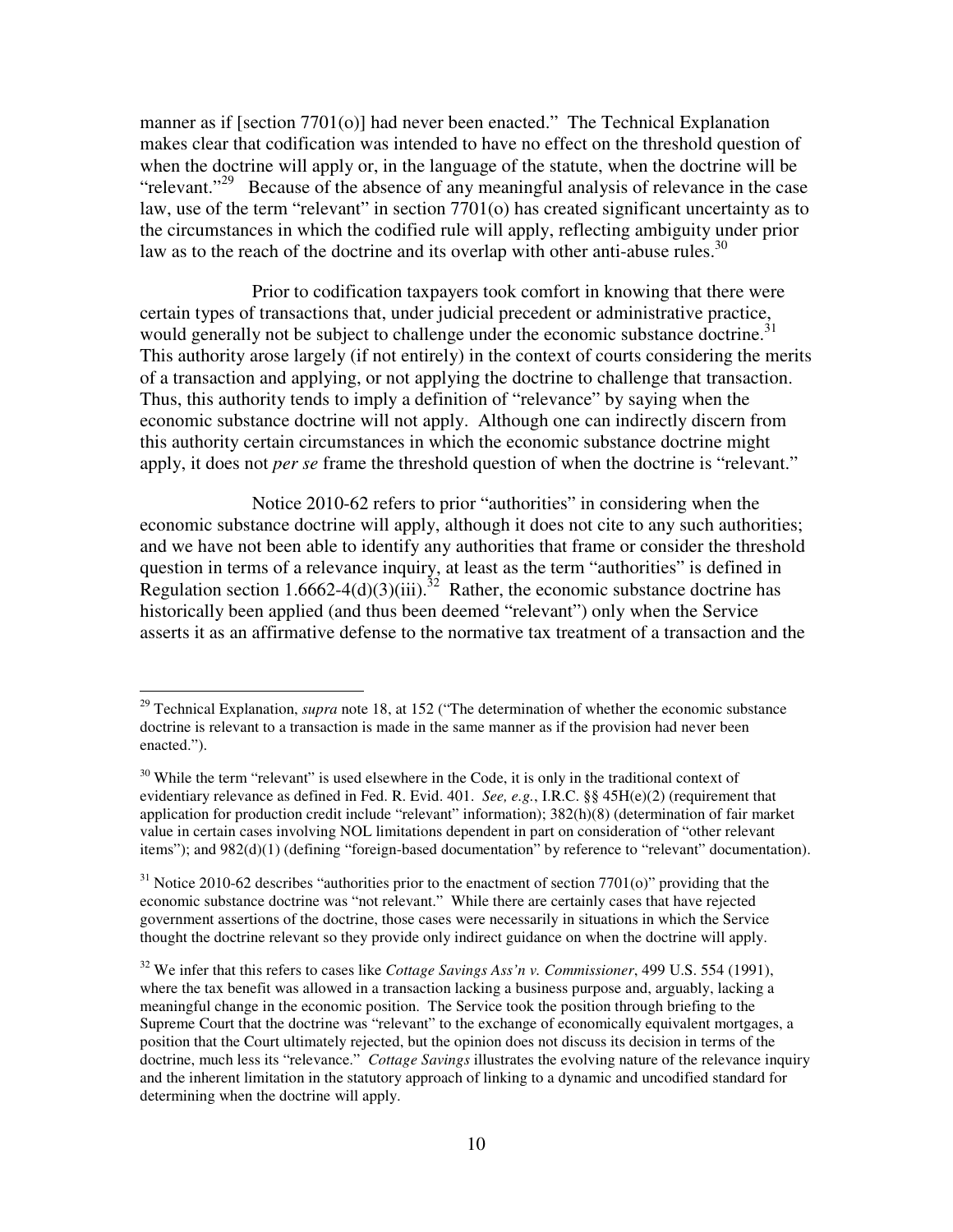courts (and taxpayers) respond by analyzing it.<sup>33</sup> Thus, the Service has historically acted as the gatekeeper in determining when the doctrine is relevant, although it has never published guidance on the analysis that it applies.  $34$ 

Under the historical framework, the precise contours of when the economic substance doctrine would apply were subject to considerable debate – which debate continues today in the context of cases involving pre-enactment periods. Ambiguity surrounding the relevance inquiry created tension that, on balance, served the Service's interest of keeping aggressive tax planning in check. Historically, this may have counseled against issuing published guidance on when the doctrine would and would not apply. With codification and the accompanying 40 percent strict liability penalty, however, we believe that the paradigm has changed and that it is now important that Treasury and the Service issue guidance on the threshold question of when the economic substance doctrine will be relevant.<sup>35</sup>

From an examination perspective, economic substance is now part of the Code itself and without any statutory or regulatory limitations on the circumstances in which it will be asserted, revenue agents may see it as their responsibility to consider application in connection with every issue raised in an examination. In light of the strict liability penalty, such broad assertions of the doctrine could have a significant chilling effect on a wide range of business transactions that the doctrine has historically been thought not to cover. Broad assertion of the doctrine may also present a significant risk of judicial precedent adverse to the Service, ultimately weakening the effectiveness of the doctrine and frustrating the stated purpose of "clarifying and enhancing" its application.<sup>36</sup>

<sup>33</sup> *See* Jasper L. Cummings, Jr., *The Supreme Court's Federal Tax Jurisprudence* (American Bar Association, 2010), at 155 (noting that the economic substance and other common law doctrines "do not arise and are not applied without the urging of the Service").

<sup>&</sup>lt;sup>34</sup> While not set forth in any binding guidance, we do note that a former Chief Counsel forcefully argued that "the economic substance doctrine should be used only rarely and judiciously" and should not be used as a general anti-abuse rule to challenge tax benefits that the Service "views as unintended or just because we do not like the transactions," but should be raised only "in those cases where the tax result produced by the transaction does not appear to be in accord with Congressional intent and common sense." Donald L. Korb, *Remarks at the 2005 University of Southern California Tax Institute: The Economic Substance Doctrine in the Current Tax Shelter Environment* (January 25, 2005). *See also* Coordinated Issue Paper on Notice 2002-50, *available at* http://www.irs.gov/businesses/article/0,,id=138832,00.html (stating that "discretion must be exercised in determining whether to utilize an economic substance argument in any case").

 $35$  This is not a novel concept. A white paper issued by Treasury in 1999 specifically contemplated the need for taxpayers to obtain certainty on transactions in the face of heightened penalties, and suggested expedited rulings from the National Office as one solution. U.S. Dept. of Treas., *The Problem of Corporate Tax Shelters: Discussion, Analysis and Legislative Proposals* (July 1999), *available at* http://www.treasury.gov/resource-center/tax-policy/Documents/ctswhite.pdf (hereinafter "Treasury White Paper") at 104.

<sup>36</sup> Technical Explanation, *supra* note 18, at 152.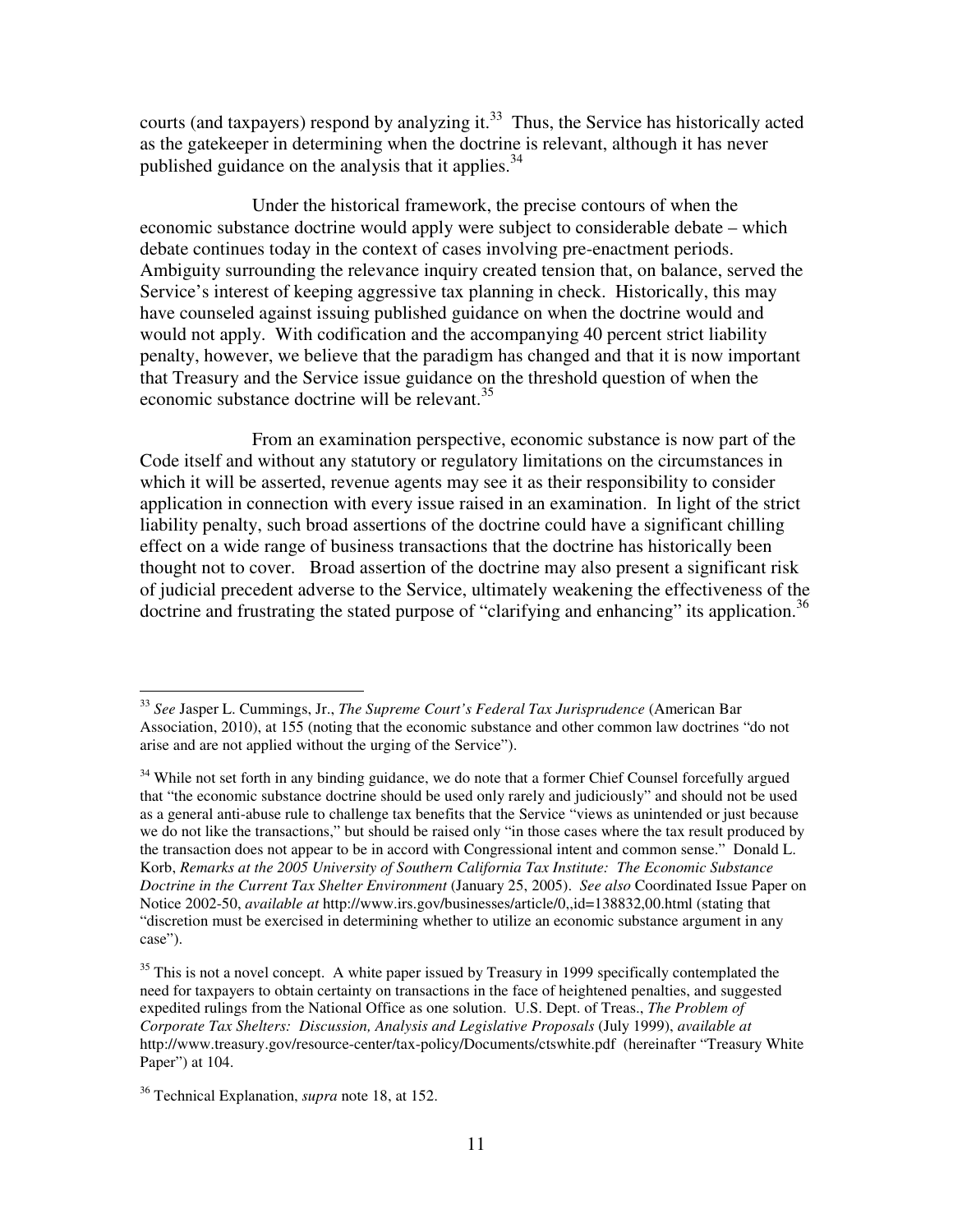While the Technical Explanation does provide taxpayers with some measure of comfort in evaluating the circumstances in which the doctrine will apply, the explanation is too general in its discussion of the relevance inquiry and we believe more detailed guidance is needed. Moreover, there is some uncertainty over the extent to which the courts (and, in turn, taxpayers and the Service) may rely on the Technical Explanation for guidance.<sup>37</sup> We recommend that Treasury and the Service confirm that the Technical Explanation is authoritative so that taxpayers can act in reliance on that explanation when applying the law.

On a more conceptual level, we believe guidance on the threshold question is also needed because, as a default rule, the tax law must be form driven and the rules must be written in terms of forms that may be objectively observed by both taxpayers and revenue agents. An open-ended rule permitting a broad override of the substantive rules in the Code would lead to greater uncertainty in implementation and administration of the tax law. We understand that court opinions and Service pronouncements commonly state that "substance controls form," but we understand those statements either to refer (in recent years) to the economic substance doctrine, which admittedly has its limits of relevance, or more traditionally to the ability of courts to find facts based on all of the facts and circumstances (*i.e.*, the substance of the event).<sup>38</sup>

Moreover, because Congress legislates with the understanding that the law will be applied based on the forms of transactions that its words describe, as informed by the common law ability of courts to find facts, it is inevitable that taxpayers are able to properly claim tax benefits by complying with the statute's words in a way that a revenue agent might think was not intended by Congress.<sup>39</sup> Enforcing the law on the basis of such opinions of intent can lead to inequitable application of the tax laws.

Recognizing the reluctance on the part of Treasury and the Service to publish an "angel list" of specific transactions to which the doctrine will not apply,  $40$  we believe that a framework can be developed that will give taxpayers some comfort with respect to legitimate business transactions that have not been – and should not be – subject to an economic substance challenge. This framework would provide some guidance to both examination teams and to taxpayers, all of whom must understand how to apply the economic substance doctrine while also permitting the relevance analysis to

 $\overline{a}$ 

<sup>39</sup> Examples of such benefits approved by the courts abound, including *Gitlitz v. Commissioner*, 531 U.S. 206 (2001), *General Utilities & Operating Co. v. Helvering*, 296 U.S. 200 (1935), *Corn Products Refining Co. v. Commissioner*, 350 U.S. 46 (1955) and *Cottage Savings Ass'n v. Commissioner*, 499 U.S. 554 (1991).

<sup>37</sup> *See Estate of Hutchinson*, *supra* note 19.

<sup>38</sup> *See, e.g., Knetsch v. United States*, 364 U.S. 361 (1960) (finding no loan).

<sup>40</sup> *See* Notice 2010-62 ("The Treasury Department and the IRS do not intend to issue general administrative guidance regarding the types of transactions to which the economic substance doctrine either does or does not apply."). We believe that the relevance framework we suggest is consistent with this position, in that it does not contemplate designation of specific transactions that are or are not subject to scrutiny under the doctrine. Rather, it contemplates only broad guidance that explains the framework for the analysis as to whether the doctrine applies.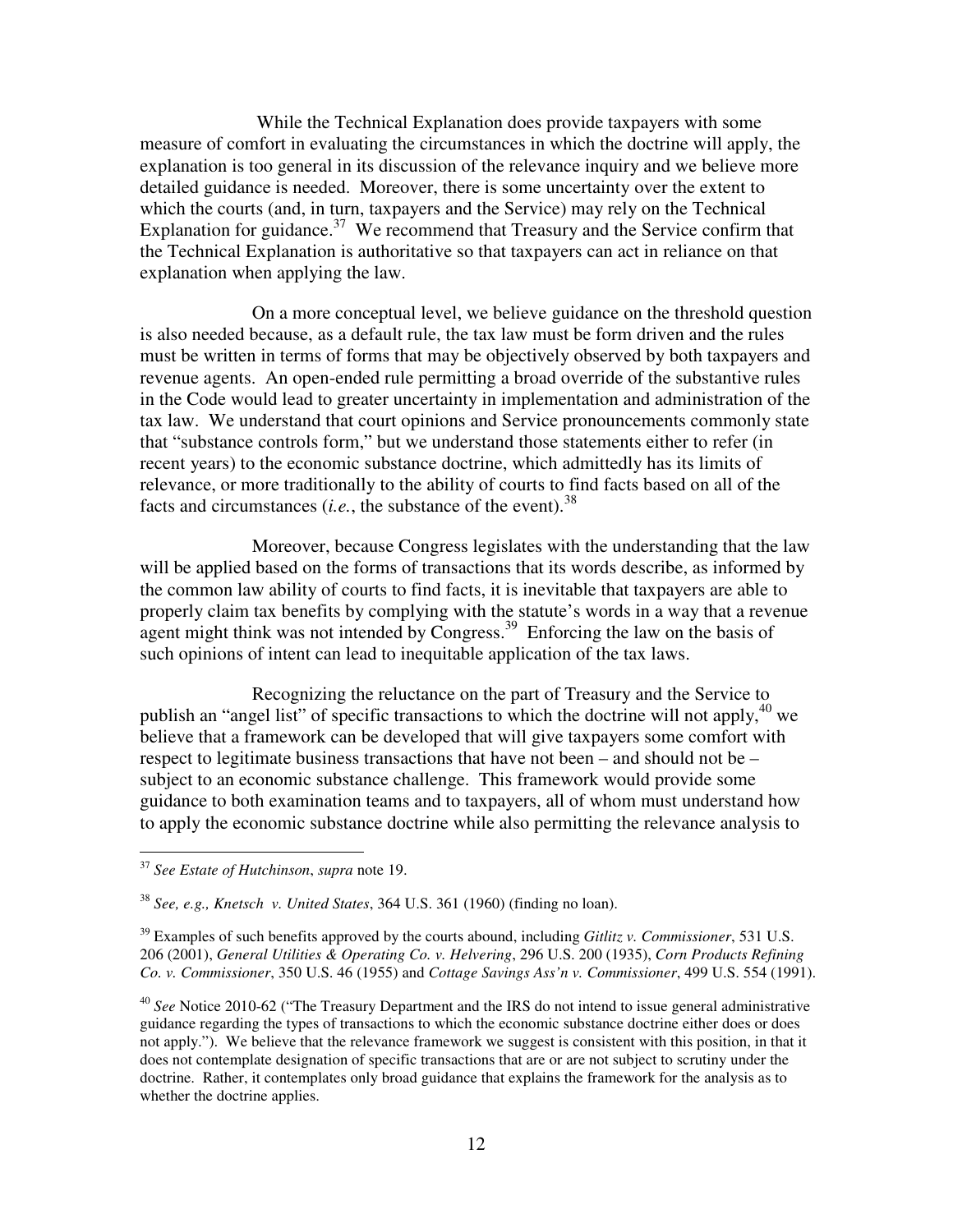continue to evolve, ensuring that new and unanticipated abuses of the Code are kept in check by the doctrine and its accompanying strict liability penalty.<sup>41</sup> In contrast, without a published framework, the relevance inquiry will continue to be made episodically with the Service acting as the gatekeeper for when to assert the doctrine, and taxpayers not knowing the factors being considered and left with no process to seek relief. In other words, including a framework in published guidance makes transparent the process that the Service should apply in any event.

The framework we propose would involve four distinct and fundamental

steps:

 $\overline{a}$ 

- Step 1: Determine whether the transaction in fact occurred or was completed as documented, using all common law methods of fact finding.
- Step 2: Determine whether the claimed tax treatment complies with the substantive provisions of the Code and Regulations upon which the taxpayer relied, as informed by the usual methods of statutory interpretation and construction.
- Step 3: Determine whether the claimed tax treatment is consistent with the Congressional purposes underlying the relevant substantive provisions of the Code.
- Step 4: Determine whether the facts and circumstances indicate that the economic substance doctrine is relevant to the transaction at issue.

These four steps would be applied in order, and analysis of subsequent steps would only be required depending on the outcome of the preceding step. Thus, for example, a transaction that fails Step 1 would not be respected – because a transaction that is a "sham in fact" did not actually happen – and further scrutiny would not be required. As discussed below, we believe that this four-part framework is consistent with the statute, and is supported by the Technical Explanation and by prior law.

Some might wonder why the economic substance doctrine cannot be applied first rather than last, when it is "obvious" that the doctrine is relevant. There are several reasons. First, the statute requires it by defining the doctrine as disallowing otherwise allowable benefits and limiting its application to transactions to which it is relevant. Second, proper analysis of relevance will show that the doctrine's application is not always so "obvious" as it has been assumed to be in many pre-codification cases. Third, the no fault penalties apply only when the denial of tax benefits is "by reason of" the economic substance doctrine, and so taxpayers must be accorded the right to avoid the penalty if they should lose on some other grounds. Finally, whether the taxpayer's facts actually occurred and whether the law, as properly interpreted, allows the claimed

<sup>41</sup> *See* Cummings, *supra* note 33, at 126 n.694 (noting that one of the problems with the anti-abuse rule in section 269 is that it (and the Regulations implementing it) has not evolved to address current abusive transactions).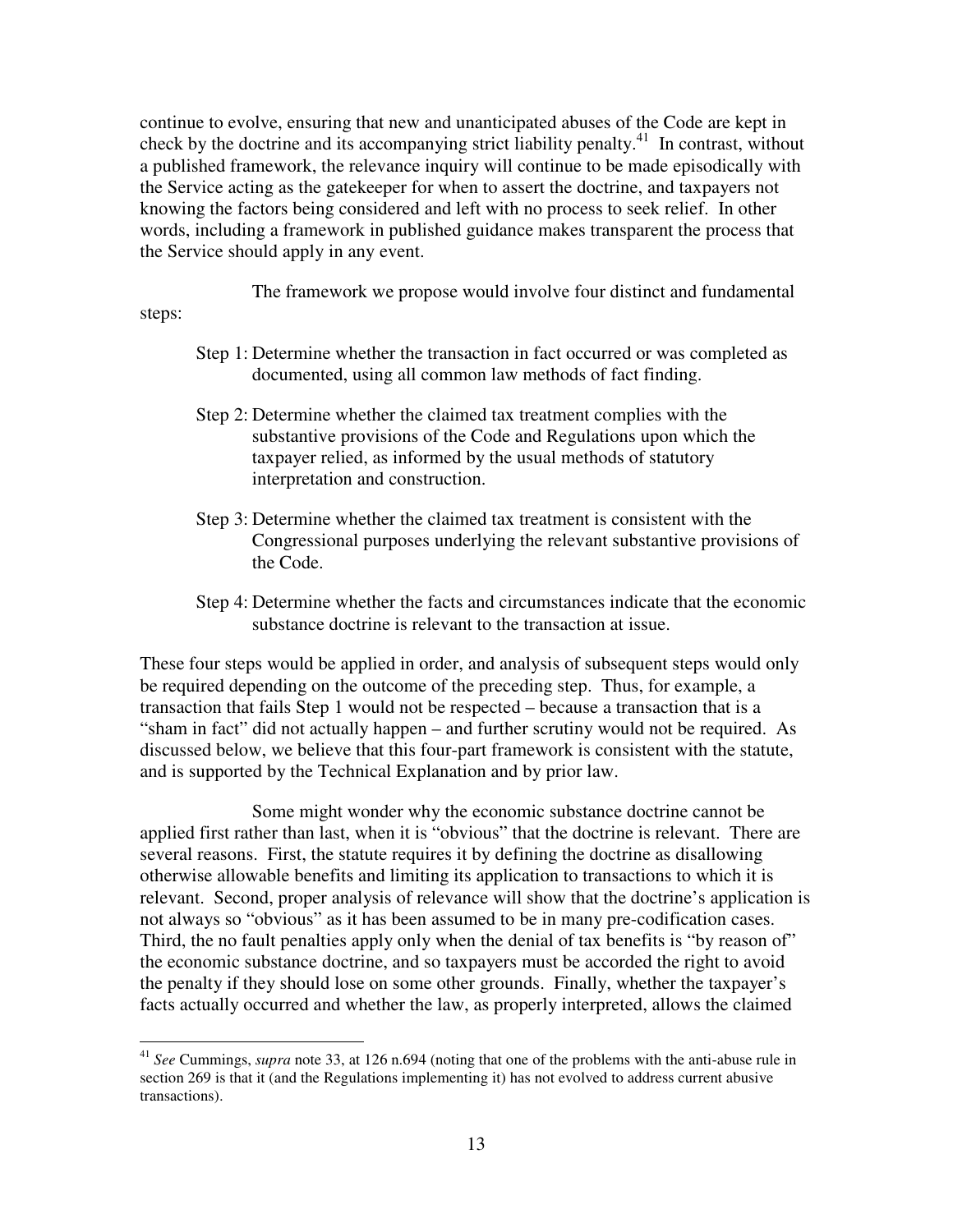tax benefits should inform the issue of the doctrine's relevance because some precodification cases purportedly decided under the doctrine also were based on finding that facts did not occur as claimed or that the statute did not allow the benefit claimed.

# **1. Step One: Determine whether the transaction in fact occurred or was completed as documented, using all common law methods of fact finding**

The first step in the consideration of any transaction should be to find facts to establish what actually happened. Although this may seem to be an obvious step, it tends to be conflated with the economic substance doctrine and thus is often overlooked as an independent step.

For example, in *Mahoney v. Commissioner*, the Sixth Circuit Court of Appeals stated that if it is determined that a transaction is a complete sham, "then such niceties as whether it was 'primarily' for profit, or whether the test is an objective or subjective one are simply not involved."<sup>42</sup> Likewise, in *Enrici v. Commissioner*, the Ninth Circuit Court of Appeals concluded that because "no real transactions were taking place" it was not necessary to reach the issues of whether the transactions were entered into for profit, or whether the losses were ordinary or capital in nature.<sup>43</sup> Both of these decisions involved appeals of Tax Court decisions involving so-called London options, in which the taxpayers claimed losses from alleged commodity straddles. But when the courts found, for example, that "during the years in issue . . . neither gold nor platinum were traded on any exchange in London and no prices were published in London for forward contracts in those metals," and when the courts further found that trading records had been "manipulated" and that the taxpayers did not introduce any evidence to corroborate the transactions, they necessarily concluded that the transactions were factual shams. $44$ 

There are countless other cases that have been litigated over the years involving similar factual shams. For example, the so-called "Hoyt partnership" cases involved partnerships that allegedly purchased cattle or sheep, but in many cases the courts ultimately found that the alleged purchase price of the flock sold to each partnership exceeded the value of the flock and that many of the animals purportedly sold  $\overline{d}$ id not in fact exist.<sup>45</sup>

Moreover, there are even more cases that have been decided based on the facts found by the courts. Among the most famous of these cases is *Knetsch v. United* 

 $42$  808 F.2d 1219, 1220 (6<sup>th</sup> Cir. 1987).

<sup>&</sup>lt;sup>43</sup> 813 F.2d 293, 295 (9<sup>th</sup> Cir. 1987).

<sup>44</sup> *Forseth v. Commissioner*, 85 T.C. 127, 157 (1985). For a discussion of the London options cases, *see*  Jasper L. Cummings, Jr. *The New Normal: Economic Substance First*, 126 TAX NOTES 521 (Jan. 25, 2010).

<sup>45</sup> *See, e.g., River City Ranches #1 Ltd. v. Commissioner*, 94 T.C.M. (CCH) 1 (2007).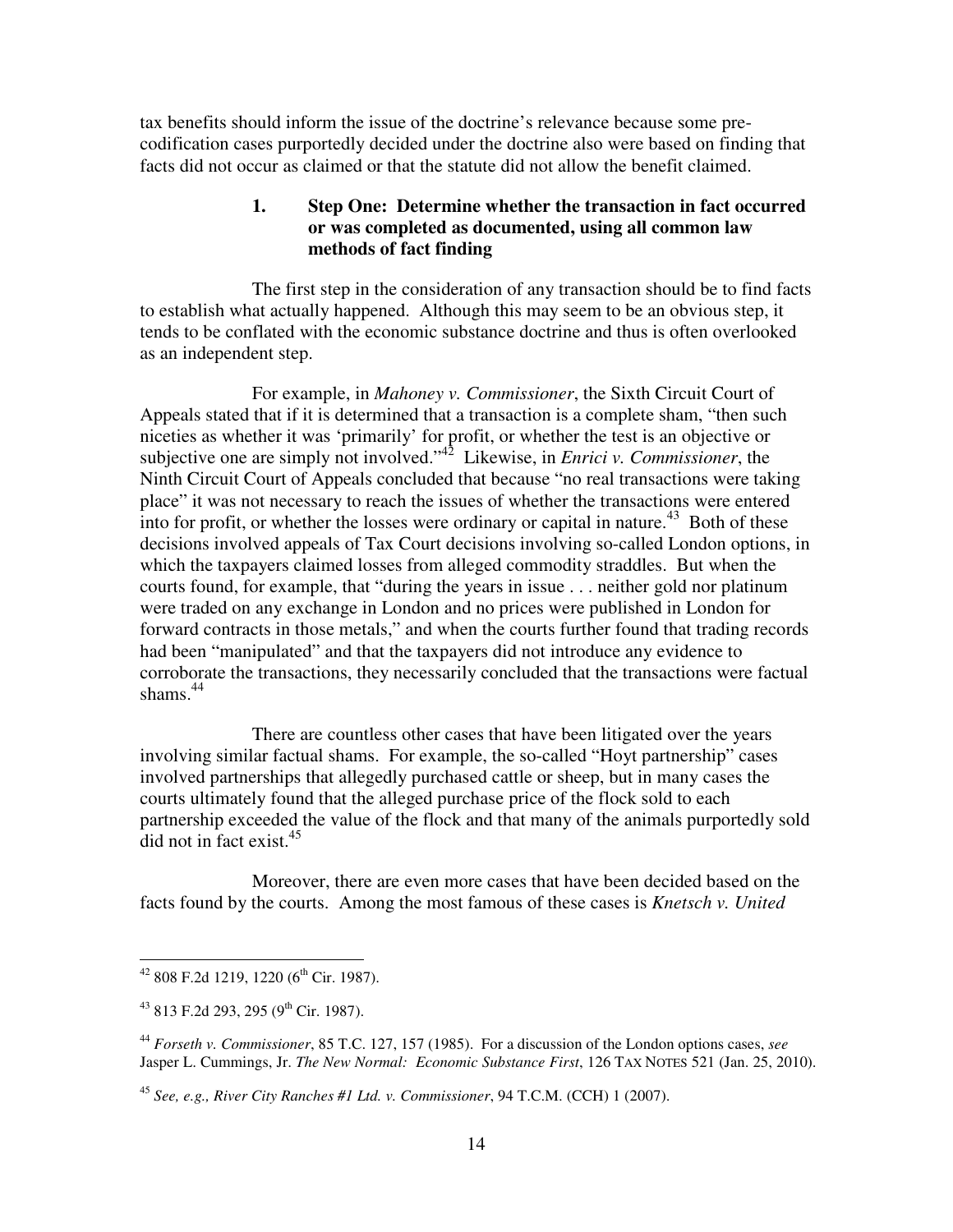*States*, <sup>46</sup> in which the Supreme Court disallowed the taxpayer's claimed interest deductions when it found that there was no real indebtedness and that the difference between the amounts paid by the taxpayer and what it received in exchange was the fee paid by the taxpayer for "the facade of 'loans'." Conversely, in *Goldstein v. Commissioner*, <sup>47</sup> the Second Circuit Court of Appeals concluded that the loan at issue was real, before it then concluded that the deductions for payments on that loan were not allowable under section 163.

The Technical Explanation supports our view that consideration of the economic substance doctrine does not begin unless the transaction actually occurred. Specifically, the Technical Explanation begins its discussion of the economic substance doctrine with the following sentence:

Courts generally deny claimed tax benefits if the transaction that gives rise to those tax benefits lacks economic substance independent of U.S. Federal income tax considerations – notwithstanding that the purported activity actually occurred.<sup>48</sup>

Thus, the analysis of the economic substance doctrine does not start until it has first been determined that the activity actually occurred.

 While treating the factual sham doctrine as separate from the economic substance doctrine may appear to be a grant of leniency to factual shams, in practice that should not be the case. First, there is no need to resort to a business purpose analysis in order to identify and deal with factual shams. Further, while factual shams may not be subject to the strict liability penalty under section 6662(b)(6), taxpayers that participate in such transactions may yet have difficulty demonstrating reasonable cause and good faith to defend against negligence or substantial understatement penalties, and in the more egregious cases, the 75 percent fraud penalty under section 6663 may be appropriate.

# **2. Step Two: Determine whether the claimed tax treatment complies with the substantive provisions of the Code and Regulations upon which the taxpayer relied, as informed by the usual methods of statutory interpretation and construction**

The second step in the consideration of any transaction should be to determine whether the asserted tax treatment complies with the applicable provisions of the Code and Regulations. As the Supreme Court stated in *Gregory v. Helvering*, "the question for determination is whether what was done . . . was the thing that the statute intended."<sup>49</sup> Again, this may seem obvious, but the incorporation of a business purpose

 $46$  364 U.S. at 366.

 $47$  364 F.2d 734 ( $2<sup>nd</sup>$  Cir. 1966).

<sup>48</sup> Technical Explanation, *supra* note 18, at 142.

<sup>49</sup> 293 U.S. 465, 469 (1935).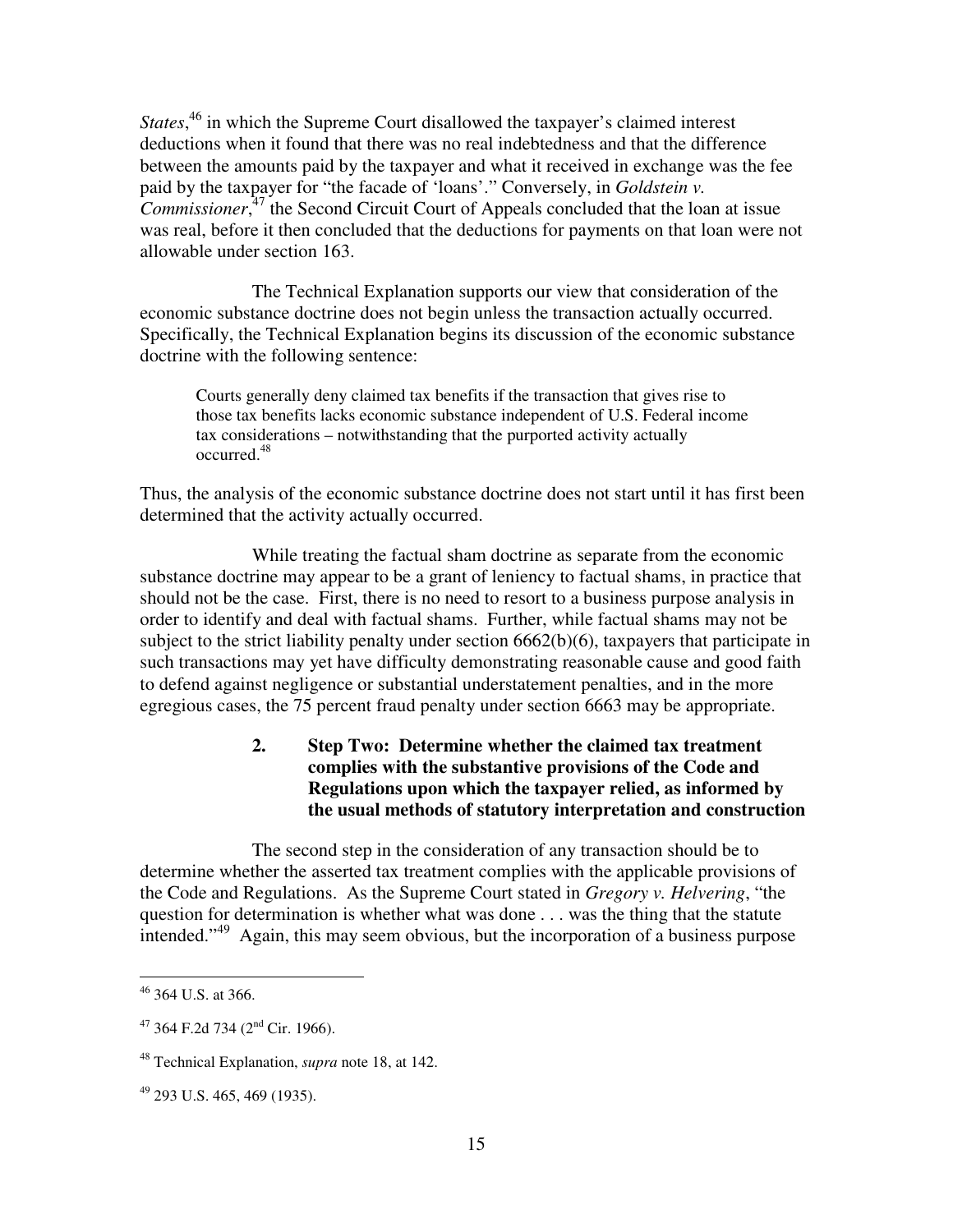requirement into a particular provision, as occurred in *Gregory*, has been conflated into an episodically applicable business purpose requirement in the economic substance doctrine. However, some courts have properly sequenced the doctrine after application of the Code and Regulations, as normally interpreted. For example, in *Black & Decker Corp. v. United States*, the Fourth Circuit Court of Appeals stated that "the sham transaction doctrine permits the IRS to disregard a transaction that literally complies with the terms of the IRC but that is devoid of any legitimate business purpose."<sup>50</sup> Likewise, in *Coltec v. United States*, the Federal Circuit Court of Appeals turned to its economic substance analysis only after first concluding that the taxpayer's claimed loss "falls within the literal terms of the statute."<sup>51</sup>

The definition of "economic substance doctrine" set forth in section  $7701<sub>(o)</sub>(5)$  supports the view that consideration of the substantive merits must come first. That definition provides that the term means:

The common law doctrine under which tax benefits under subtitle A with respect to a transaction are not allowable if a transaction does not have economic substance or lacks a business purpose.

Implicit in this definition is the conclusion that if the transaction has economic substance and a business purpose, the tax benefits would be allowable. Furthermore, under section 6662(b)(6), the economic substance penalty only applies to the "disallowance of claimed tax benefits *by reason of* a transaction lacking economic substance . . . or failing to meet the requirements of any similar rule of law" (emphasis added). Accordingly, we believe a proper reading of the statute leads to the conclusion that the substantive provisions of the Code and Regulations must be considered before economic substance.

The Technical Explanation supports our view that consideration of the economic substance doctrine does not begin until after it has been determined that the asserted tax treatment complies with the Code. Specifically, the Technical Explanation states that:

[T]he fact that a transaction meets the requirements for specific treatment under any provision of the Code is not determinative of whether a transaction or series of transactions of which it is a part has economic substance.

Failure to first challenge a transaction under the substantive rules could have adverse and unintended consequences, including the deterioration of the substantive rules and development of guidance and judicial decisions under those rules, as well as the assertion of strict liability penalties in situations where they should not apply because the transaction fails on its substantive merits.

 $50$  436 F.3d 431, 440 (4<sup>th</sup> Cir. 2006).

<sup>51</sup> 454 F.3d 1340, 1351 (Fed. Cir. 2006).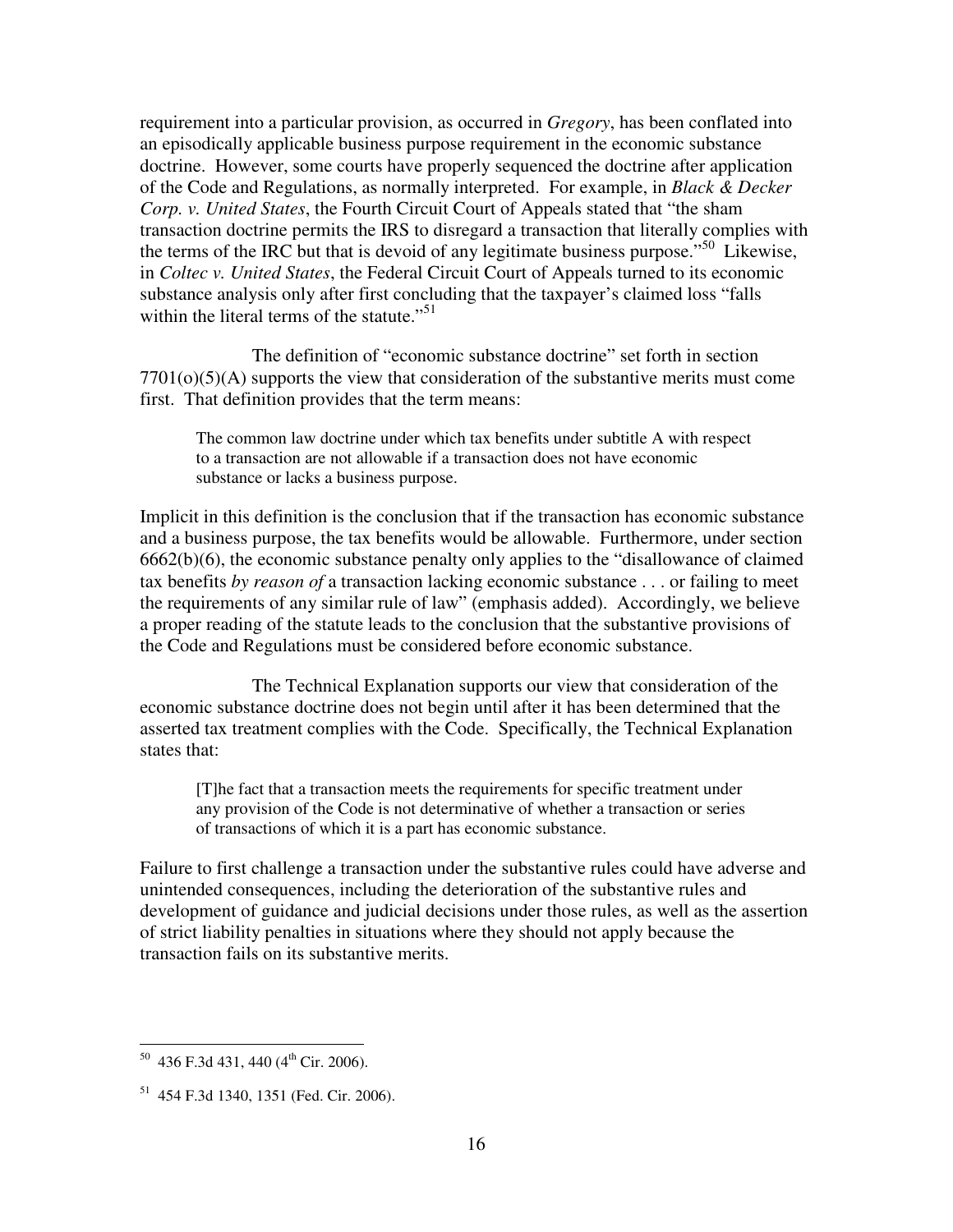# **3. Step Three: Determine whether the claimed tax treatment is consistent with the Congressional purposes underlying the relevant substantive provisions of the Code**

 Once it is clear that the transaction in fact happened as described and that it passes muster under the applicable provisions of the Code and Regulations, it is appropriate to consider whether the asserted tax benefit is consistent with the Congressional purpose in enacting the benefit, in which case we do not believe it would be appropriate to apply the economic substance doctrine.

 The courts have used the economic substance doctrine to deny only those benefits that, under the taxpayer's particular circumstances, are contrary to the intent of the drafters of the relevant statute or regulation. Where Congress or Treasury have either expressly authorized the tax benefit for all taxpayers or at least might reasonably have contemplated the tax benefit, courts have allowed the tax benefit even absent a non-tax business purpose or economic substance. For example, in *Cottage Savings Association v. Commissioner*, <sup>52</sup> a taxpayer entered into a tax-motivated transaction (an exchange of economically similar mortgage portfolios) solely for the purpose of accelerating the deduction of an otherwise unrecognized economic loss. Although the exchange lacked a non-tax business purpose and did not meaningfully change the taxpayer's economic position, the Supreme Court refused to disallow the deduction under the economic substance doctrine, reasoning that Congress and Treasury might reasonably have contemplated the availability of a loss deduction under these circumstances.<sup>53</sup>

 The Technical Explanation supports our view that it is appropriate to assess Congressional purpose before turning to application of the economic substance doctrine. Specifically, in its brief discussion of present law standards for determining when to utilize an economic substance analysis, the Technical Explanation states that:

If the realization of the tax benefits of a transaction is consistent with the Congressional purpose or plan that the tax benefits were designed by Congress to effectuate, it is not intended that such tax benefits be disallowed.<sup>54</sup>

The Technical Explanation goes on to reference Regulation section 1.269-2, which provides that application of section 269 requires an examination of the transaction "in light of the basic purpose or plan which the deduction, credit, or other allowance was

<sup>&</sup>lt;sup>52</sup> 499 U.S. 554 (1991).

<sup>53</sup> *See also Horn v. Commissioner*, 968 F.2d 1229 (D.C. Cir. 1992) (holding that commodities dealer need not show that it expected to earn a pre-tax profit in connection with a straddle transaction to claim a loss incurred from closing out a leg of the straddle because Congress enacted section 108 of the Deficit Reduction Act of 1984, Pub. L. No. 98-369 (1984) in order to specifically allow commodities dealers to claim such losses).

<sup>54</sup> Technical Explanation, *supra* note 18, at 152 n.344. Note, however, that the Ways and Means Committee Report, *supra* note 17, at 296 n.124, used the term "clearly consistent with the Congressional purpose."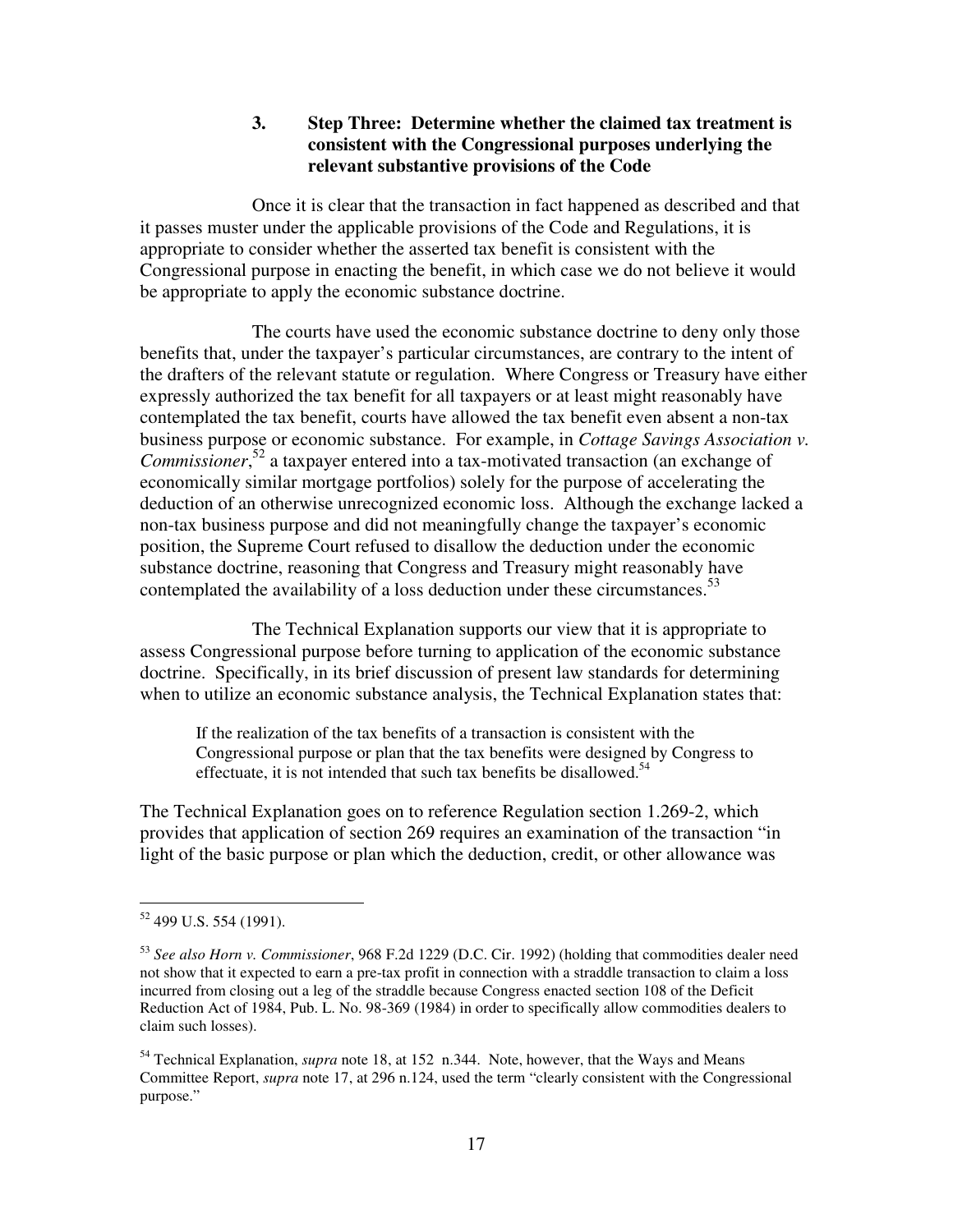designed by Congress to effectuate."<sup>55</sup> The Technical Explanation then references several targeted tax credit provisions and states that "it is not intended that [these credits] be disallowed in a transaction pursuant to which, in form and substance, a taxpayer makes the type of investment or undertakes the type of activity that the credit was intended to encourage."<sup>56</sup> In light of the continued growth in the number of tax expenditure provisions intended to deliver an economic benefit to targeted taxpayers, we submit that taxpayers should be encouraged to properly utilize these provisions and not be concerned that they will be subject to attack under the codified economic substance doctrine, or be subject to a 40 percent strict liability penalty.

 Historically, the Service has examined transactions utilizing targeted tax credits by limiting its inquiry to an analysis of the substantive requirements of the relevant Code provision and has not looked beyond those requirements for broader arguments on why the claimed benefit should be disallowed.<sup>57</sup> In addition to these and other credit provisions, the Code has numerous other business tax expenditure provisions that are intended to deliver a tax benefit, such as the deduction for research and experimental expenditures under section 174 and the deduction for domestic production activities under section 199.<sup>58</sup> Where claiming such targeted deductions is consistent with the statutory requirements, we believe the codified economic substance rule should not apply. Similarly, targeted non-recognition provisions in the Code, such as the likekind exchange rules in section 1031 and the involuntary conversion rules in section 1033, evidence Congressional intent in providing a targeted tax benefit and should likewise not be subject to unnecessary scrutiny under the codified economic substance rule; in addition, nonrecognition provisions already are heavily regulated by case law and Regulations.<sup>59</sup> Finally, we believe certain statutory and regulatory elections should be carved out from application of the economic substance doctrine as consistent with

<sup>56</sup> *Id.* 

<sup>58</sup> Our focus is limited to business tax expenditures because section  $7701(o)(5)(B)$  provides that the new statute does not apply to personal transactions of individuals.

<sup>59</sup> *See, e.g.,* Reg. §§ 1.368-1 and 1.1002-1; *LeTulle v. Scofield*, 308 U.S. 415 (1940).

 $\overline{a}$ <sup>55</sup> *Id.* 

<sup>57</sup> However, in *Sacks v. Commissioner*, the Tax Court, in a memorandum decision, agreed with the Service that energy credits and depreciation deductions relating to solar water heating equipment could be disallowed on economic substance grounds. 64 T.C.M. (CCH) 1003 (1992). That decision (and its reasoning) was rejected on appeal.  $69$  F.3d 982 ( $9<sup>th</sup>$  Cir. 1995). Nonetheless, because the Service attempted to challenge a taxpayer's entitlement to energy credits in *Sacks* on the basis of economic substance, and because the government continues to challenge other transactions involving claims for targeted tax credits on economic substance grounds (even if unsuccessfully, as in *Historic Boardwalk Hall, LLC v. Commissioner*, 136 T.C. No. 1 (2011)), the guidance we seek is all the more necessary.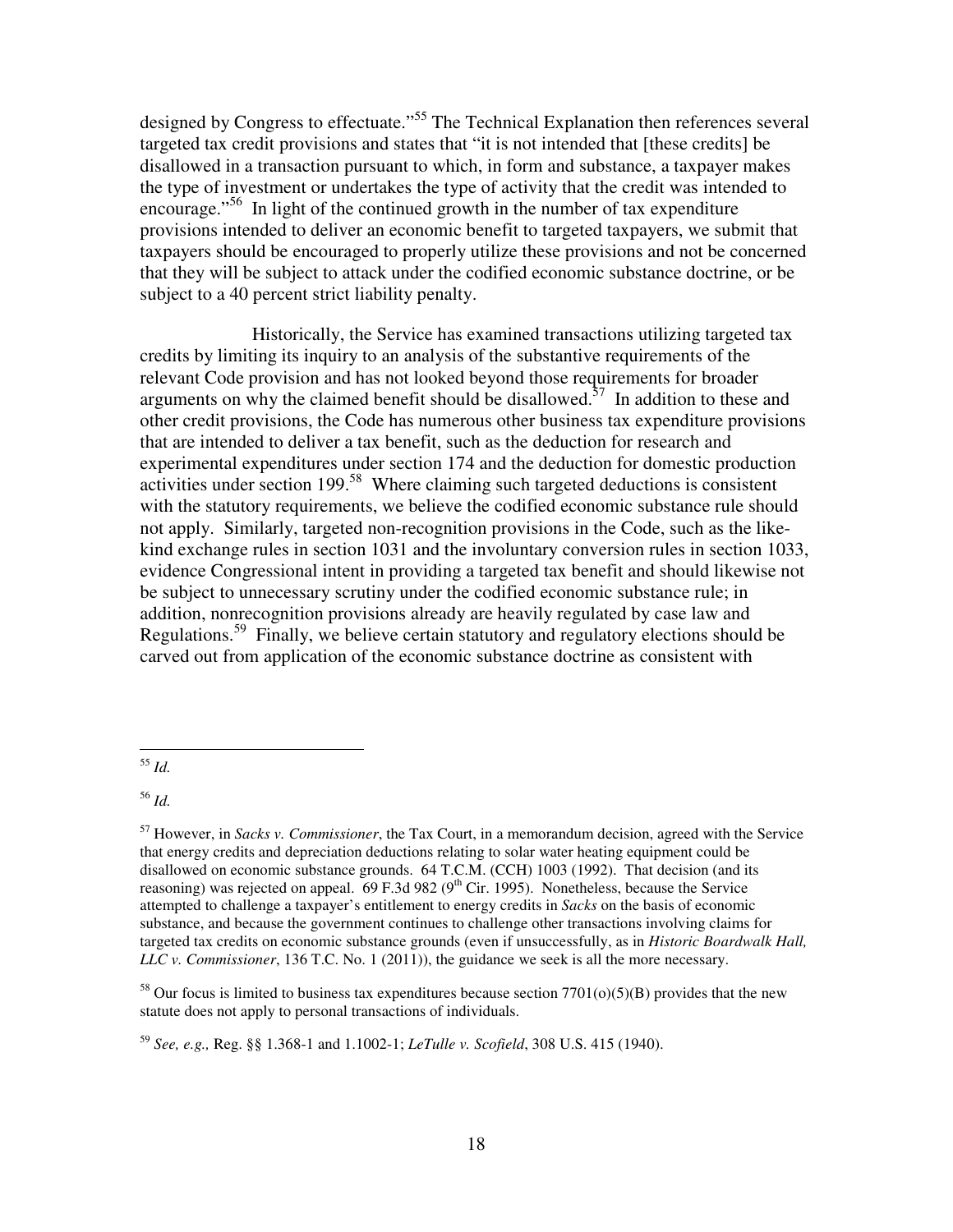Congressional intent,  $60$  and "fictions" created by the Code or Regulations should also not be subject to challenge under the economic substance doctrine.<sup>61</sup>

 When tax benefits (including non-recognition treatment) are claimed under targeted credit, deduction, non-recognition and election rules, it can generally be readily determined that those benefits are consistent with the language of the operative Code provision and underlying Congressional purpose. In order to ensure that Congressional intent in delivering such benefits is not frustrated by assertions of the codified economic substance rule, we recommend that published guidance be issued creating a presumption that the codified economic substance rule will not apply where the tax benefit is consistent with Congressional purpose. While it may be unlikely that the Service would assert the economic substance rule in these situations, in light of the strict liability penalty, even a remote risk that it will be asserted will have a chilling effect on transactions Congress intended to encourage. A tax benefit is consistent with Congressional intent under this part of the four-part analysis if it is either expressly authorized by, or capable of being reasonably inferred from, the relevant statutory provisions, their legislative history or the overall statutory framework. Thus, the inquiry as to consistency would be sufficiently meaningful to ensure that close cases would not escape heightened scrutiny by taxpayers and the Service. We believe revenue agents should be required to consider persuasive and well-supported arguments that the claimed tax benefit is consistent with Congressional intent. At the same time, we acknowledge that the government should not be required to consider every colorable argument a taxpayer may make, particularly where those arguments lack tangible support in the statutory text or legislative history of the provisions at issue. In any event, in our view, the inability to show Congressional intent should not create any presumption as to how the codified economic substance doctrine might apply. Rather, it means only that further analysis is required.

 To illustrate the application of this part of our framework for the relevance analysis, we recommend that published guidance also include detailed examples. These examples would include targeted tax credits, deductions, non-recognition provisions and statutory and regulatory elections. The examples would also include transactions in which an asserted tax benefit is not presumptively allowed, including for example a wind energy partnership when the presumptive allowance of a section 45 credit to the partnership does not necessarily extend to the manner in which the partnership allocates that credit to the partners under subchapter K.

 Under the threshold relevance test, when it can be readily determined that Congress intended to convey a targeted tax benefit and that the transaction at issue claims benefits consistent with that intent, we believe guidance should make clear that the codified economic substance rule and accompanying strict liability penalty do not apply.

<sup>60</sup> *See, e.g.*, Rev. Rul. 2003-125, 2003-2 C.B. 1243 (permitting a worthless securities deduction where corporation makes a check-the-box liquidation election under Reg. § 301.7701-3).

 $^{61}$  *See, e.g.*, Reg. §§ 301.7701-1, -2 and -3 (check-the-box regulations).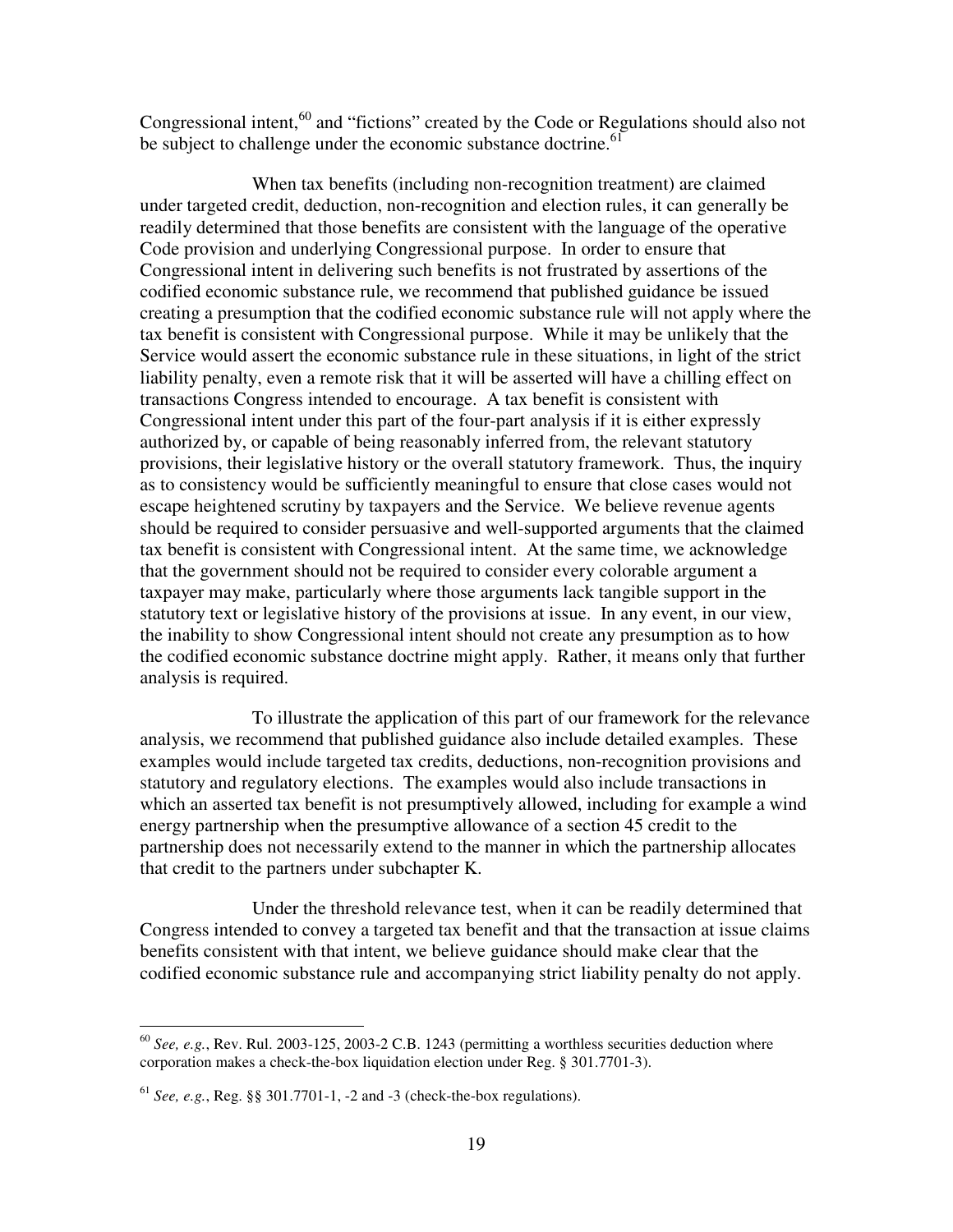# **4. Step Four: Determine whether the facts and circumstances indicate that the economic substance doctrine is relevant to the transaction at issue**

 For transactions not removed from the application of the economic substance doctrine by the three preceding steps, a further analysis of key facts and circumstances will be required to determine whether the doctrine is relevant. Under this fourth and final part of the test, the analysis would involve application of a defined but non-exclusive list of factors derived from prior case law and other authorities.

## **a) Why a Factors Test is Necessary**

 A factors-based test as described below would serve the important function of distinguishing legitimate business transactions from those transactions that should be subject to closer scrutiny. This analysis is consistent with and supported by the Technical Explanation, which describes several categories of "basic business transactions" that the doctrine "is not intended to alter," including:

- (1) *The choice between capitalizing a business with debt or equity*. The ability of a taxpayer to reduce its taxable income by deducting interest is an accepted aspect of our income tax system and is generally not viewed as tax avoidance unless the nominal debt is in substance equity, as determined under debt-equity principles and certain targeted anti-abuse rules (*e.g*., section 163(j)) that largely supplant the economic substance doctrine in this area.
- (2) *The choice between utilizing a foreign corporation or a domestic corporation to make a foreign investment.* The ability of U.S. businesses to defer the taxation of active foreign business income by earning it in controlled foreign corporations is an accepted aspect of our business income tax system. Subchapter N and subpart F contain numerous rules, as expanded by regulations, to prevent abuse of this choice, which largely supplant the economic substance doctrine in this area.
- (3) *The choice to enter into a transaction or series of transactions that constitute a corporate organization or reorganization under subchapter C.* These nonrecognition provisions are not only of longstanding use and importance in the Code, but they also are qualified and constrained by decades of development of anti-abuse rules, mostly originating in the courts and now encompassed in the Regulations, which largely supplant the economic substance doctrine in this area.
- (4) *The choice to utilize a related-party entity in a transaction that otherwise meets the arm's length standard of section 482*. This item is a recognition of the inevitability of taxpayers dealing with related parties and of the implicit blessing of that fact by the presence of detailed rules like section 482 and the Regulations thereunder that govern such dealings, which largely supplant the economic substance doctrine in this area.

 Unlike the tax credit transactions and other targeted tax benefits discussed above in Step 3, the basic business transactions described in the Technical Explanation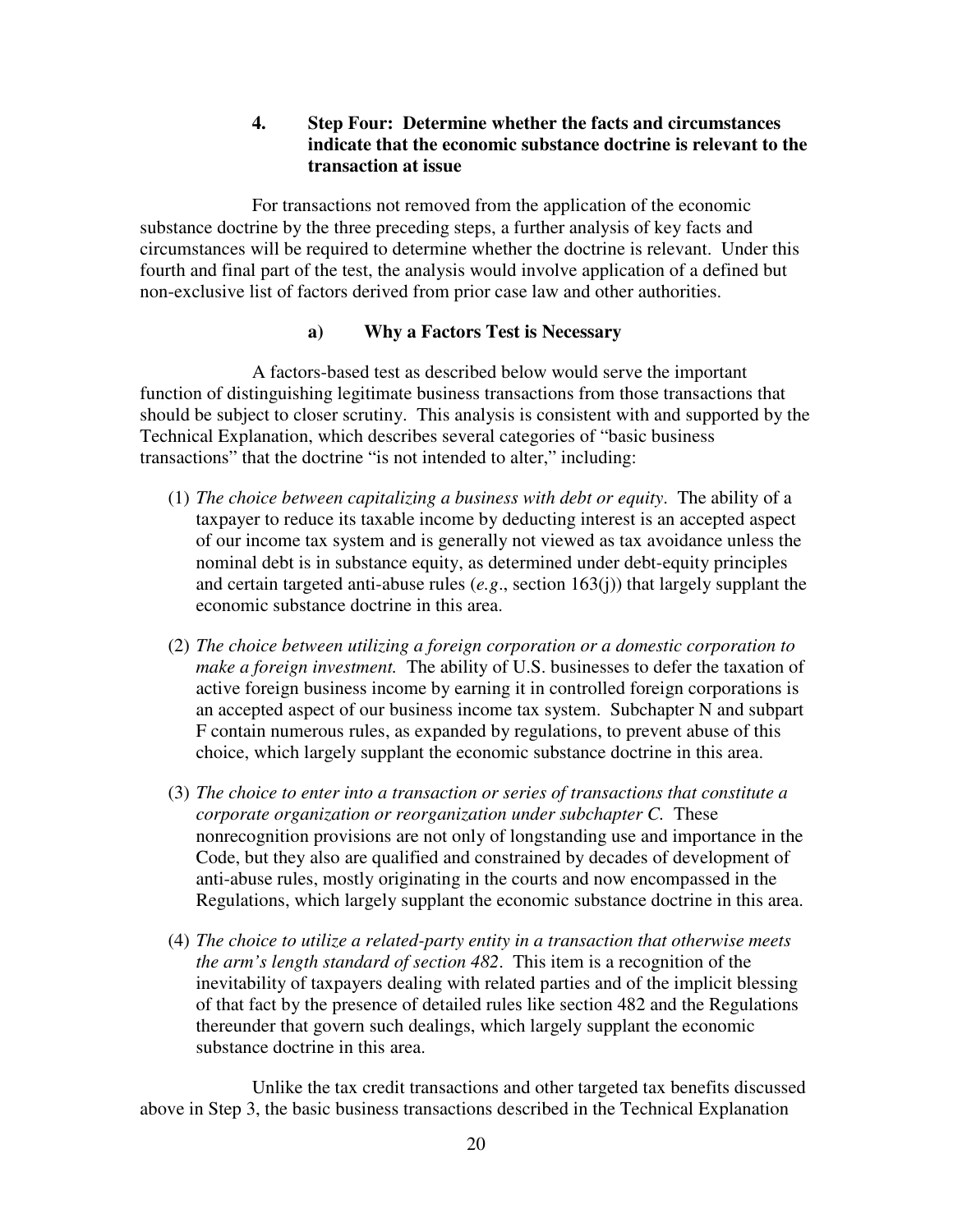should not be presumptively excluded from application of the doctrine. These transactions involve a more nuanced analysis to infer Congressional intent. The need for a more nuanced analysis is illustrated by the caveat included in the Technical Explanation, which provides that "whether a particular transaction meets the requirements for specific treatment under any of these provisions is a question of facts and circumstances.<sup> $52$ </sup> In other words, Congressional intent to provide a tax benefit is established, but more through an understanding of the overall structure of the Code than from the text of a specific statutory provision.

 To reflect this more nuanced approach to determining whether the asserted tax benefits from a "basic business transaction" are consistent with Congressional intent and should therefore not be subject to scrutiny under the codified economic substance rule, we recommend an evaluation of a non-exclusive list of factors that weigh in favor of, or against, application of the codified rule. These factors are derived from prior case law and other authorities evaluating application of (and, indirectly, the "relevance" of) the doctrine. The factors include both substantive and procedural considerations that look not only at the operative Code provisions but also the context in which the transaction was implemented to determine whether it should be subject to scrutiny under section 7701(o).

## **b) Recommended Factors to be Considered**

 An evaluation of the factors below will assist taxpayers in determining whether their transactions may be subject to scrutiny under the doctrine (and may be subject to the accompanying strict liability penalty). The same evaluation will assist the Service in determining whether the doctrine, rather than some other rule, may be used to challenge a transaction. The factors we believe should be incorporated in published guidance include:

(1) *Whether a stand-alone anti-abuse rule may apply.* If a targeted anti-abuse rule such as section 269 or Regulation section 1.701-2 has been developed that applies to a particular transaction, that rule, rather than the doctrine, should be utilized.<sup>63</sup> The fact that a stand-alone rule could have applied but did not deny the benefit supports a finding that the doctrine is not "relevant."

<sup>62</sup> Technical Explanation, *supra* note 18, at 153.

 $63$  In concept, a large number of Code provisions can be characterized as "anti-abuse" rules in that they act to override the normative tax treatment of a transaction if certain technical rules or requirements are not met. *See, e.g.*, I.R.C. §§ 367 (otherwise tax-free transactions involving foreign counter-parties), 465 (atrisk rules); 469 (passive activity rules); 1091 (wash sale rules); 7701(i) (conduit financing rules). An argument could be made that when any of these targeted rules apply, or the transaction meets the requirements of the rule, Congress has occupied the field and an economic substance override should not be relevant. Recognizing that courts have been willing to disallow tax benefits on economic substance grounds even when a transaction survives challenge under such anti-abuse rules, as the *Coltec* court did when it applied the economic substance doctrine even though it found that the transaction survived application of section  $357(b)(1)$ , we stop short of that position in recommending only that the existence of a targeted anti-abuse rule be a factor in determining whether the codified economic substance rule should apply.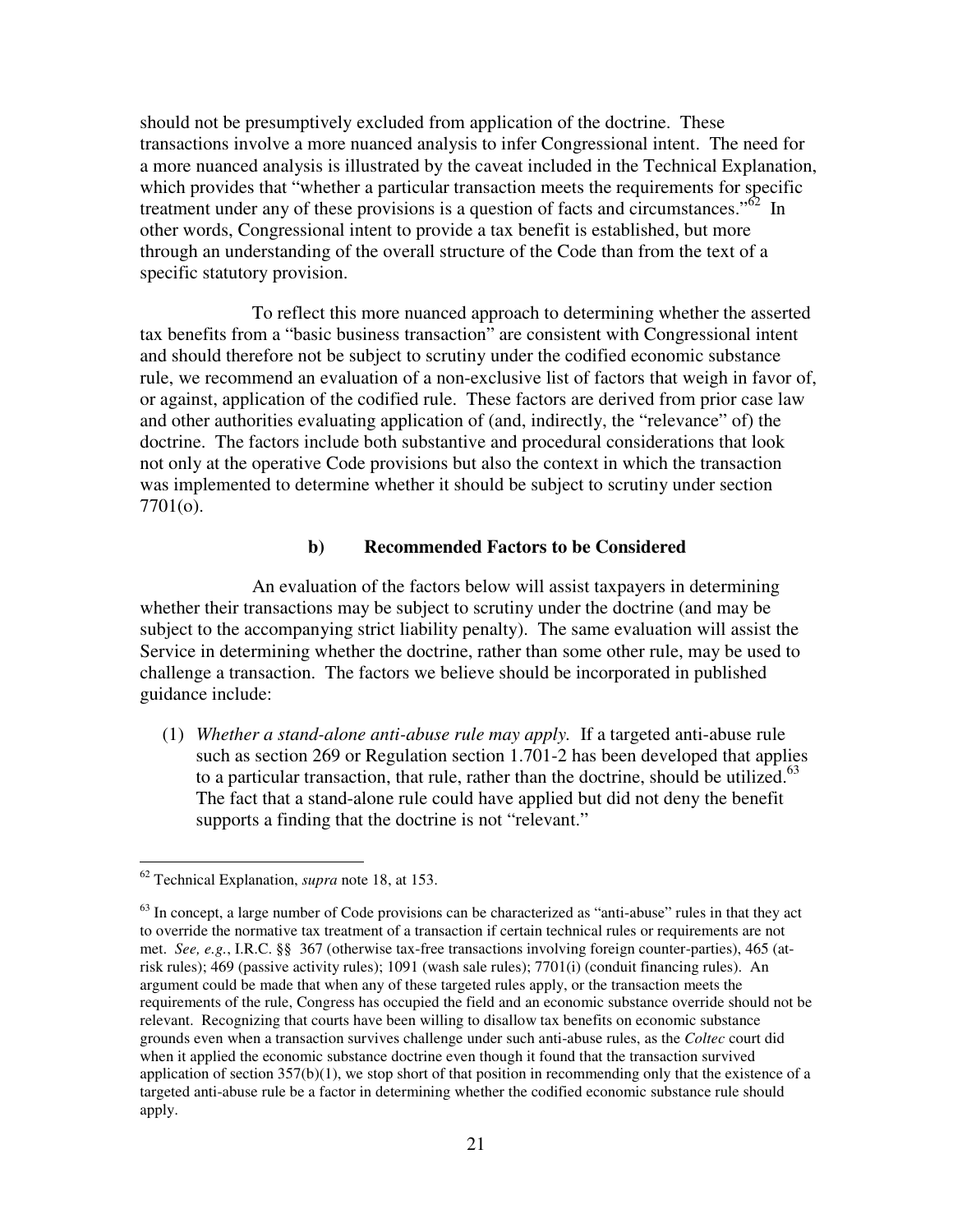- (2) *Whether judicial or administrative precedent affirmatively considers and rejects application of the economic substance doctrine, or chooses not to apply the economic substance doctrine, in the context of a substantially similar transaction*. For certain transactions, the Service's efforts to challenge those transactions using an economic substance theory have been rejected by the courts. This has created an assumption by taxpayers and the Service going forward that such transactions including, for example, the exchange of economically identical mortgages in *Cottage Savings Association v. Commissioner*, <sup>64</sup> or the sale of subsidiary stock to a related affiliate to facilitate loss recognition in a corporate liquidation in *Granite Trust v. United States*, <sup>65</sup> will not be subject to scrutiny under the economic substance doctrine.<sup>66</sup> Similarly, when the Service has, in published guidance, by letter ruling or Chief Counsel advice, considered a transaction and found either that it passed muster under the economic substance doctrine, or did not apply an economic substance analysis after determining that the substantive requirements were satisfied, this should be a factor in favor of determining that the doctrine is not relevant.<sup>67</sup>
- (3) *Whether a transaction has been historically engaged in by taxpayers and there is a longstanding administrative practice not to challenge the transaction*. In addition to the transactions described in factor (2) above that have been the subject of judicial and administrative precedent, there are numerous basic business transactions that have long existed but have not been challenged by the Service. Even though there may be no specific judicial or administrative rulings

 $64$  499 U.S. 554 (1991). We recognize that judicial rejection of an economic substance argument, particularly if it is only a trial court determination, may not be the last word, as illustrated in recent cases involving so-called "Son-of-Boss" and corporate contingent liability cases. *See, e.g., Sala v. United States*, 552 F. Supp. 2d 1167 (D. Co. 2008), *vacated and remanded by* 613 F.3d 1249 (10<sup>th</sup> Cir. 2010) (reversing trial court's determination that transaction had economic substance); *Coltec Indus,, Inc. v. United States*, 62 Fed. Cl. 716 (2004) (suggesting in dicta that the economic substance doctrine was not "relevant" because it was extra-statutory), *vacated and remanded by* 454 F.3d 1340 (Fed. Cir. 2006), *cert. denied*, 549 U.S.. 1206 (2007). For this reason, we again limit our recommendation to the presence of case law on point being only a factor in the relevance analysis. In applying this factor, taxpayers and the Service would obviously accord more weight to decisions of the Supreme Court and the Courts of Appeals than to decisions of trial courts.

<sup>65</sup> 238 F.2d 670 (1st Cir. 1956). *Granite Trust* involved assertions by the Service that sale of stock to the subsidiary effected the liquidation "in such manner as to achieve a tax reduction" that was "without legal or moral justification," an assertion that was rejected by the court and that we equate to an economic substance argument. *Id.* at 674.

<sup>66</sup> In this regard we note that, although the Treasury White Paper, *supra* note 35, at 97-98, questioned whether *Cottage Savings* transactions would be respected if Congress had enacted the Clinton Administration's proposed expansion of section 269, Notice 2010-62 clearly states that if authorities prior to the enactment of section 7701(o) provided that the economic substance doctrine was not relevant, then the Service will not assert now that the economic substance doctrine is relevant.

 $67$  However, the mere inclusion of a caveat at the conclusion of a private letter ruling to the effect that the ruling does not address the potential application of section 7701(o), which caveats we understand some divisions of the Chief Counsel's office have recently included in some private letter rulings, ought not create an inference that the doctrine is in fact relevant.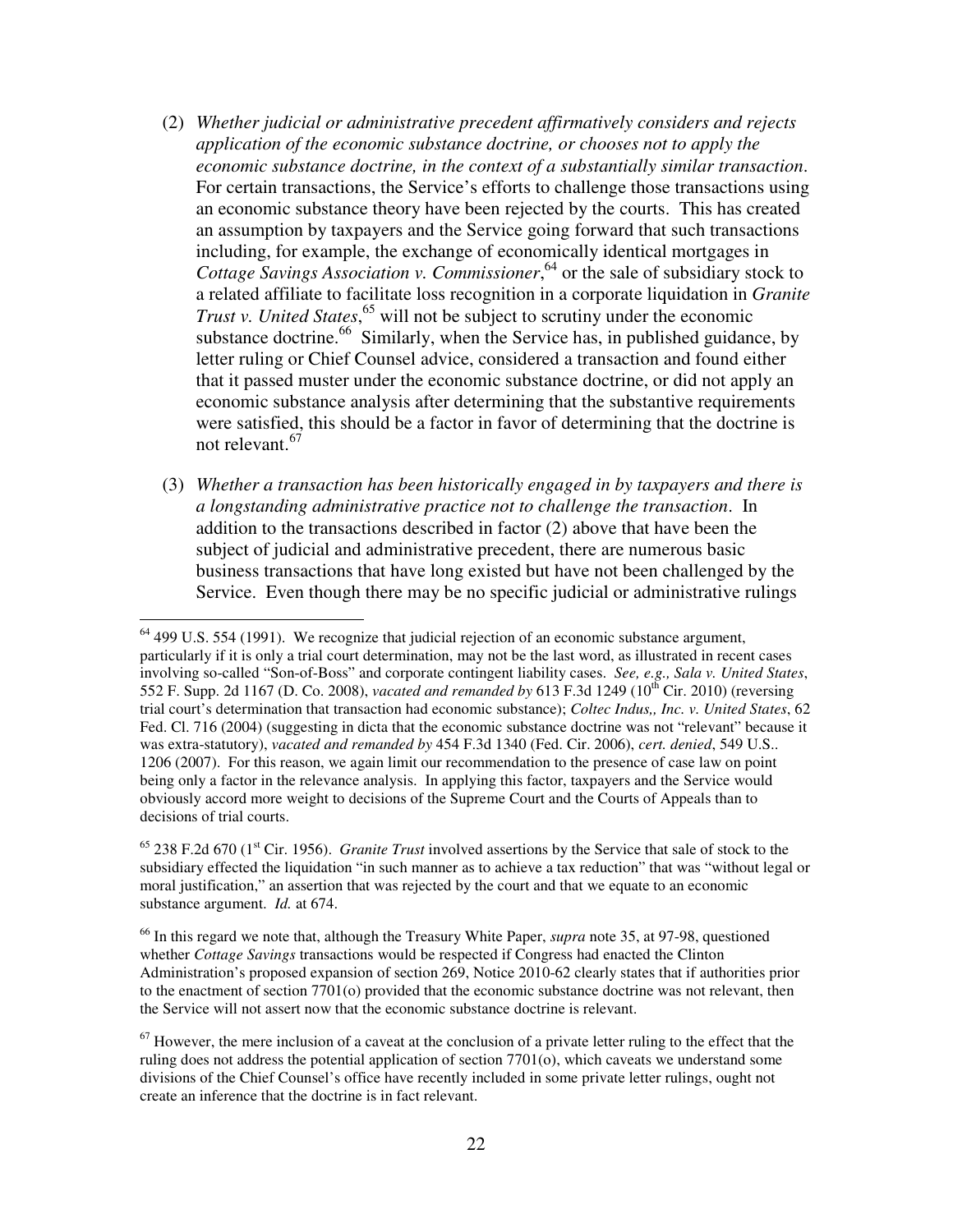addressing these transactions, the longstanding respect for these transactions under the Service's administrative practice should also be a factor in determining that the economic substance doctrine is not relevant. This factor is consistent with the Technical Explanation, which provides that the codified doctrine "is not intended to alter the tax treatment of certain basic business transactions that, under *longstanding judicial and administrative practice* were respected, merely because the choice between meaningful economic alternatives is largely or entirely based on comparative tax advantages."<sup>68</sup>

- (4) *Whether the transaction involves a corporate reorganization provision that historically has been examined under the business purpose doctrine alone, rather than under a conjunctive business purpose/economic substance test*. Historically, the Service has limited its analysis of certain corporate restructurings under section 351, section 355 and other provisions of subchapter C to a business purpose inquiry. If a transaction involves one of these provisions, this should be a factor suggesting that the transaction will not be subject to scrutiny under the codified economic substance rule.<sup>69</sup> In addition, nonrecognition rules are subject to their own requirements.<sup>70</sup>
- (5) *Whether the transaction involves the acceleration of an economic loss borne by the taxpayer*. It is well understood that taxpayers properly may take actions to accelerate economic losses, absent specific authority to the contrary. For example, a taxpayer generally may track separate tax bases in tranches of stock, and may choose to divest stock with higher basis before divesting stock with lower basis.<sup>71</sup> Similarly, as discussed above, pursuant to the Supreme Court's decision in *Cottage Savings*, a taxpayer may choose to accelerate an economic loss through a bona fide sale, even if the transaction does not materially change the taxpayer's economic position. Accordingly, the existence of a real economic loss and a transaction that accelerates a deduction with respect to that loss should be a factor in favor of determining that the doctrine is not relevant.
- (6) *Whether the tax benefit involves the creation of a non-economic loss or deduction, or the duplication of an economic loss or deduction*. In recent years, it seems that the vast majority of cases decided against taxpayers explicitly on grounds of economic substance have involved non-economic losses. <sup>72</sup> The Technical

<sup>68</sup> Technical Explanation, *supra* note 18, at 152 (emphasis added).

<sup>&</sup>lt;sup>69</sup> As discussed *infra* at part III.B., clarification of the definition of "economic substance doctrine" under section 7701(o)(5)(A) may also address this particular concern.

<sup>70</sup> *See* note 59, *supra.* 

 $71$  But note that acceleration of a loss with respect to high basis stock in a consolidated subsidiary may be limited pursuant to the specific authority provided in Reg. § 1.1502-36.

<sup>72</sup> For example, numerous decisions have rejected taxpayers' efforts to rely on *Helmer v. Commissioner*, T.C. Memo 1975-160 in an effort to generate non-economic losses. *See, e.g., Palm Canyon X Inv., LLC v. Commissioner*, 98 T.C.M. (CCH) 574 (2009); *New Phoenix Sunrise Corp. v. Commissioner*, 132 T.C. 161 (2009); *Stobie Creek Inv., LLC v. United States*, 82 Fed. Cl. 636 (2008), *aff'd* 608 F.3d 1366 (Fed. Cir.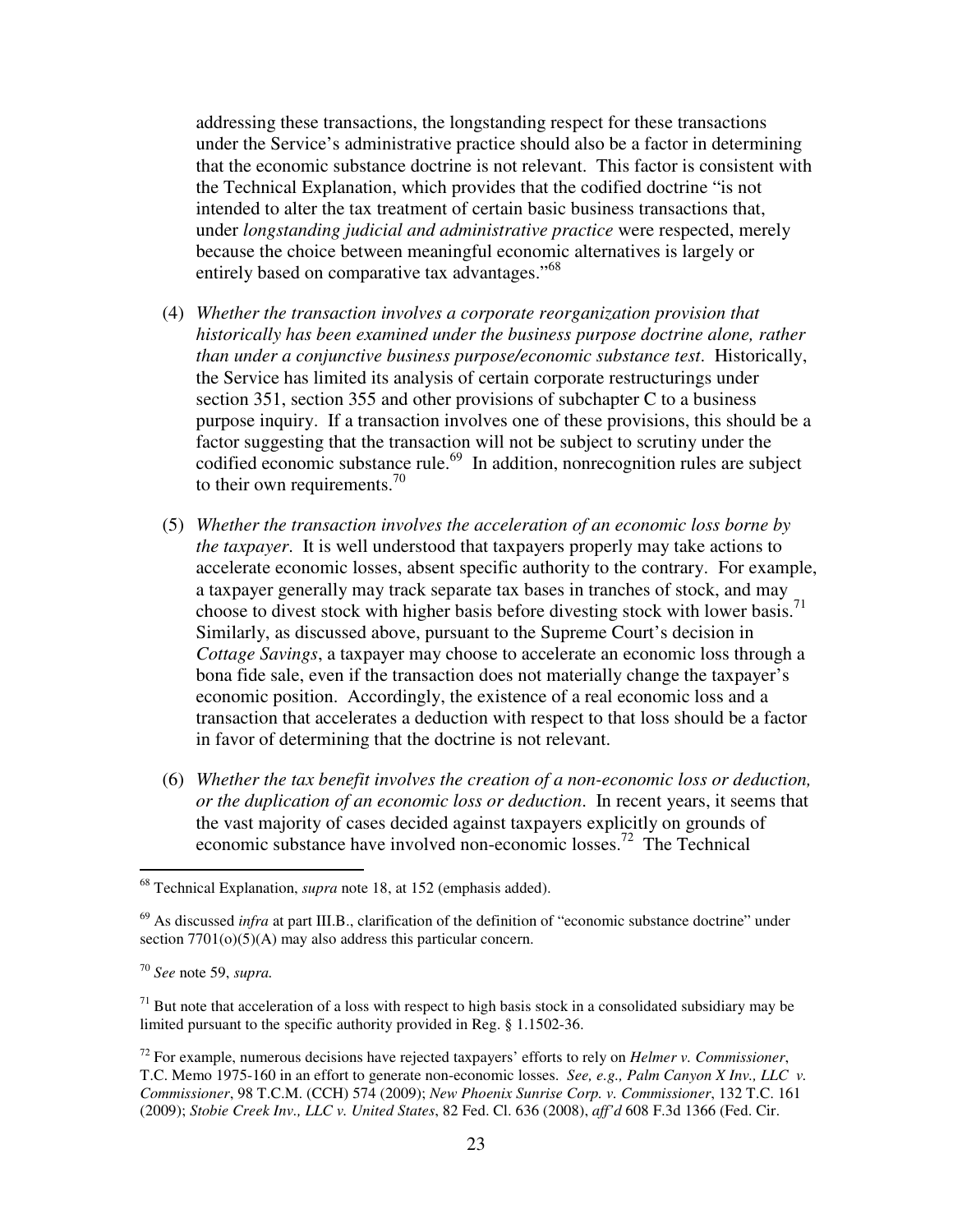Explanation supports the view that section 7701(o) was enacted in response to cases such as these.

- (7) *Whether the transaction involves a tax indifferent counter-party*. Historically, the presence of a tax-indifferent counter-party suggests a risk that the transaction may create a disconnect between the economics and the tax reporting of the transaction. The presence of this factor would support application of the codified rule.
- (8) *Whether the transaction results in separation of income recognition from a related deduction, either between different taxpayers or between the same taxpayer in different tax years.* Separation of taxable income and related deductions suggests that a transaction should be subject to heightened scrutiny under the codified rule.<sup>73</sup> The presence of this factor would support application of the codified rule.
- (9) *Whether the asserted non-tax benefit from the transaction relates to the taxpayer's core business operations*. Historically, courts have been more likely to reject asserted tax benefits from a transaction (and thus find the economic substance doctrine "relevant") where that transaction has no logical nexus to the taxpayer's historical business operations.<sup>74</sup> The presence of this factor would support application of the codified economic substance rule.

 We believe this "factors" approach to discerning Congressional intent and answering the threshold relevance question is appropriate because of the critical need for guidance in this area. While such tests have been criticized in the past as ineffective in identifying potentially abusive transactions,  $7<sup>5</sup>$  we believe that many of the problems with this approach in the past will be avoided if the factors are specifically framed as illustrative and non-exclusive, thereby retaining flexibility for the Service and the courts to continue to assert and develop application of the doctrine to an evolving category of transactions. Moreover, use of a nonexclusive factors approach would address the legitimate concern that Treasury and the Service may not be able to anticipate the many and varied situations that might arise. In addition, the approach would provide flexibility

<sup>73</sup> *See, e.g.,* Rev. Rul. 80-198, 1980-2 C.B. 113.

 $\overline{a}$ 

<sup>74</sup> *Compare Shell Petroleum Inc. v. United States*, 102 AFTR 2d 5085 (S.D. Tex. 2008) *with Coltec Indus. Inc. v. United States*, 454 F.3d 1340 (Fed. Cir. 2006); and *compare Consol. Edison Co. v. United States,*, 90 Fed. Cl. 228 (2009) *with BB&T Corp. v. United States*, 523 F.3d 461 (4<sup>th</sup> Cir. 2008).

 $75$  In temporary and proposed regulations issued on February 28, 2000, Treasury and the Service required disclosure of certain transactions that had several indicia of potential abuse. Temp. Reg. § 1.6011-4T, T.D. T.D. 8877, 65 Fed. Reg. 11,205 (Mar. 2, 2000). That "factors" approach to disclosure was later replaced with the more targeted disclosure regime that is contained in current Reg. § 1.6011-4. Because it does not trigger mechanical reporting requirements, we believe that a factors approach to the relevance inquiry under section 7701(o) will be better suited than the approach under the old reportable transaction rules.

<sup>2010).</sup> In addition, the government prevailed in contingent liability cases that had the effect of duplicating economic losses, such as *Coltec* and *Black & Decker*.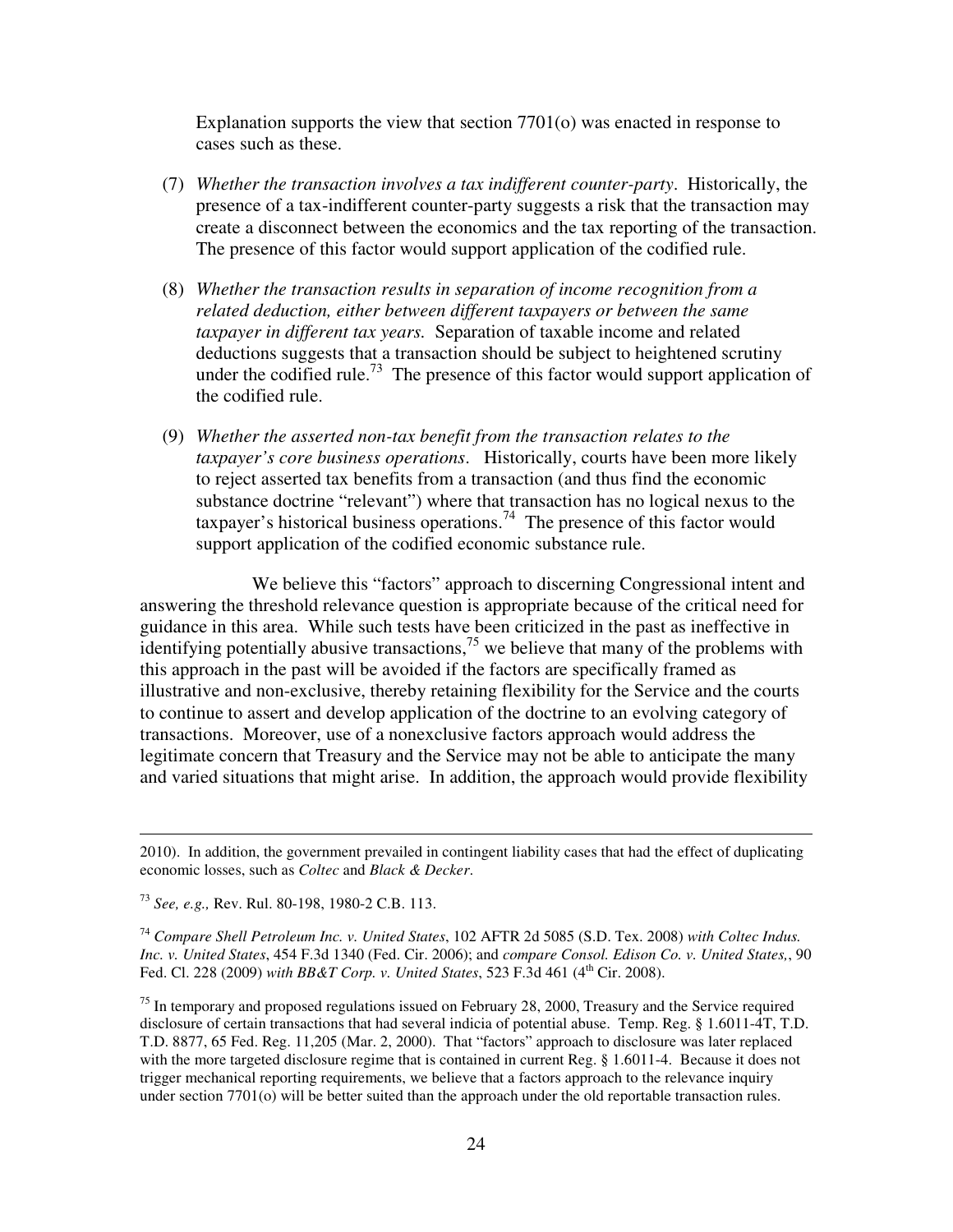for the Service and the courts to articulate new and different factors that might ultimately be incorporated in published guidance.

 In addition, we recommend that the published guidance make clear that when application of the factors results in analysis of a transaction under the codified rule, no adverse inference should be drawn. That the economic substance doctrine may be "relevant" says nothing about the conclusion that should be reached from application of the codified two-part rule. Further, we suggest that published guidance clarify that the use of the factors approach does not encompass a mere counting of factors for and against, but that the analysis must consider the proper weight to be given each factor in the particular circumstances.

# **B. Guidance on definition of "economic substance doctrine"**

Section  $7701<sub>(o)</sub>(5)<sub>(A)</sub>$  defines the term "economic substance doctrine" as the common law doctrine under which tax benefits under subtitle A of the Code with respect to a transaction are not allowable "if the transaction does not have economic substance or lacks a business purpose." However, as discussed above, the statute goes on to provide in section  $7701(0)(1)(B)$  that a transaction will be treated as having economic substance only if it changes in a meaningful way the taxpayer's economic position and has a substantial purpose (apart from Federal income tax effects). Accordingly, the term "economic substance" appears to be used both as a shorthand for the two-prong test and as shorthand for the meaningful economic effect prong of that test. The Technical Explanation does little to elaborate on the definition, stating only that "the definition includes any doctrine that denies tax benefits for lack of economic substance, for lack of business purpose, or for lack of both."<sup>76</sup>

 Some courts have applied what has become known as the economic substance doctrine but have described it as something else.<sup>77</sup> Due to the inclusion of the "or lacks a business purpose" clause in the statutory definition, it is possible that some revenue agents may seek to apply the new statute (including the penalty) to situations in which claimed tax benefits are not realized solely because an independent "business purpose" requirement is not satisfied. In this regard, we note that several longstanding

 $\overline{a}$ <sup>76</sup> Technical Explanation, *supra* note 18, at 154 n.353.

<sup>&</sup>lt;sup>77</sup> For example, in *Kirchman v. Commissioner*, 862 F.2d 1486, 1492 ( $11<sup>th</sup>$  Cir. 1989), the court referred to "substantive shams" as "transactions that actually occurred but which lack the substance their form represents." Likewise, in *Lerman v. Commissioner*, 939 F.2d 44, 49 n.6 (3rd Cir. 1991), the court described shams in substance as transactions that "actually took place, but are nonetheless without economic substance." Other courts describe the inquiry as relating to business purpose, testing whether the taxpayer entered into the transaction to "conduct business activity for a purpose other than tax avoidance." *See, e.g.*, *ASA Investerings P'ship v. Commmissioner*, 201 F.3d 505 (D.C. Cir. 2000). Similarly, in its discussion of the test applied by the Supreme Court in *Gregory,* in *ACM P'ship v. Commissioner*, T.C. Memo 1997-115, the Tax Court described it as a "doctrine of 'business purpose.'" A more detailed discussion of the variations on the economic substance doctrine as applied by the courts is included in Joint Committee on Taxation, *Study of Present-Law Penalty and Interest Provisions as Required by Section 3801 of the Internal Revenue Service Restructuring and Reform Act of 1998 (including Provisions Relating to Corporate Tax Shelters)* (JCS-3-99) July 22, 1999 (hereinafter, "JCT 1999 Study").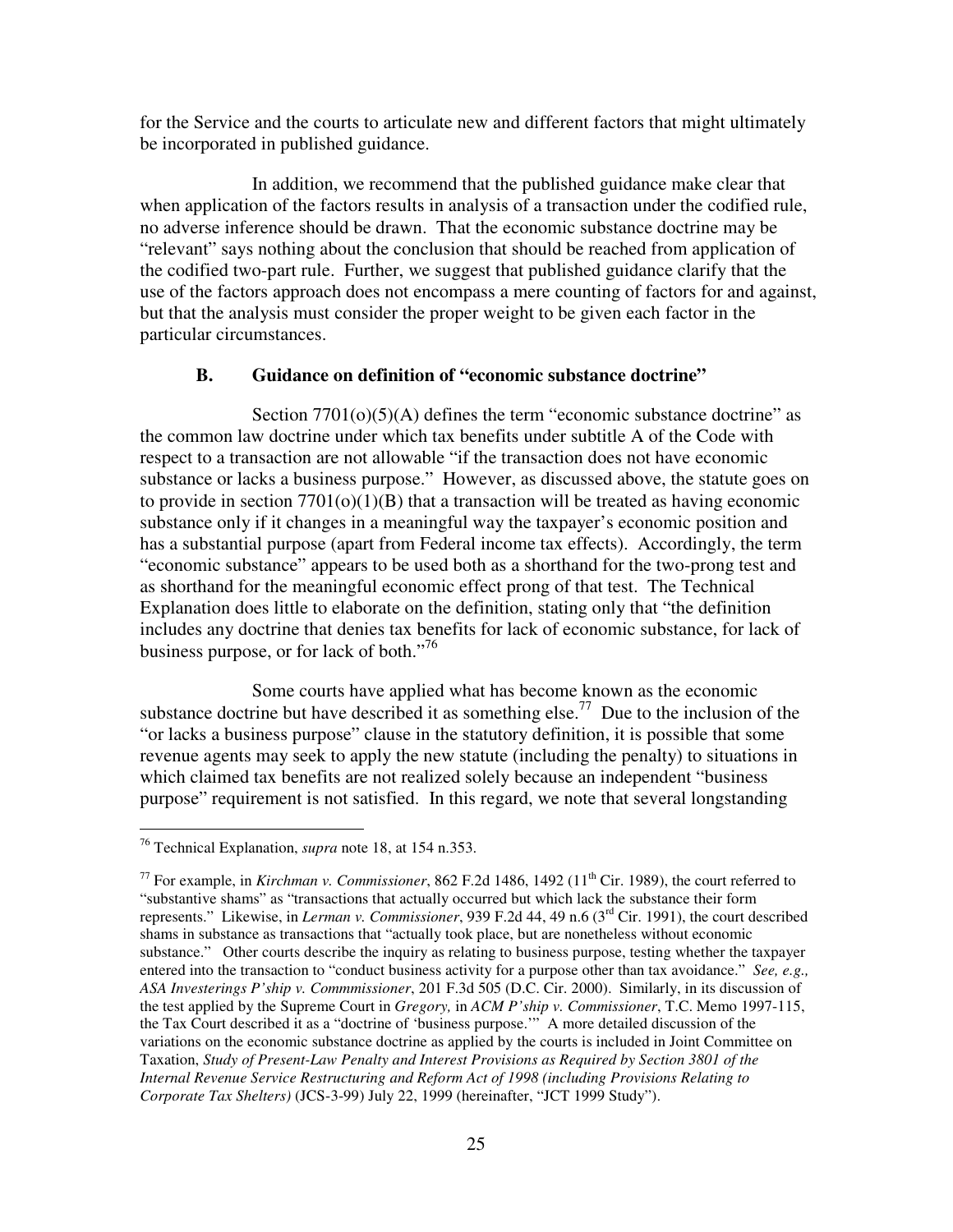provisions of the Code contain independent "business purpose" requirements,  $^{78}$  as do various provisions of the Regulations.<sup>79</sup>

 Because the strict liability penalty under section 6662(b)(6) necessarily depends on a finding that a transaction lacks economic substance under section 7701(o), we recommend that Treasury and the Service issue guidance clarifying that section 7701(o) encompasses transactions to which the common law economic substance doctrine applied, regardless of whether the court used the term "economic substance," but that the new statute will not apply to situations in which an independent business purpose, such as those in the referenced provisions of the Code and Regulations, is not satisfied.

# **C. Guidance on definition of "transaction"**

 Closely related to the question of when the economic substance doctrine will be deemed "relevant" is the threshold issue of how the "transaction" subject to scrutiny under the codified rule should be defined. Section 7701(o) uses the term "transaction" (or "transactions") on 16 separate occasions, but does not define the term beyond stating in section 7701(o)(5)(D) that "[t]he term 'transaction' includes a series of transactions." This statutory language appears limited to a grant of authority for the Service to aggregate elements of a transaction (or what a taxpayer may claim to be separate transactions). The Technical Explanation goes further than the statute and gives a more expansive description, stating that:

The provision does not alter the court's ability to aggregate, disaggregate, or otherwise recharacterize a transaction when applying the doctrine. For example, the provision reiterates the present-law ability of the courts to bifurcate a transaction in which independent activities with non-tax objectives are combined with an unrelated item having only tax-avoidance objectives in order to disallow those tax-motivated benefits. $80$ 

 As evidenced by the frequency with which the statute uses the term, how the "transaction" is defined will have outcome-determinative consequences in many cases.<sup>81</sup> In general, the more narrowly defined the transaction is, the more difficult it will

 $\overline{a}$ <sup>78</sup> *See, e.g.*, I.R.C. §§ 274(d) (requiring substantiation of business purpose for certain business deductions), 357(b)(1) (treating certain assumptions of liabilities as giving rise to receipt of money in an exchange where the liability was not assumed for a bona fide business purpose), and  $706(b)(1)(C)$  (permitting a partnership to select an alternate taxable year if it establishes a business purpose therefor).

<sup>79</sup> *See, e.g.*, Reg. §§ 1.355-2(b) (providing that section 355 applies only to a transaction carried out for one or more corporate business purposes);  $1.701-2(a)$  (providing that implicit in the intent of subchapter K is that each partnership transaction be entered into for a substantial business purpose).

<sup>80</sup> Technical Explanation, *supra* note 18, at 153 (citing *Coltec Industries, Inc. v. United States*, 454 F.3d 1340 (Fed. Cir. 2006), *cert. denied*, 549 U.S. 1206 (2007), *ACM P'ship v. Commissioner*, 157 F.3d 231, 256 n.48 (3d Cir. 1998) and *Minnesota Tea Co. v. Helvering*, 302 U.S. 609, 613 (1938)).

 $81$  For a thorough discussion of the tension surrounding the definition of "transaction" in the context of an economic substance analysis, *see* David P. Hariton, *The Frame Game: How Defining 'The Transaction' Decides the Case*, 63 Tax Lawyer 1 (2009).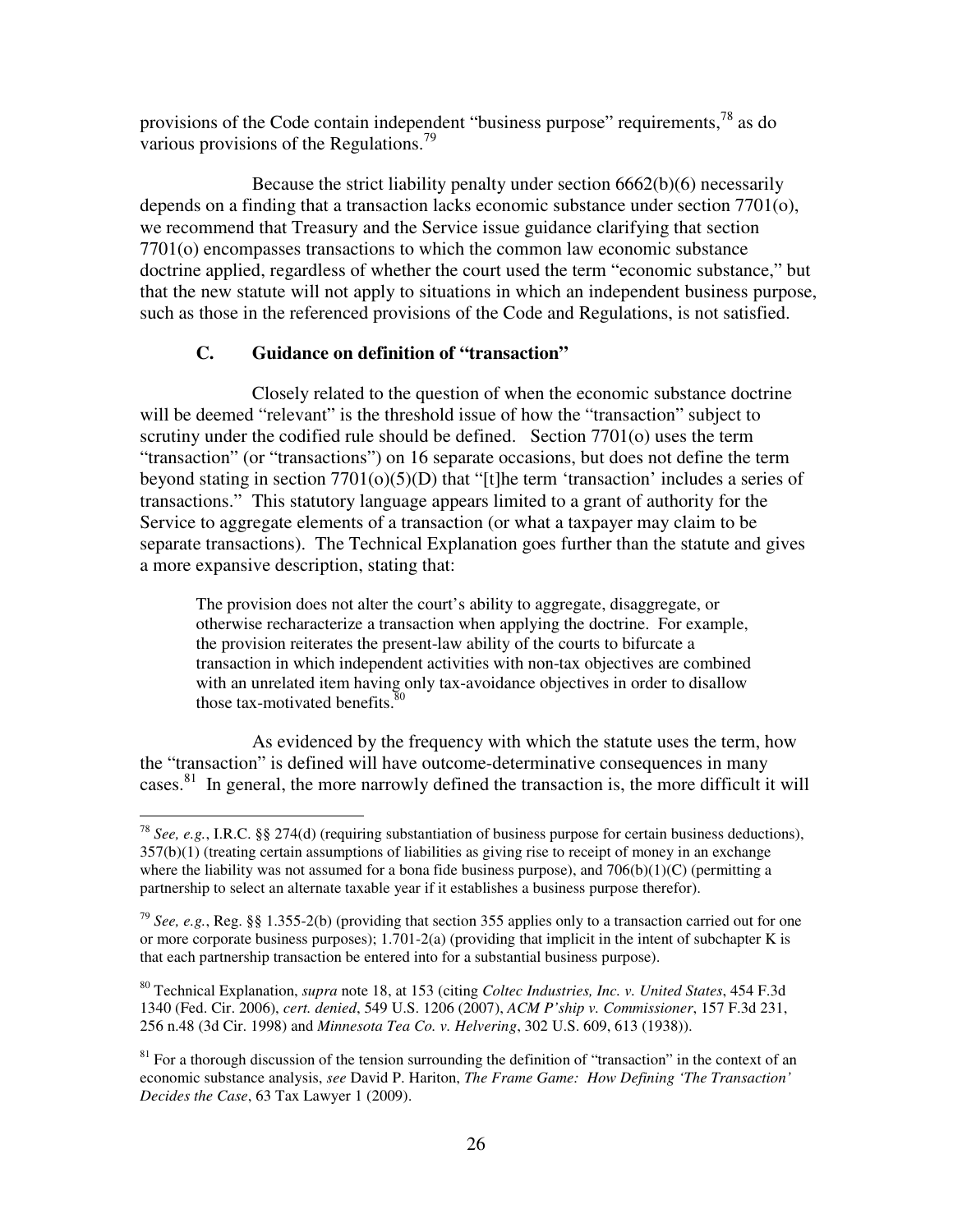be for a taxpayer to show that it has the requisite non-tax purpose and economic substance, although there are cases in which it may be advantageous for the Service to argue for a broader, aggregate approach. $82$  Like the threshold relevance question, case law and other authorities prior to codification generally do not provide a definitional framework for identifying the transaction subject to scrutiny.<sup>83</sup> Rather, in asserting an economic substance argument, the Service defines the transaction in the first instance through the manner in which it frames an adjustment to the taxpayer's return position. Taxpayers and the courts respond accordingly. In many cases the definitional exercise will end there, notwithstanding the critical nature of the inquiry. With the potential for a 40 percent strict liability penalty, we believe that the historical approach of defining the transaction on a case-by-case basis without any definitional framework should be abandoned and that published guidance on this critical question should be issued.

 The transactional uncertainty and potential for unintended consequences can be illustrated by several simple illustrations. For example, how should the sale of an asset at a loss be viewed under the codified rule? In isolation, the sale will never generate a pre-tax profit and will always fail the economic substance test, resulting in disallowance of any loss deduction under section 165. Such a narrow, "disaggregate" approach would obviously be rejected and the "transaction," if it is going to be scrutinized at all, should be defined to include the original asset acquisition not just the disposition.<sup>84</sup> In another simple example, a taxpayer builds the first nuclear power plant to be licensed in Country X. Because of the extended regulatory approval and redesign process, the taxpayer knows that the plant will never generate a profit, although it hopes to make money on future plants to be built in Country X. Should the "transaction" be narrowly defined to include only the single power plant so that depreciation and other tax deductions associated with the plant are denied as lacking economic substance?<sup>85</sup>

 While these examples illustrate the outcome-determinative nature of how the "transaction" is defined, nothing in section 7701(o) or the Technical Explanation

 $82$  More often, the aggregation approach will be applied in connection with a step transaction argument, when the Service looks to the result ultimately achieved to collapse or aggregate ostensibly separate steps in a transaction and argue for a different tax result. *See, e.g.*, *Merrill Lynch & Co., Inc. v. Commissioner*, 120 T.C. 12 (2003), *aff'd*, 386 F.3d 464 (2d Cir. 2004); *see also* Martin J. McMahon Jr., *Living with the Codified Economic Substance Doctrine*, 2010 TNT 158-2 (Aug. 16, 2010) ("Aggregation will likely be based on traditional step transaction doctrine analysis . . .."). To the extent that the statutory reference to aggregation authority implicates the related step transaction doctrine, it is inconsistent with and goes beyond the statutory definition of the "economic substance doctrine" in section 7701(o)(5)(A). This, in turn, raises questions as to whether an "aggregation" approach is subject to the strict liability economic substance penalty as a "similar rule of law" – an issue we discuss in more detail below in part III.G.

<sup>83</sup> *See* Hariton, *supra* note 81 (summarizing several recent cases in which the definition of the "transaction" was outcome determinative, but the courts did not separately frame or consider the definitional issue).

<sup>84</sup> *See Curry v. Commissioner*, 43 T.C. 667, 695 (1965) (rejecting the argument that a taxpayer needed a separate business purpose for sale of real property).

<sup>&</sup>lt;sup>85</sup> For the sake of illustration, we assume here that the taxpayer relies solely on profit potential to meet the codified economic substance test.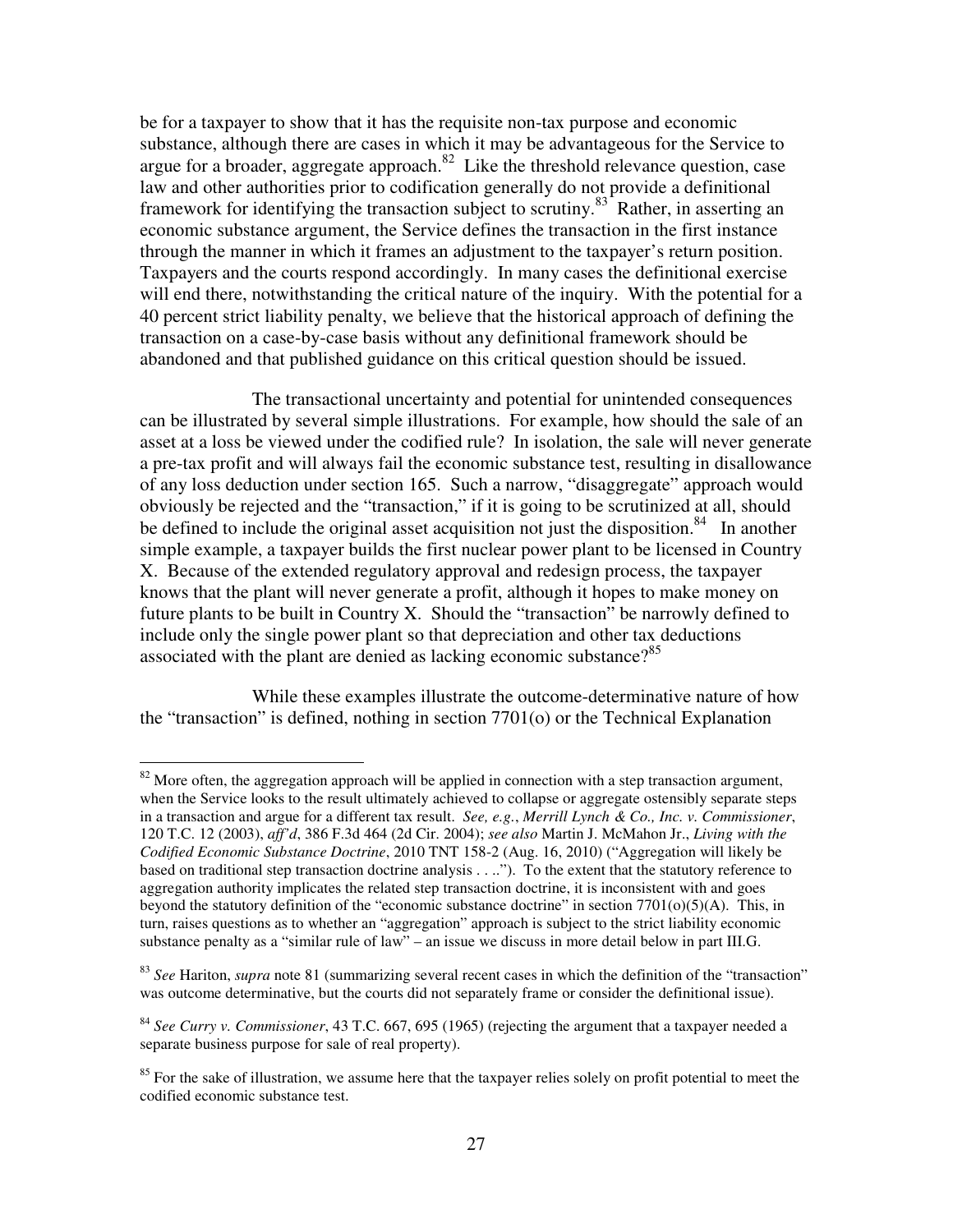provides guidance on that issue. Taxpayers and the Service will, at least in the context of these simple examples, have an intuitive sense of what the right definition of the transaction might be, but in countless other situations the definitional question will be a source of significant controversy. With the introduction of the strict liability penalty, reliance on intuition to define the transaction will give taxpayers significant pause and may result in otherwise economic transactions (*e.g.*, the power plant) not taking place, a result that Congress did not intend.

 We recognize that the facts-and-circumstances nature of the economic substance inquiry and the broad range of transactions that section 7701(o) may cover does not lend itself to a targeted definitional rule. Nonetheless, we believe that some published guidance, illustrated by examples, would give much needed direction for taxpayers and the Service in how to define the transaction subject to codified economic substance review. Accordingly, we suggest that the Service consider issuing published guidance that would include certain broad definitional principles, along with several more targeted provisions.

 First, we believe the guidance should create a presumption that the "transaction" will be defined broadly to include a connected set of business, economic and investment objectives. It is a fundamental principle of the tax law that taxpayers are allowed to select the most tax favorable steps for a transaction that is otherwise undertaken for valid business reasons.<sup>86</sup> This principle is implicit in historical application of the economic substance doctrine to a broader definition of the transaction to sanction the taxpayer's choice of a favorable intermediate step. The presumption for a broad definition of transaction is also consistent with existing regulatory guidance in related areas, $87$  and would prevent undue, post-hoc scrutiny of taxpayers' business judgments separated from the overall context in which they were made. Moreover, application of the pre-tax profit analysis under section  $7701(0)(2)$  to the broader transaction – rather than to a narrower definition of "transaction" that is more likely to result in a failure of the test for a "substantial" profit – would allow the Service to utilize the doctrine to challenge aggressive tax planning when framed in a broader context, while providing taxpayers with assurance that each discrete element of a transaction will not be subject to separate scrutiny for "substantial" profitability.

 Second, we believe published guidance under section 7701(o) should specifically recognize transactions in which the addition of a specific step to a broader transaction solely to achieve a desired tax effect is appropriate.<sup>88</sup> This would not immunize these transactions from scrutiny under section 7701(o), but rather direct

<sup>86</sup> *Helvering v. Gregory*, 69 F.2d 809, 810 (2nd Cir. 1934).

<sup>87</sup> *See* Reg. § 1.6011-4(b)(1) ("The term transaction includes all of the factual elements relevant to the expected tax treatment of any investment, entity, plan, or arrangement, and includes any series of steps carried out as part of a plan.").

<sup>88</sup> *E.g.*, Rev. Rul. 74-79, 1974-1 C.B. 81 (holding that liquidation of subsidiary solely to obtain the subsidiary's existing trade or business for purpose of then being able to complete tax-free spin-off under section 355 was permissible).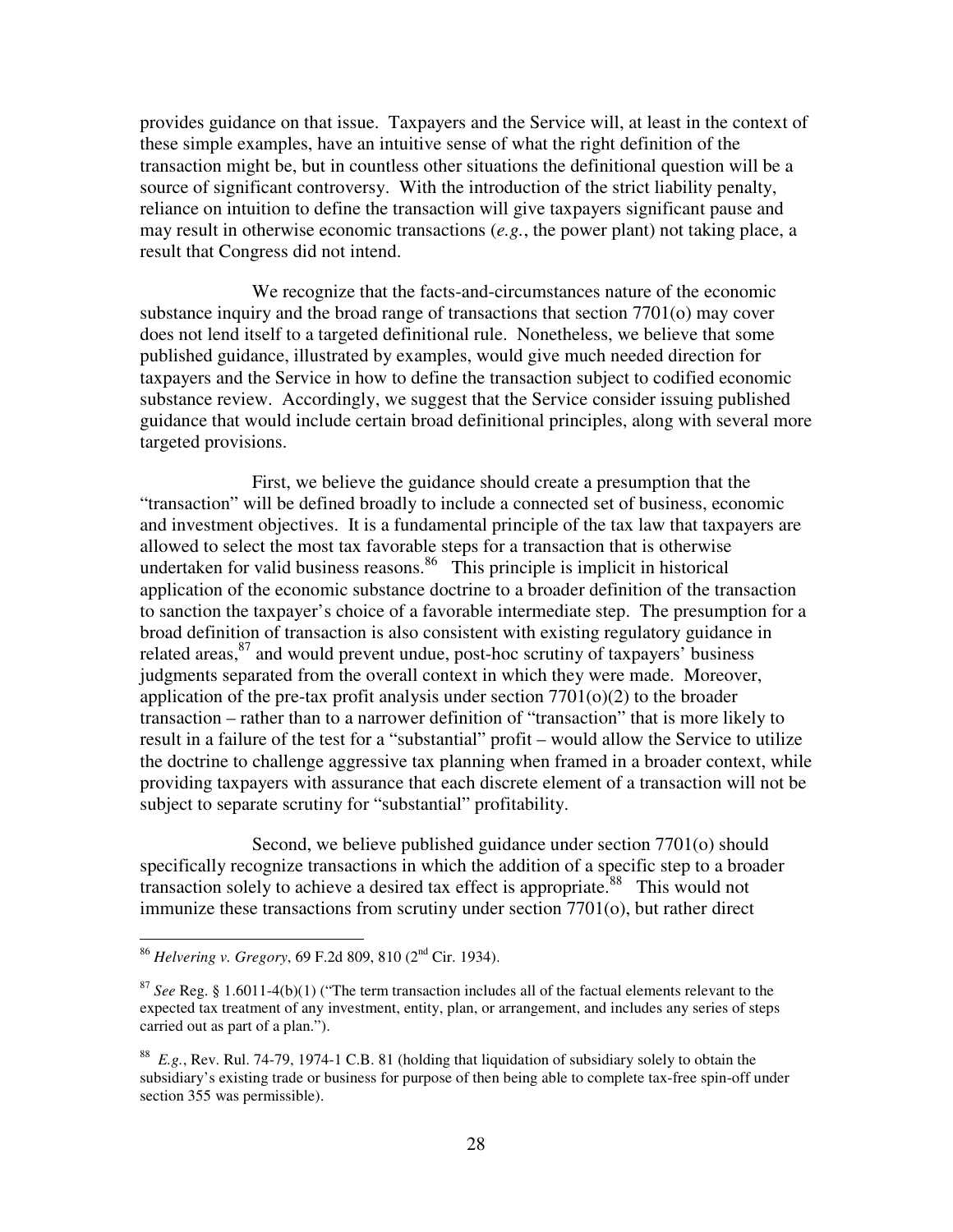taxpayers and the Service to examine them without focusing narrowly on a sanctioned tax-motivated element of a broader transaction.

 Third, we believe guidance should clarify how the effective date of section 7701(o) (transactions entered into after March 30, 2010) should be taken into consideration in defining the transaction. In this regard, we recommend that the broad default approach outlined above also apply when considering the effective date. Under this approach, the derivative tax consequences of a transaction that was largely completed prior to March 30, 2010 should be covered by pre-codification law. For example, if a tax free corporate restructuring was completed in 2009 resulting in a transferred basis in assets, then depreciation being claimed on those assets after March 30, 2010 should not be subject to scrutiny, if at all, under the codified rule.

 The general principles we describe above would by no means address the broad range of questions that are bound to arise in applying the codified economic substance rule. They would, however, provide some framework for taxpayers to evaluate application of the rule without unduly limiting the flexibility of the doctrine or the ability of the Service to use it to challenge aggressive tax planning.

# **D. Guidance on "meaningful way," "economic position" and "substantial purpose"**

Section 7701(o)(1) provides that a transaction "shall be treated as having economic substance only if" the following conditions are met: "(A) the transaction changes in a *meaningful way* (apart from Federal income tax effects) the taxpayer's *economic position*; and (B) the taxpayer has a *substantial purpose* (apart from Federal income tax effects) for entering into such transaction" (emphasis added).

 There is scant legislative history explaining how the terms "meaningful way," "economic position" and "substantial purpose" in the foregoing definition are to be interpreted and applied. Without additional guidance, these terms create a great deal of uncertainty as to the nature and quantum of economics required to imbue a transaction with economic substance. However, we recognize that these terms are inherently difficult to define and, at the same time, there is a large body of case law that must be considered in interpreting these terms. $89$  Therefore, we recommend that guidance be issued: (1) establishing certain rules based upon the statutory language and legislative history of section 7701(o), and (2) confirming the importance of the existing common law economic substance doctrine in resolving other interpretive issues regarding these terms.

 There are three specific rules that we believe can be established based upon the text of section  $7701(0)(1)$  and the Technical Explanation. The first is a rule that the change to the taxpayer's economic position under  $(1)(A)$ , and the taxpayer's purpose

<sup>89</sup> *See* I.R.C. § 7701(o)(5)(A) (defining "economic substance doctrine" by reference to the "common law doctrine" of economic substance); Technical Explanation, *supra* note 18, at 152 ("the provision does not change present law standards when determining when to utilize an economic substance analysis.").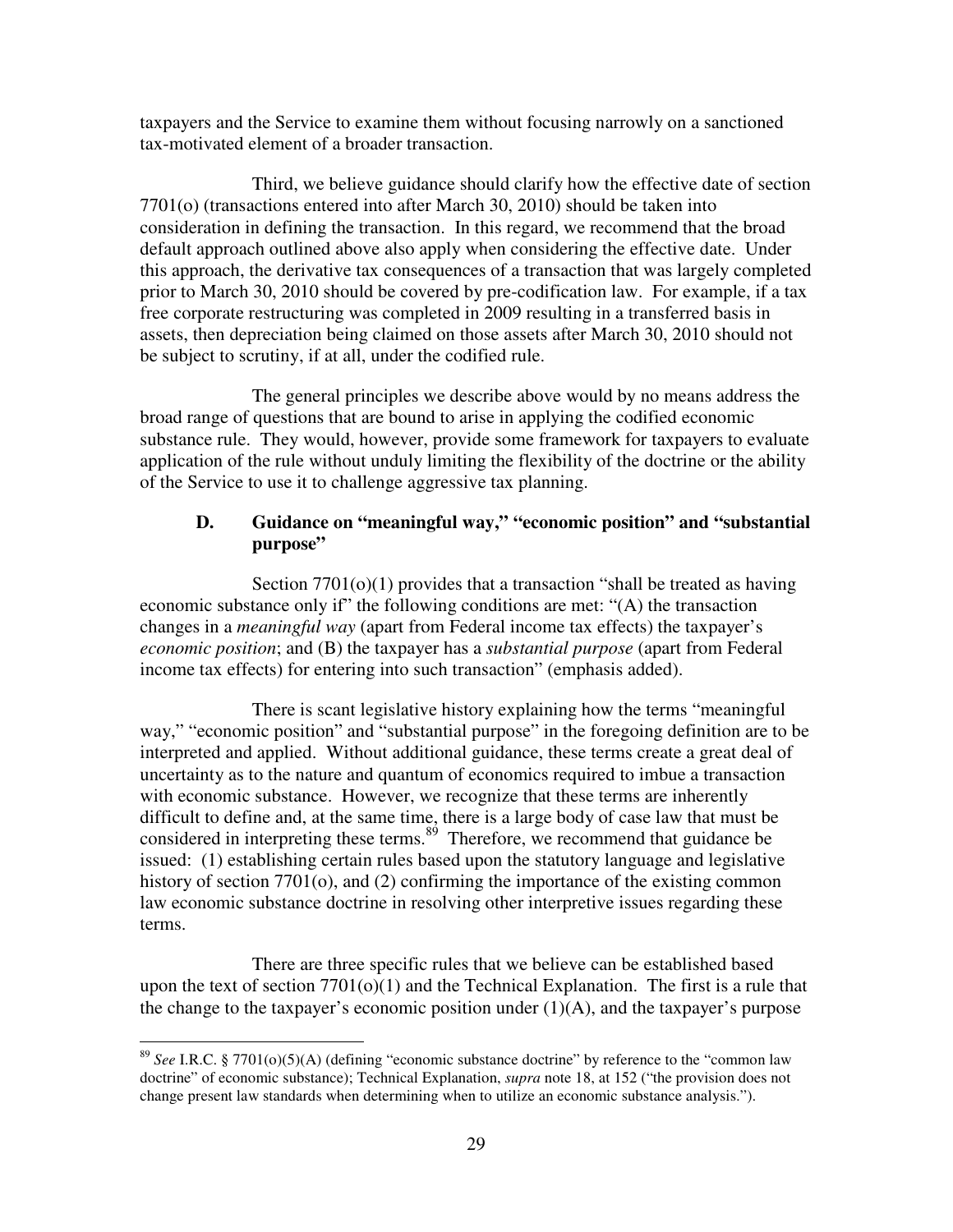apart from Federal income tax effects under (1)(B), must both exceed a *de minimis*  threshold to warrant any further consideration. The terms "meaningful" and "substantial," together with the citation in the description of current law in the Technical Explanation to *Goldstein v. Commissioner*,<sup>90</sup> suggest that Congress intended something more than a peppercorn of economics or business purpose for a transaction to have economic substance. Satisfaction of this *de minimis* standard for both  $(1)(A)$  and  $(1)(B)$ would be a necessary, but not sufficient, condition for the taxpayer to demonstrate that the transaction had economic substance. If a court determined that the *de minimis*  standard was not met, no further analysis would be necessary; if the standard were met, a court would have to proceed to consider the rules described below and the case law of the relevant jurisdiction.

 The second rule that should be established is one providing that neither the change to the taxpayer's economic position under  $(1)(A)$ , nor the taxpayer's purpose apart from Federal income tax effects under  $(1)(B)$ , would be required to exceed the tax benefits from the transaction. It is clear from the statutory text that Congress did not intend to require that the non-tax consequences of the transaction exceed the tax consequences, only that there be some real non-tax consequences. Presumably if Congress intended to impose such a requirement it would have expressly mandated a comparison of the economic effects of the transaction with and without regard to the tax effects. Indeed, the statute provides for this type of comparison in section  $7701(o)(2)$ , in the special rule that applies when the taxpayer relies on profit potential. That a similar comparison was not included outside of the "special rule" strongly suggests that Congress intended the general rule to focus on the substantiality, rather than the relative weight, of the economic effect and business purpose. Further, we believe that by using the term "substantial" Congress expressly recognized that the tax motivations for the transaction might equal or exceed the business purpose for the transaction. Congress did not select terms such as "primary" or "principal," which would have required a business purpose that predominates. Indeed, in this regard, we believe the existing Regulations regarding the substantial authority standard are instructive.<sup>91</sup> Those Regulations require that the weight of the authorities supporting the taxpayer's position be substantial in relation to the weight of the authorities supporting contrary treatment. Significantly, the Regulations expressly acknowledge that there may be substantial authority for more than one position. Likewise, here, we believe guidance should expressly recognize that a taxpayer may have a substantial non-tax purpose for entering into a transaction even if the tax motivations are of equal or even greater significance than the non-tax ones.

 The third rule should clarify that the terms "economic position" and "changes . . . the taxpayer's economic position" take into account all facts and circumstances, and are not limited to assets, liabilities, revenue, profit and loss. An unduly narrow interpretation of "economic position" would focus only on a taxpayer's balance sheet, and a similarly narrow interpretation of "changes . . . the taxpayer's economic position" would focus on the taxpayer's income statement. However, it is clear

 $90$  364 F.2d 734 (2d Cir. 1966) (in which the taxpayer had a possibility of only a small gain or loss).

<sup>91</sup> *See* Reg. § 1.6662-4(d)(3).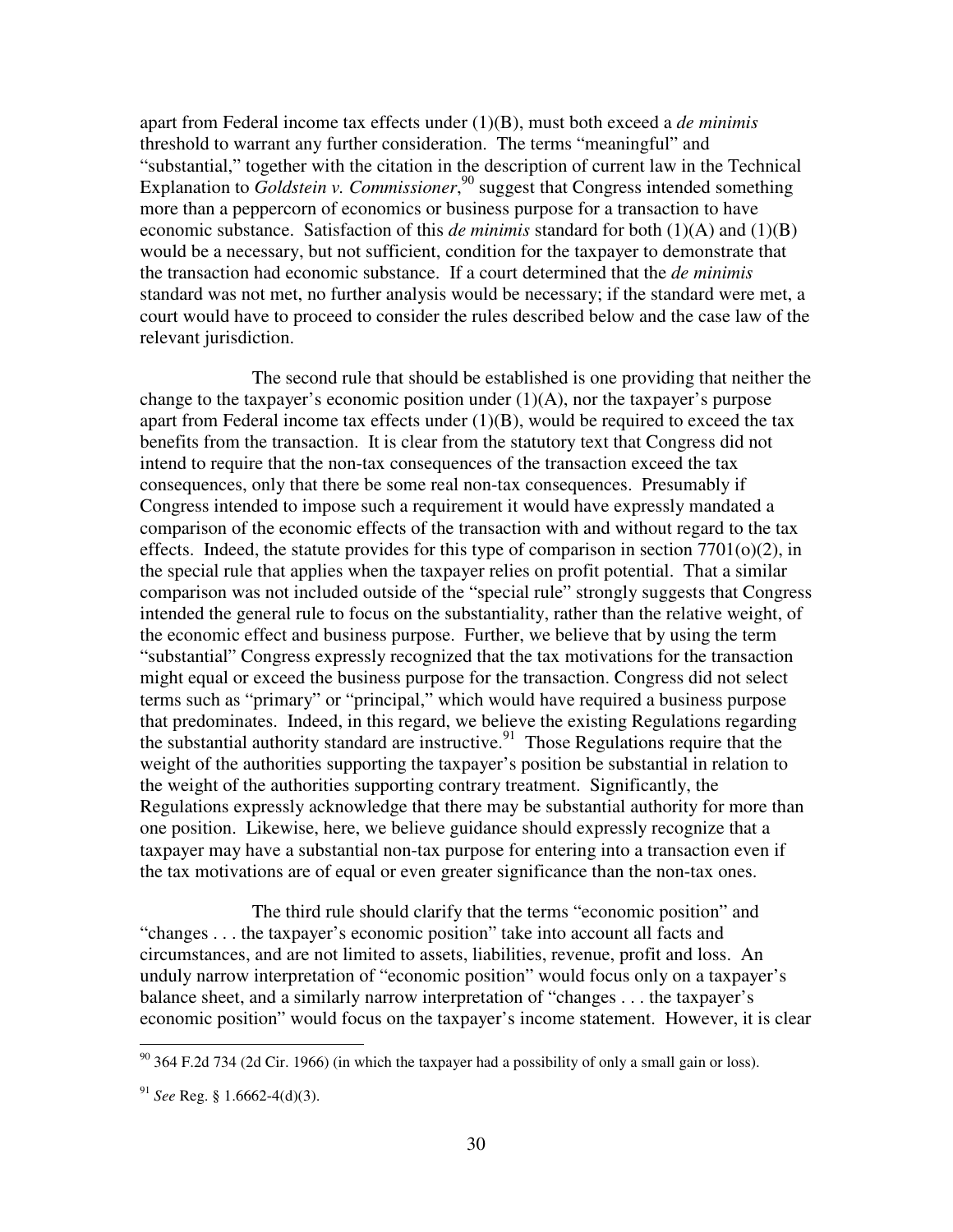from the economic substance case law that a wide spectrum of economic positions and effects can be relevant to the economic substance analysis, including economic positions that would not be reflected in a taxpayer's financial statements, and positions that may be difficult to quantify or are not quantifiable at all. For example, corporate transactions designed to help a business expand into a new market or diversify its service offerings or geographic reach are not always readily susceptible of measurement in terms of their impact on the business' economic position. Also, it is well-established that the level of a taxpayer's risk is relevant to the economic substance analysis; therefore, a taxpayer that undertakes a transaction with great downside risk would satisfy the economic substance doctrine even if the transaction results in no profit or loss to the taxpayer. Given Congress' intent to incorporate prior case law, together with the drafters' choice of the non-quantitative term "meaningful," it should be made clear by rule that the terms "economic position" and "changes . . . the taxpayer's economic position" must be interpreted to encompass all facts and circumstances regarding the nature of the transaction and the taxpayer's business.

# **E. Guidance regarding when State and local tax benefits will be "related" to Federal tax benefits**

Section 7701(o)(3) provides that "any State or local income tax effect which is related to a Federal income tax effect shall be treated in the same manner as a Federal income tax effect" for purposes of evaluating whether a transaction has a substantial non-tax business purposes (and therefore satisfies the second prong of the economic substance test). There is virtually no explanation in the legislative history about the intent of this provision.<sup>92</sup> Based on the language in the Technical Explanation regarding a similar rule involving financial accounting benefits, the objective of this provision appears to be to prevent taxpayers from resurrecting an otherwise disallowable transaction by arguing that the business purpose of the transaction was to achieve benefits under State or local law when those benefits simply mirror what would be disallowed under Federal law. Indeed, the economic substance legislation approved by the Senate in 2007 provided that the reduction of non-Federal taxes would not be a substantial business purpose if it would "result in a reduction of Federal taxes substantially equal to, or greater than, the reduction in non-Federal taxes because of similarities between the laws imposing the taxes."<sup>93</sup> Read literally, however, section  $7701(0)(3)$  as enacted appears to

 $92$  The pamphlet issued by the staff of the Joint Committee on Taxation that analyzed the economic substance codification proposal included in the Obama Administration's fiscal year 2010 budget proposal explained that prior proposals containing similar provisions were "intended to prevent a taxpayer from claiming that obtaining a State (or other non-Federal) tax benefit is a sufficient 'non-Federal tax' purpose to satisfy the codified economic substance doctrine, even though the results under the two laws are similar or related (as one example, if a State tax law follows the Federal tax law)." *See* Joint Committee on Taxation, *Description of Revenue Provisions Contained in the President's Fiscal Year 2010 Budget Proposal; Part Two: Business Tax Provisions (JCS-3-09)* Sept. 2009 (hereinafter "JCT 2009 Pamphlet"), at 52.

<sup>&</sup>lt;sup>93</sup> S. 2242, 110<sup>th</sup> Cong., 1<sup>st</sup> Sess. § 511 (2007). The Senate's definition apparently drew on Regulation section 1.355-2(b)(2), which provides that the reduction of non-Federal taxes will not constitute a valid business purpose for a section 355 spin-off if: (i) the transaction will effect a reduction in both Federal and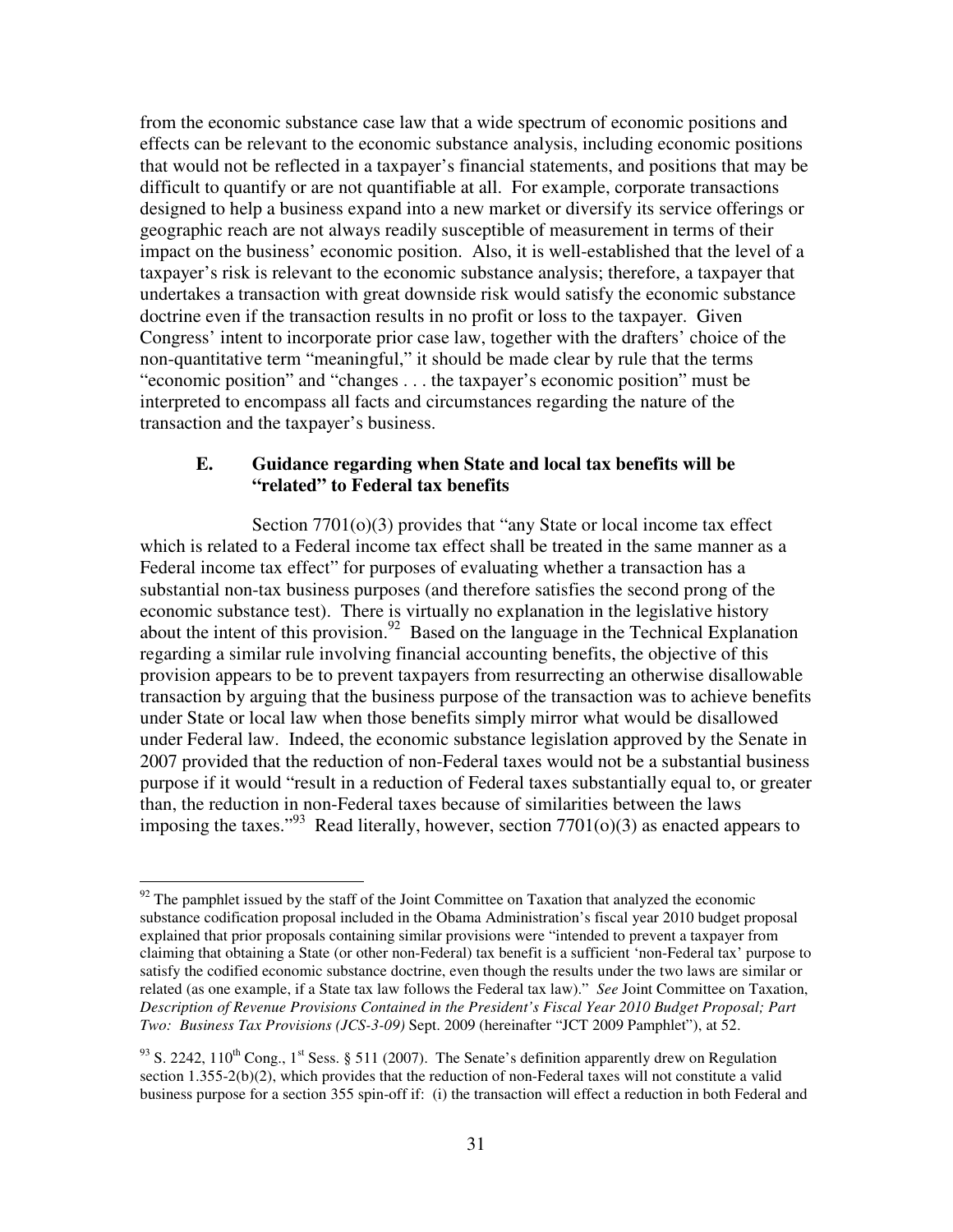be broader, potentially sweeping within its scope numerous routine State tax planning activities that we believe Congress did not intend to disallow. Therefore, guidance should clarify when State and local tax benefits will be treated as "related" to Federal tax benefits and therefore disregarded as a business purpose.

 Businesses make many decisions to achieve an efficient State and local tax structure. For example, the burden of complying with tax laws in multiple jurisdictions can be heavy. Significant savings can result from reorganizing a corporate structure to reduce the number of State tax returns corporations must file or consolidating related operations into one jurisdiction. In our experience, such concerns regularly motivate taxpayers to undertake these steps. Such a reorganization might involve multiple complex intragroup transactions qualifying for Federal tax-free treatment. This is an example of proper tax planning, but a broad interpretation of section 7701(o)(3) could suggest that the reorganization is "related" to an impermissible purpose under subchapter C.

 Similarly, many States intentionally structure their tax statutes to provide differences in how various legal entities are taxed. For example, a State may choose to tax corporations individually, rather than as a single economic group. Other States may provide differences based on the type of legal entity, creating tax differences between corporations, limited liability companies and partnerships. Choosing a particular legal structure in this context is appropriate planning regularly undertaken by taxpayers. This is another example of legitimate State tax planning that could be affected if a broad interpretation of section  $7701<sub>(o)</sub>(3)$  could suggest that a particular reorganization is "related" to subchapter K or subchapter C.

 Consolidated groups are often structured with a parent holding company and operating subsidiaries. If the parent company were to borrow capital from third-party lenders and make payments thereon, it generally would be entitled to interest deductions at both the Federal and State levels. In the Federal context, the fact that the parent company has little income of its own to match against the interest deductions is irrelevant due to the consolidated return regulations. But many States either do not permit the filing of consolidated returns or permit them only in limited circumstances. As a result, the parent company might lend the capital to one or more operating subsidiaries able to take State interest deductions, or enter into an intragroup restructuring transaction to ensure that the assets and income of the operating subsidiaries are aligned with the interest deductions. Furthermore, a parent company may choose to loan money to a subsidiary in lieu of making a capital contribution to protect its investment as a secured creditor, or because the parent company receives different treatment between interest income and dividend income under the laws of a particular State. In all of these situations, a broad interpretation of section 7701(o)(3) would suggest that the desired State tax effects are "related to a Federal income tax effect"—interest deductions, consolidated returns, and subchapter C reorganizations.

non-Federal taxes because of similarities between Federal tax law and the tax law of the other jurisdiction and (ii) the reduction of Federal taxes is greater than or substantially coextensive with the reduction of non-Federal taxes.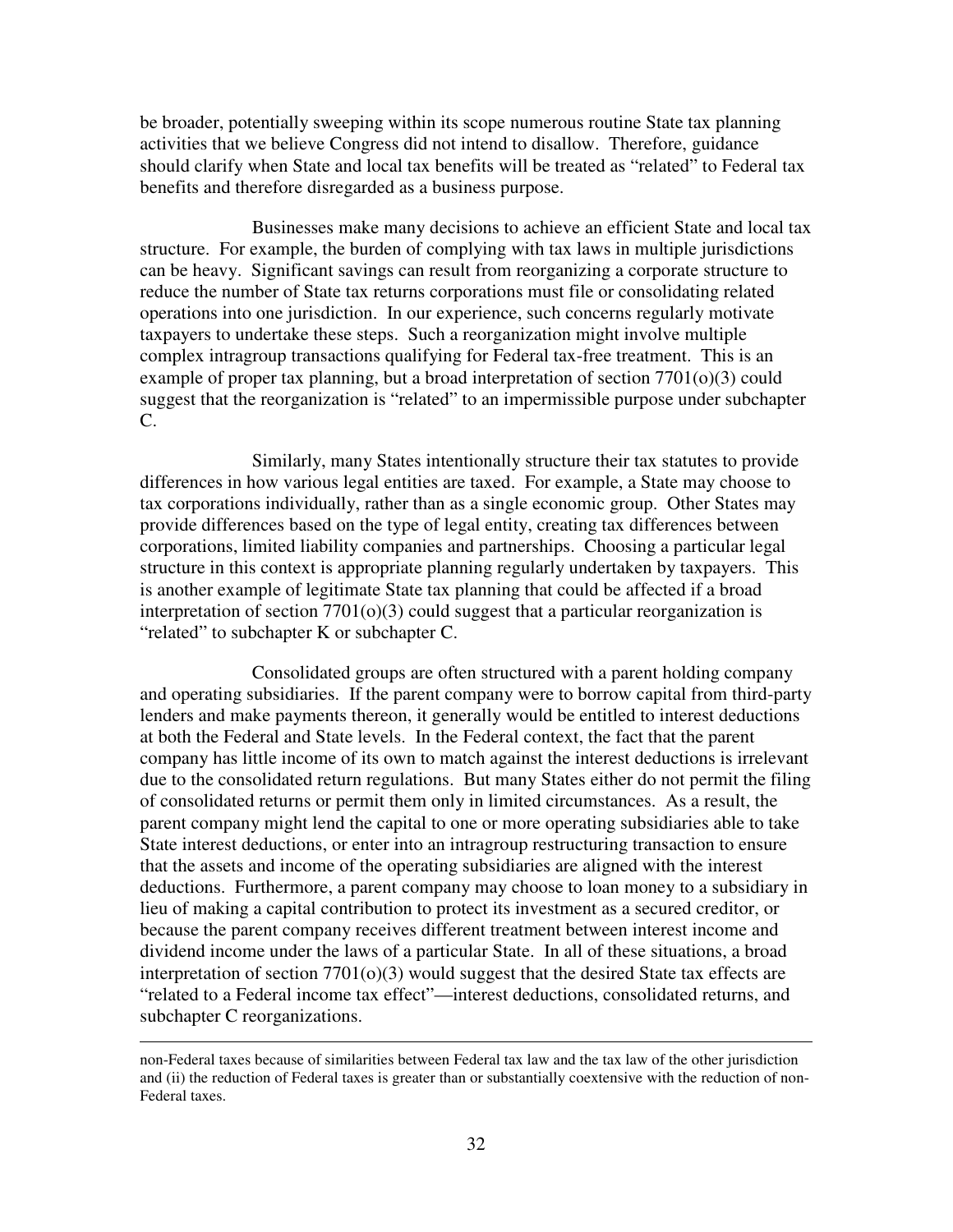Thus, under a broad interpretation of section 7701(o)(3), the above transactions, if they also create Federal tax benefits, might be improperly disallowed under section 7701(o). We therefore recommend the issuance of guidance to narrow the application of section  $7701(0)(3)$  to those situations we believe Congress intended to address. In particular, we believe guidance should clarify that the provision applies to those situations in which State or local tax benefits are likely to be used to justify improper Federal tax avoidance. By contrast, the provision does not apply to tax planning designed to create business advantages and reduce costs associated with State and local tax compliance. Rather such planning may constitute "a substantial purpose (apart from Federal income tax effects)" for entering into a transaction.

## **F. Guidance regarding reliance on "profit potential"**

Section  $7701<sub>(o)</sub>(2)$ (A) provides that the potential for profit of a transaction shall be taken into account in determining whether the transaction meets the two requirements of the codified economic substance test only if the present value of the reasonably expected pre-tax profit from the transaction is substantial in relation to the present value of the expected net tax benefits that would be allowed if the transaction were respected. This mechanical test raises four main definitional issues. First, what is pre-tax profit? Second, what does it mean for pre-tax profit to be "reasonably expected?" Third, what discount rate should be used in discounting the pre-tax profit and the tax benefits? Fourth, what does "substantial" mean in this context? We discuss each in turn.

# **1. Definition of pre-tax profit**

 $\overline{a}$ 

In our view, the definition of pre-tax profit should reflect the common law definition of this term. Accordingly, it should refer to the gross income produced by the transaction reduced by fees and other expenses that are directly allocable to the transaction, such as borrowing that is directly linked to the transaction. Consistent with authorities in place prior to the enactment of section 7701(o), pre-tax profit should also include, as a revenue item, any Federal, State, or local tax credits to the extent such credits are specifically intended to encourage a particular activity, and the transaction actually results in that activity.<sup>94</sup> (In that case, the government is providing credits as a substitute for the revenue that would be provided by a third party in a market transaction, were it not for the market failure believed by the government to have necessitated the provision of the credits.)<sup>95</sup> Pre-tax profit should not reflect any imputed cost of capital

<sup>&</sup>lt;sup>94</sup> See, e.g., Sacks v. Commissioner, 69 F.3d 982, 992 (9<sup>th</sup> Cir. 1995) (refusing to disallow energy investment credit for lack of economic substance when, absent the credit, the transaction did not have a pretax profit because to do so would be to "take[ ] away with the executive hand what [the government] gives with the legislative"), *rev'g* 64 T.C.M. (CCH) 1003 (1992); *see also* Rev. Rul. 79-300, 1979-2 C.B. 112 (concluding that section 183 is not applicable to low-income housing projects, as application of that statute would frustrate the intent of Congress in enacting section 42).

<sup>&</sup>lt;sup>95</sup>As discussed above, the Technical Explanation specifically addressed this issue, indicating that "it is not intended" that [certain tax credits] be disallowed in a transaction pursuant to which, in form and substance, a taxpayer makes the type of investment or undertakes the type of activity that the credit is intended to encourage." *See* discussion *supra* note 56.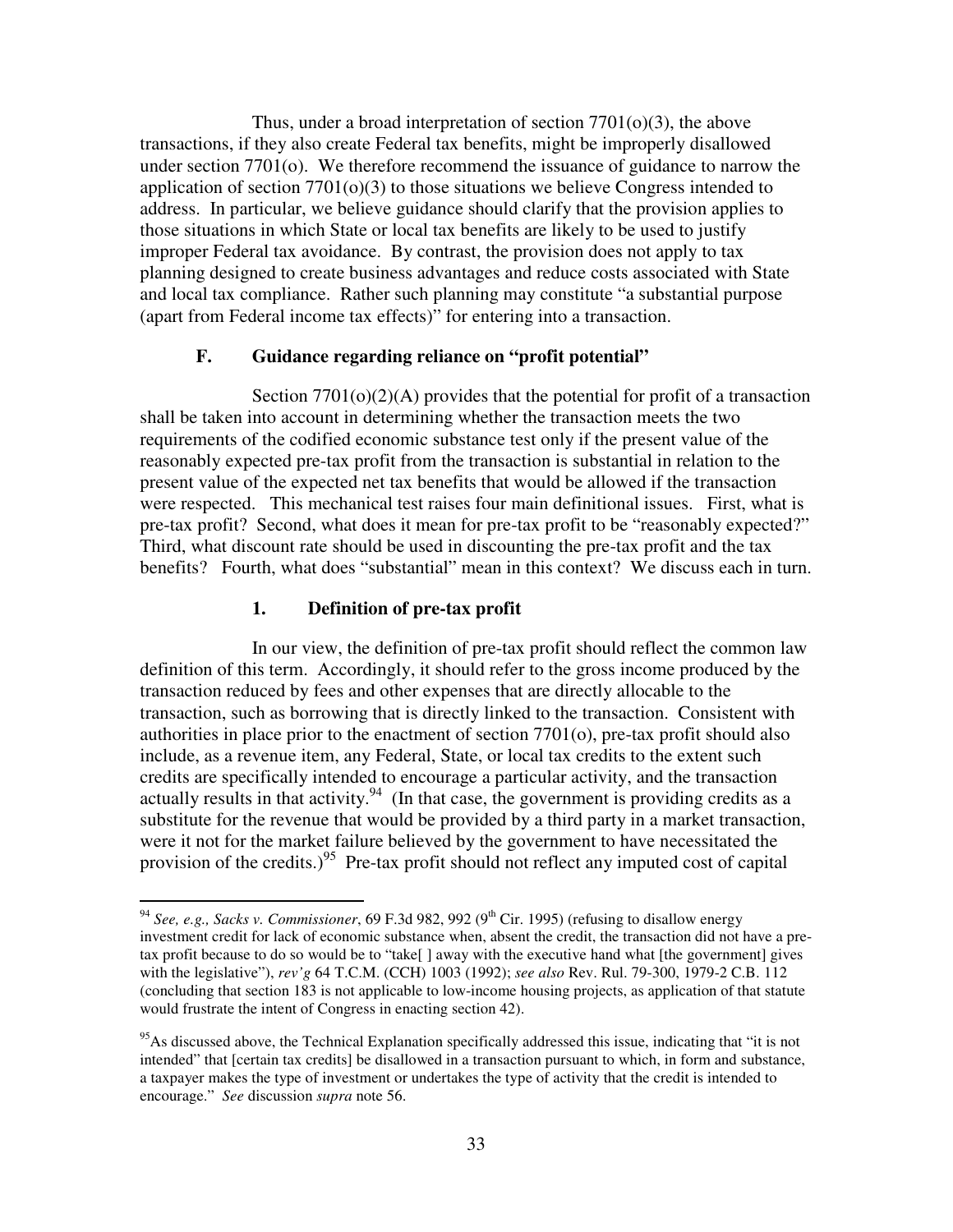relating to equity, nor should it reflect interest on indebtedness not linked to the specific transaction under consideration. Moreover, it should not include any internal costs of the taxpayer (such as the time spent by the taxpayer's employees on the transaction, except to the extent that such compensation is explicitly linked to the completion of the transaction). Consistent with section  $7701(o)(2)(B)$ , however, all fees to outside tax advisors should be taken into account to the extent they are related to the transaction (other than fees for advice rendered after the transaction that was not reasonably anticipated at the time).

Section  $7701(o)(2)(B)$  provides that the Secretary shall issue regulations requiring foreign taxes to be treated as expenses in determining pre-tax profit in appropriate cases. The Technical Explanation includes no analysis of this provision, other than a footnote that provides that "there is no intention to restrict the ability of the courts to consider the appropriate treatment of foreign taxes in particular cases."<sup>96</sup> An earlier version of the legislation would have required foreign taxes to be taken into account as expenses in computing pre-tax profit.<sup>97</sup> The staff of the Joint Committee on Taxation discussed the possible rationale for such a requirement in its September 2009 analysis of the Obama Administration's budget proposals, noting that two Federal courts of appeal had rejected the Service's efforts to treat foreign taxes as expenses in determining economic profit because "profit potential should be tested instead by reference to pre-foreign-tax income."<sup>98</sup>

Notice 2010-62 states that Treasury and the Service intend to issue regulations pursuant to section  $7701(o)(2)(B)$ . We expect to submit separate comments on this question in the near future.

#### **2. Definition of "reasonably expected"**

In our view, the main issue in defining "reasonably expected" is what it means to say that a profit is "expected." In one sense of the word, an event is "expected" if one possesses a belief that a particular outcome is much more likely than not to occur. In another sense, however, "expected" can be understood to refer to the probabilistic concept of expected value, which can be substantial even if the event is not expected to occur. To see this distinction, consider a lottery in which 20 lottery tickets are sold for one dollar apiece, and the winner of the lottery (who is chosen by a random process) receives the \$20 prize. A statistician would say that the expected value of buying one ticket is \$1 (1/20 x  $$20 = $1$ ). However, given the chance of winning is only 1 in 20, or five percent, no given player has any rational basis for expecting that his ticket will be selected out of the 20 tickets that make up the pool of potential winners (*i.e.*, an event generally is not said to be expected in the common parlance if there is only a five percent probability that it will occur). Here, the "reasonably expected" pre-tax profit should be

<sup>96</sup> Technical Explanation, *supra* note 18, at 155, n.357.

<sup>&</sup>lt;sup>97</sup> *See, e.g., H.R.* 3200, 111<sup>th</sup> Cong., 1<sup>st</sup> Sess. § 452 (2009).

<sup>98</sup> JCT 2009 Pamphlet, *supra* note 92, at 39, 50-51 (citing *Compaq* and *IES*).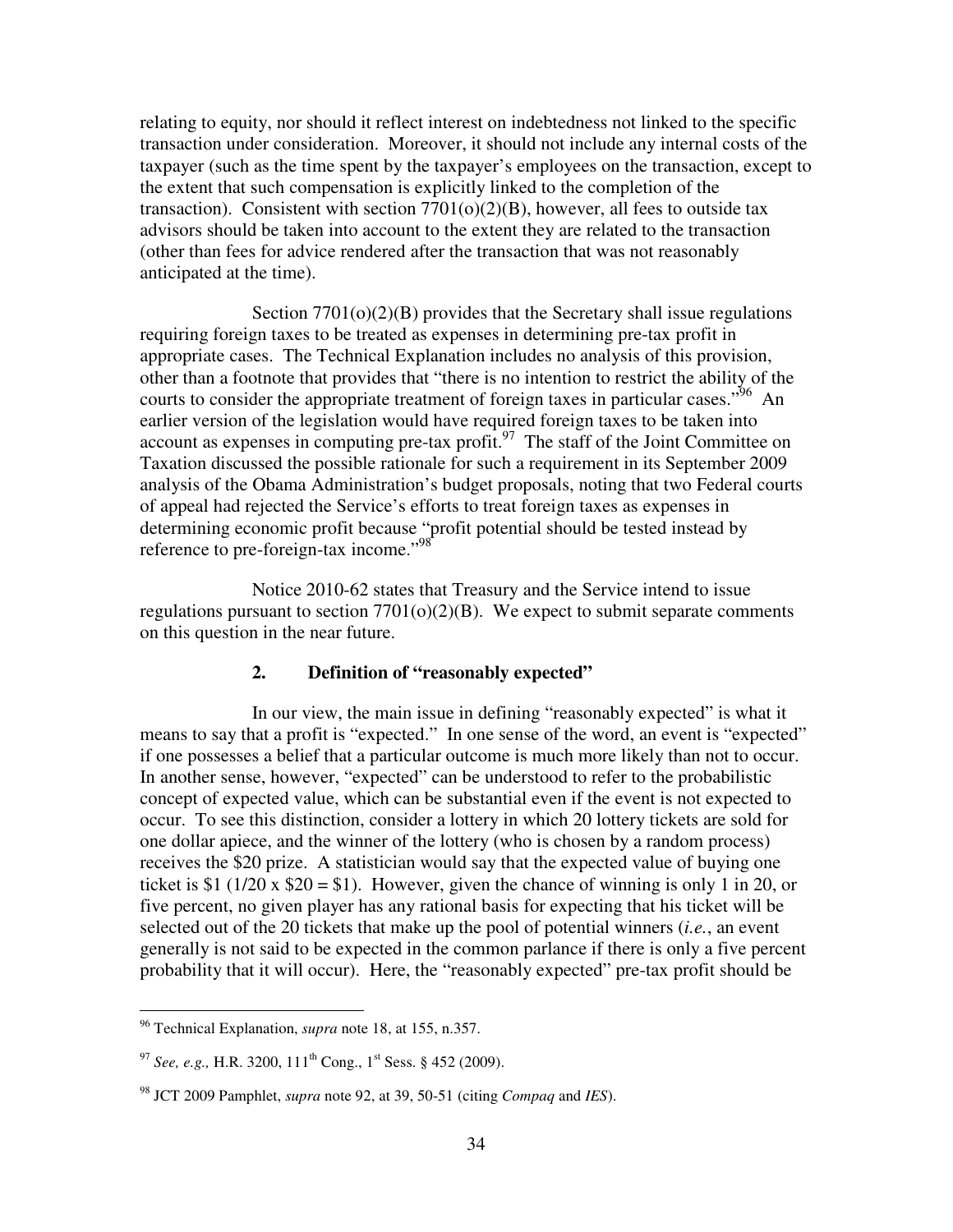viewed as one dollar, not zero. Taxpayers do make business motivated investments that are somewhat speculative, and, if such investments result in tax benefits, we do not believe there is any policy reason for such benefits to be disallowed by the economic substance doctrine merely because the investment's outcomes exhibited a high degree of variability (assuming its other requirements are satisfied).

We recognize that Treasury and the Service may have a concern about adopting this concept because of the possibility that a taxpayer could point to a highly unlikely event as resulting in a very small probability of a very large profit. (Certain of the recent generation of tax shelter transactions involving foreign currency options had this characteristic.)<sup>99</sup> However, the burden should still be on the taxpayer to demonstrate that his expectation of such profit was actually a motivating factor underlying his decision to engage in the transaction at issue. A taxpayer who had never before engaged in currency option speculation, but who entered into a pair of currency options pursuant to which the taxpayer could make money only by predicting the U.S.-Canadian dollar exchange rate to the thousandth of a cent on a particular date is very unlikely to persuade a court that his expected pre-tax profit was in fact the business purpose for his entering into the transaction.

Again, the absence of official legislative history makes the application of the "reasonably expected" language in section  $7701(o)(2)(A)$  uncertain. The staff of the Joint Committee on Taxation suggested in its analysis of the Obama Administration's budget proposals that the phrasing was "intended to preclude a finding that a mere 'reasonable possibility of profit,' without regard to its relative amount, could be sufficient to satisfy a profit potential test."<sup>100</sup> So that taxpayers can understand how this provision will be administered, and so that revenue agents and local counsel advising them also understand the rules of the road, we recommend that Treasury and the Service confirm through published guidance how the "reasonably expected" language will be applied.

## **3. Discount rate**

Courts generally have not required taxpayers to discount pre-tax profit in determining whether a particular transaction possessed a pre-tax profit motive.<sup>101</sup> This reflects the traditional view that taxpayers are allowed to take tax consequences into account in planning their transactions, and, thus, were allowed to forego some pre-tax profit (including on a present value basis) as long as they are not engaging in the transaction entirely (or almost entirely) for tax benefits.

<sup>99</sup> *See, e.g.*, *Jade Trading, LLC v. United States*, 598 F.3d 1372 (Fed. Cir. 2010); *Stobie Creek Inv., LLC v. United States*, 608 F.3d 1366 (Fed. Cir. 2010).

<sup>100</sup> JCT 2009 Pamphlet, *supra* note 92, at 45.

<sup>101</sup> *See, e.g., Estate of Thomas v. Commissioner*, 84 T.C. 412, 440 n.52 (1985) (declining to discount the stipulated residual value, stating that "we do not feel competent, in the absence of legislative guidance, to require that a particular return must be expected before a 'profit' is recognizable, the necessary conclusion to be drawn if we were to discount residual value.").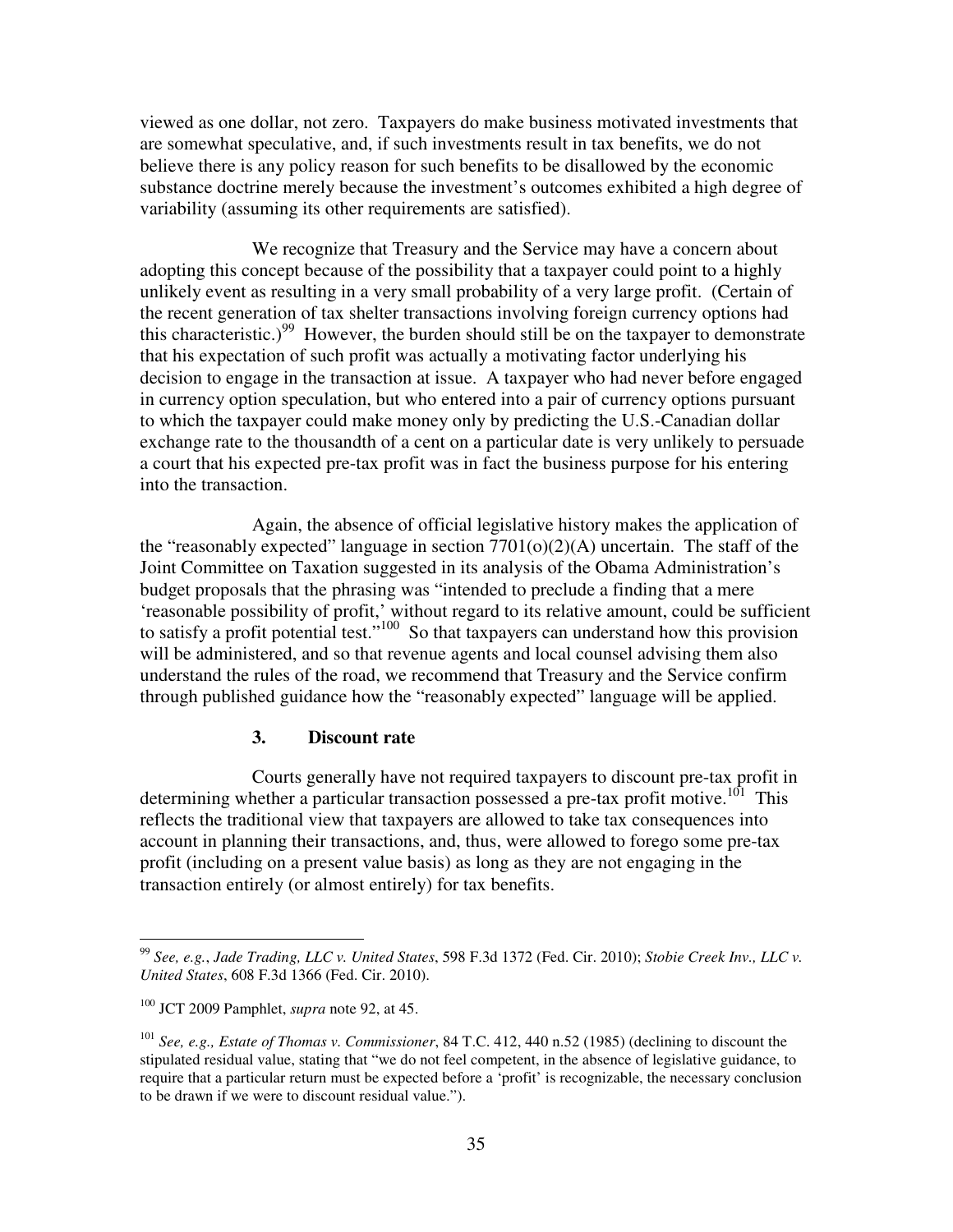In its 1999 White Paper, the Treasury Department noted that "the choice of the appropriate discount rate likely will depend on the facts and circumstances surrounding the transaction and the identity of the transaction participants." $102$  The White Paper went on to suggest that in some cases the discount rate may be the taxpayer's average cost of capital and in other cases the applicable Federal rate would be appropriate. Conversely, in its 1999 penalty study, the staff of the Joint Committee on Taxation suggested that a discount rate equal to the short-term applicable Federal rate plus 100 basis points would be appropriate.<sup>103</sup>

While the suggestions made by Treasury and the Joint Committee staff in 1999 are both reasonable, we do not believe that section 7701(o) supports the use of a specific discount rate for all cases.<sup>104</sup> That said, because taxpayers require guidance to understand how the statute will be applied, and because there is no clear common law authority on this issue, we recommend that Treasury and the Service publish a safe harbor, which would not preclude the possibility that a lower rate could also pass muster. For this purpose, we believe the safe harbor discount rate should equal the relevant applicable Federal rate multiplied by one minus the highest tax rate. This rule may be taken as a rough equivalent to the yield on a tax-exempt municipal bond. (Alternatively, one could use the yield on a tax-exempt municipal bond, but this raises issues as to which bond to use; the applicable Federal rate is much easier for taxpayers and the Service to determine.)

# **4. Substantiality**

The final step in establishing whether a profit potential exists is determining whether the present value of the pre-tax profit is substantial in relation to the present value of the tax benefits. A similar test first appeared in Notice  $98-5$ ,  $^{105}$  which stated that the Treasury and the Service would promulgate regulations that would "disallow foreign tax credits in an arrangement such as those described in Part II above from which the reasonably expected economic profit is insubstantial compared to the value of the foreign tax credits expected to be obtained as a result of the arrangement." Practitioners generally believed that the "substantiality" criterion of Notice 98-5 would be met if the creditable foreign taxes did not exceed the pre-tax economic profit by a factor of more than four. Phrased differently, the "substantially" criterion generally would be satisfied if the creditable foreign taxes did not exceed 80 percent of the sum of

 $\overline{a}$ 

<sup>105</sup> 1998-1 C.B. 334. Notice 98-5 was withdrawn by Notice 2004-19, 2004-1 C.B. 606, in which Treasury and the Service announced that they would not issue the Regulations described in Notice 98-5.

<sup>102</sup> Treasury White Paper, *supra* note 35, at 162.

<sup>103</sup> JCT 1999 Study, *supra* note 77, at 228.

<sup>&</sup>lt;sup>104</sup> As discussed *infra* in Appendix A, prior proposals, such as that approved by the Senate Finance Committee in February 2003, would have required the reasonably expected pre-tax profit of a transaction to exceed the risk-free rate of return to satisfy the economic substance test. We read the absence of any such minimum return requirement in section 7701(o) as confirmation that Congress did not expect the courts to impose one. *See Estate of Thomas*, *supra* note 101.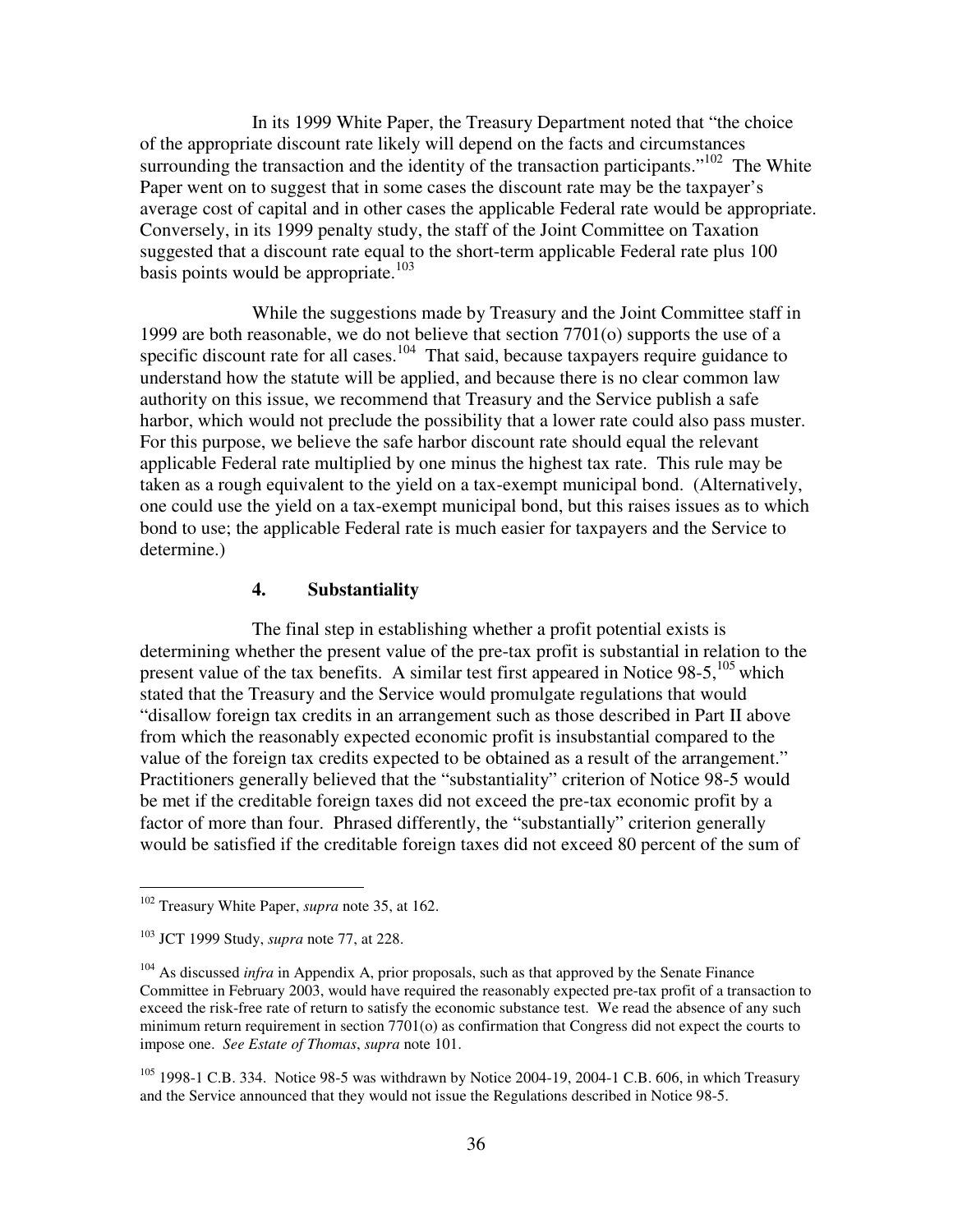those taxes and the pre-tax profit. This strikes us as a good balance between permitting the recognition of tax benefits for transactions that are overwhelmingly tax-motivated, and disallowing tax benefits for transactions with substantial business purposes. Therefore, we recommend that the same criteria be adopted here.

# **G. Guidance regarding "any similar rule of law"**

 The strict liability penalty under newly enacted section 6662(b)(6) applies to underpayments or portions thereof attributable to "[a]ny disallowance of claimed tax benefits by reason of a transaction lacking economic substance (within the meaning of section 7701(o)) *or failing to meet the requirements of any similar rule of law*" (emphasis added). The term "any similar rule of law" is not defined in the statute. Based upon the overall statutory scheme as well as the discussion of this provision in the Technical Explanation, we believe the term "any similar rule of law" encompasses only instances in which a court or the Service calls the economic substance doctrine by another name (*i.e.*, only situations that fall under the definition of economic substance under section  $7701(o)(5)(A)$ ).

 In view of the special status of the economic substance doctrine for penalty purposes, we do not expect the Service to assert, or a court to find, a violation of the doctrine without referring to the doctrine by name and with particular reference to section 7701(o). Nevertheless, in view of the strict liability penalty, we recommend that Treasury and the Service issue prompt guidance confirming this interpretation.

# **1. Initial observations**

 The term "any similar rule of law" is not defined in either section 6662(b)(6) or section 7701(o). We note, however, that the amendments to both statutes were contained in the same provision of the 2010 Act, entitled "Codification of Economic Substance Doctrine and Penalties." The wording of this heading, while not having binding effect, belies the notion that Congress intended the "any similar rule of law" clause as anything other than a backstop to section 7701(o), covering only those situations in which a court should have explicitly referred to a violation of the "economic substance doctrine" or section 7701(o) but instead used another term. In this regard, the Technical Explanation provides:

It is intended that the [section  $6662(b)(6)$ ] penalty would apply to a transaction the tax benefits of which are disallowed as a result of the application of the *similar factors and analysis* that is required under the provision for an economic substance analysis, *even if a different term is used to describe the doctrine*. 106

Furthermore, in describing the contours of the economic substance doctrine by way of background to the enactment of section 7701(o), the Technical Explanation states:

 $\overline{a}$ <sup>106</sup> Technical Explanation, *supra* note 18, at 155 n.359 (emphasis added).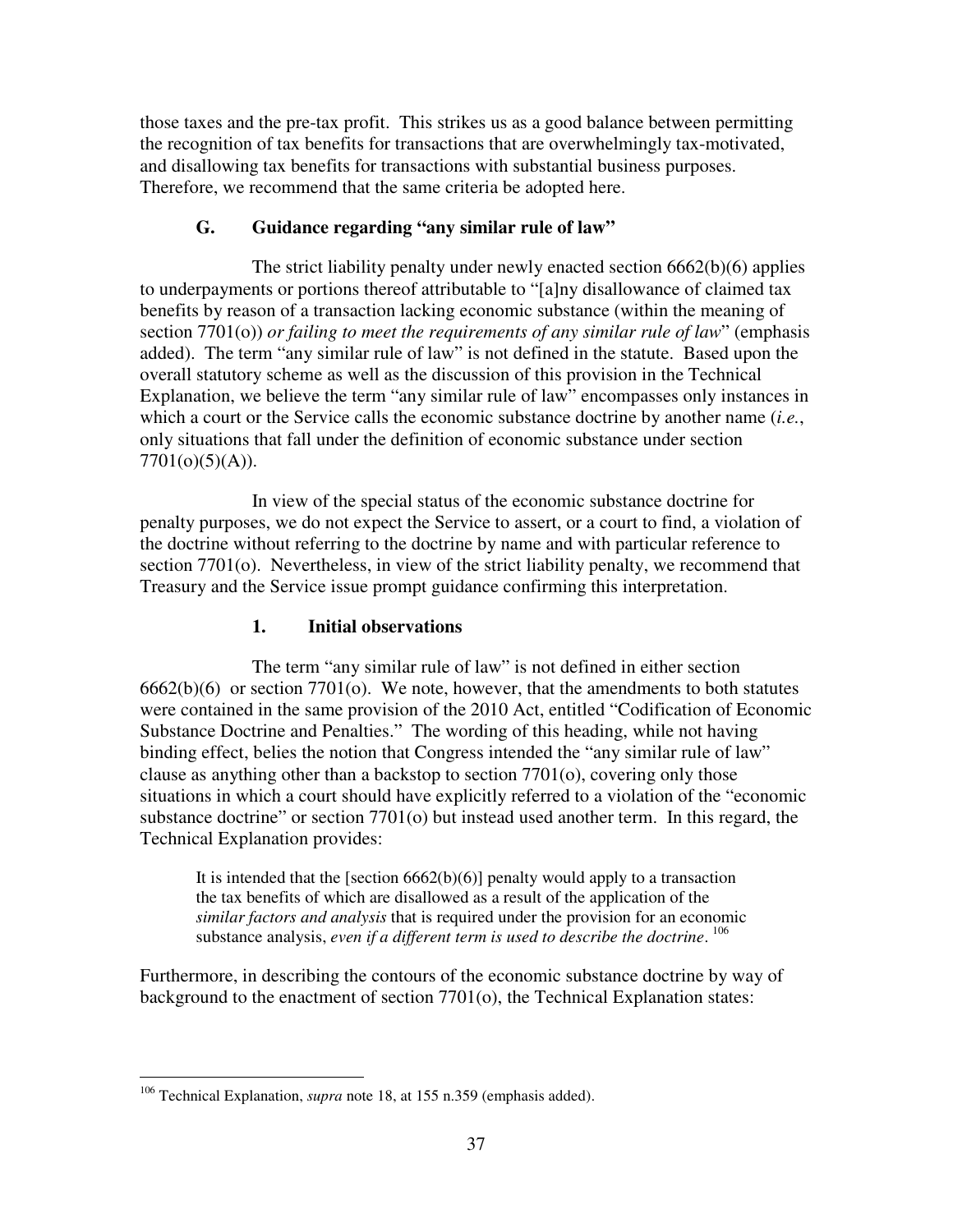Closely related doctrines also applied by the courts (*sometimes* interchangeable with the economic substance doctrine) include the "sham transaction doctrine" and the "business purpose doctrine." *See*, *e.g.*, *Knetsch v. United States*, 364 U.S. 361 (1960) (denying interest deductions on a "sham transaction" that lacked "commercial economic substance"). Certain "substance over form" cases involving tax-indifferent parties, in which courts have found that the substance of the transaction did not comport with the form asserted by the taxpayer, have also involved examination of whether the change in economic position that occurred, if any, was consistent with the form asserted, and whether the claimed business purpose supported the particular tax benefits that were claimed. *See*, *e.g.*, *TIFD III-E, Inc. v. United States*, 459 F.3d 220 (2d Cir. 2006); *BB&T Corporation v. United States*, 2007-1 USTC P 50,130 (M.D.N.C. 2007), *aff'd* 523 F.3d 461 (4th Cir. 2008).<sup>107</sup>

We believe that this language reflects the recognition by the Joint Committee on Taxation that jurisprudence under the economic substance doctrine is not always altogether clear, and that in the past courts have applied the economic substance doctrine by using a different term. This language does not support the interpretation of "any similar rule of law" as encompassing anything more than what is, in substance but not in name, the doctrine defined in section  $7701(o)(5)(A)$ .

 Based on the statutory scheme and the direction provided in the Technical Explanation, "similar rules of law" for purposes of section 6662(b)(6) should be limited to cases involving "similar factors and analysis" to those in section 7701(o). Such cases could include the "sham transaction" cases, and possibly "business purpose" cases, but only if the case requires an examination of whether there was a lack of meaningful change of economic position and substantial business purpose.<sup>108</sup> Thus, in the unlikely event that a court were to determine that the "sham transaction doctrine" is relevant to a particular transaction without referring to section 7701(o), and determines that the transaction does not result in a meaningful change in economic position or is not motivated by a substantial purpose apart from Federal income tax effects, the 6662(b)(6) penalty nevertheless could apply.

 Guidance as to the scope of the "any similar rule of law" clause is necessary because its plain language could be interpreted far more broadly than Congress intended, and could sweep in: (1) other judicial doctrines distinct from the economic substance doctrine, particularly the substance-over-form doctrine and the step-transaction doctrine, and (2) some or all of the many anti-abuse statutory and regulatory provisions, such as section 269 and Regulation section 1.701-2. For the reasons discussed below, we do not believe it would be appropriate to interpret the strict liability section 6662(b)(6) penalty to apply beyond the economic substance doctrine (as defined in section 7701(o)) to this vast body of statutes, regulations and common law.

<sup>107</sup> *Id.* at 142 n.300 (emphasis added)

<sup>&</sup>lt;sup>108</sup> *See supra* note 77 for references to cases describing the economic substance doctrine using different terms.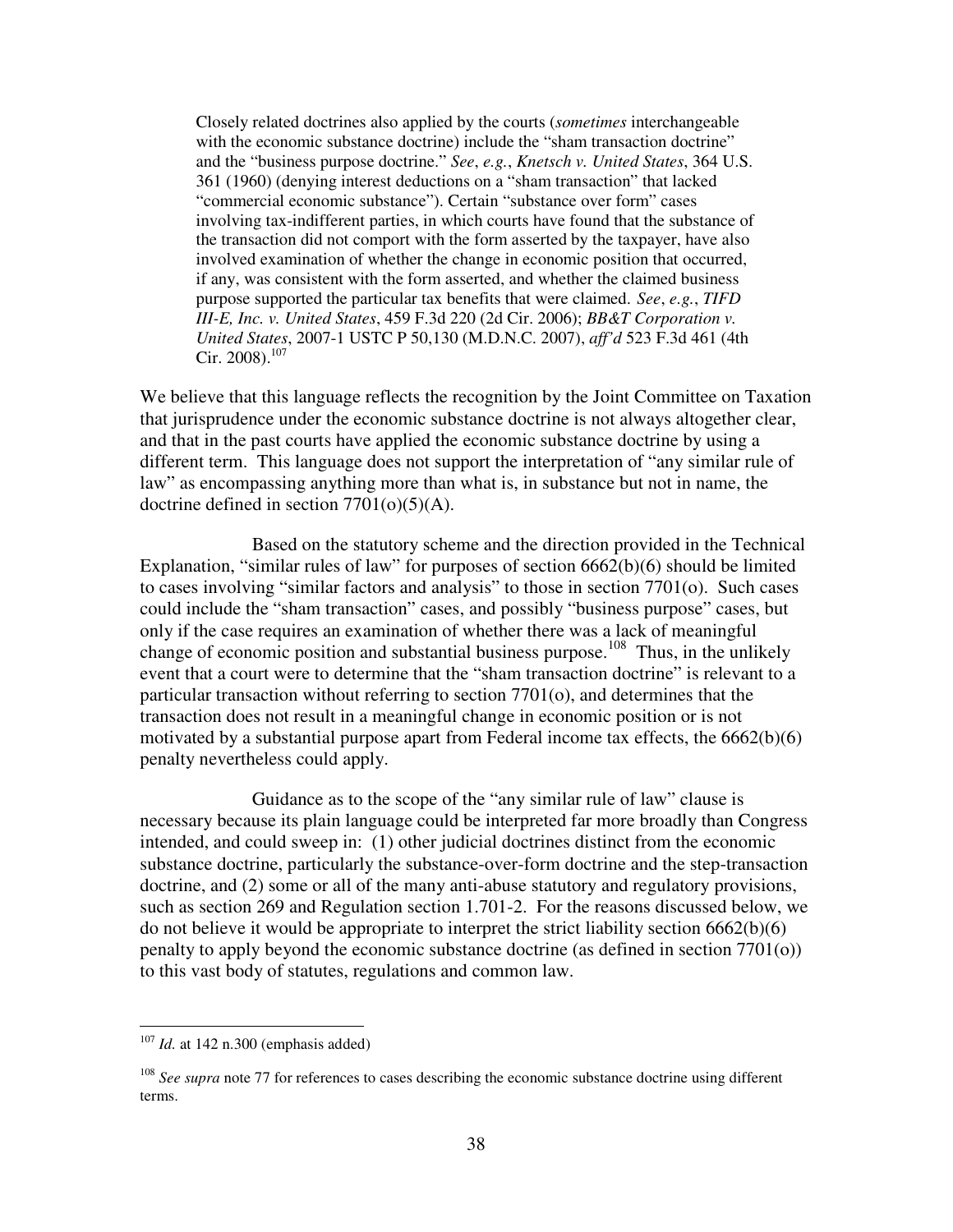### **2. Judicial doctrines distinct from economic substance**

 By all indications, the Joint Committee on Taxation did not believe that Congress had enacted a penalty that would apply to a significantly broader class of transactions than are covered by section 7701(o). Similar to the heading in the 2010 Act, the title of the applicable section of the Technical Explanation is "Codification of Economic Substance Doctrine and Imposition of Penalties." The Technical Explanation does not even mention the step-transaction doctrine and makes only an isolated passing reference to the substance-over-form doctrine.<sup>109</sup> At no point does the Technical Explanation suggest that either the step-transaction doctrine or the substance-over-form doctrine would be within the scope of the "any similar rule of law" provision. Moreover, in its analysis of the Obama Administration's budget proposals, the staff of the Joint Committee on Taxation specifically noted that "if economic substance as such is not explicitly stated as one of the grounds for disallowance of tax benefits, the application of the companion penalty provision may be in doubt."<sup>110</sup>

 Furthermore, neither the substance-over-form doctrine nor the steptransaction doctrine involve "similar factors and analysis" when compared to what the economic substance doctrine requires. Section 7701(o) focuses on whether a transaction that actually occurred and would normally result in tax benefits results in a meaningful change in economic position and is motivated by a substantial purpose apart from Federal tax effects. These two questions are geared toward ascertaining whether a transaction (or a piece of a transaction) should be ignored by the tax law as illusory, or a mere sham. By contrast, the substance-over-form doctrine, in all its incarnations, including the steptransaction doctrine and the conduit doctrine, looks to the substance of that real transaction, rather than its form, to determine the tax consequences that flow therefrom. When applying the substance-over-form doctrine, courts often do not conduct an analysis of a taxpayer's motives or whether there was a meaningful change in economic position, because the substance-over-form doctrine can be applied regardless. For example, in *Rogers v. United States*, the Tenth Circuit stated:

[The substance-over-form doctrine] is distinct from the economic substance doctrine, and it is applicable here. The transaction in question was not an attempted tax shelter entered into for the creation of tax losses, a mere sham devoid of economic substance. Since the transaction clearly had real-world economic consequences, application of the economic substance doctrine is not appropriate. Rather, this is a case in which the taxpayers seek to characterize a

<sup>&</sup>lt;sup>109</sup> The Technical Explanation, *supra* note 18, at 142 n.300, provides that "certain 'substance over form' cases involving tax-indifferent parties" have examined change in economic position and business purpose. Apart from this reference to a subset of substance-over-form cases, there is no other mention of the substance-over-form doctrine. Also of relevance is the fact that much earlier bills explicitly included all substance-over-form violations (referred to as transactions in which "the form of the transaction did not reflect its substance") under the umbrella of the strict liability penalty. *See* H.R. 2255, 106th Cong. § 4 (1999); H.R. 2520, 107th Cong. § 201 (2001). This language fell by the wayside early in the evolution of codified economic substance doctrine.

<sup>110</sup> JCT 2009 Pamphlet, *supra* note 92, at 47.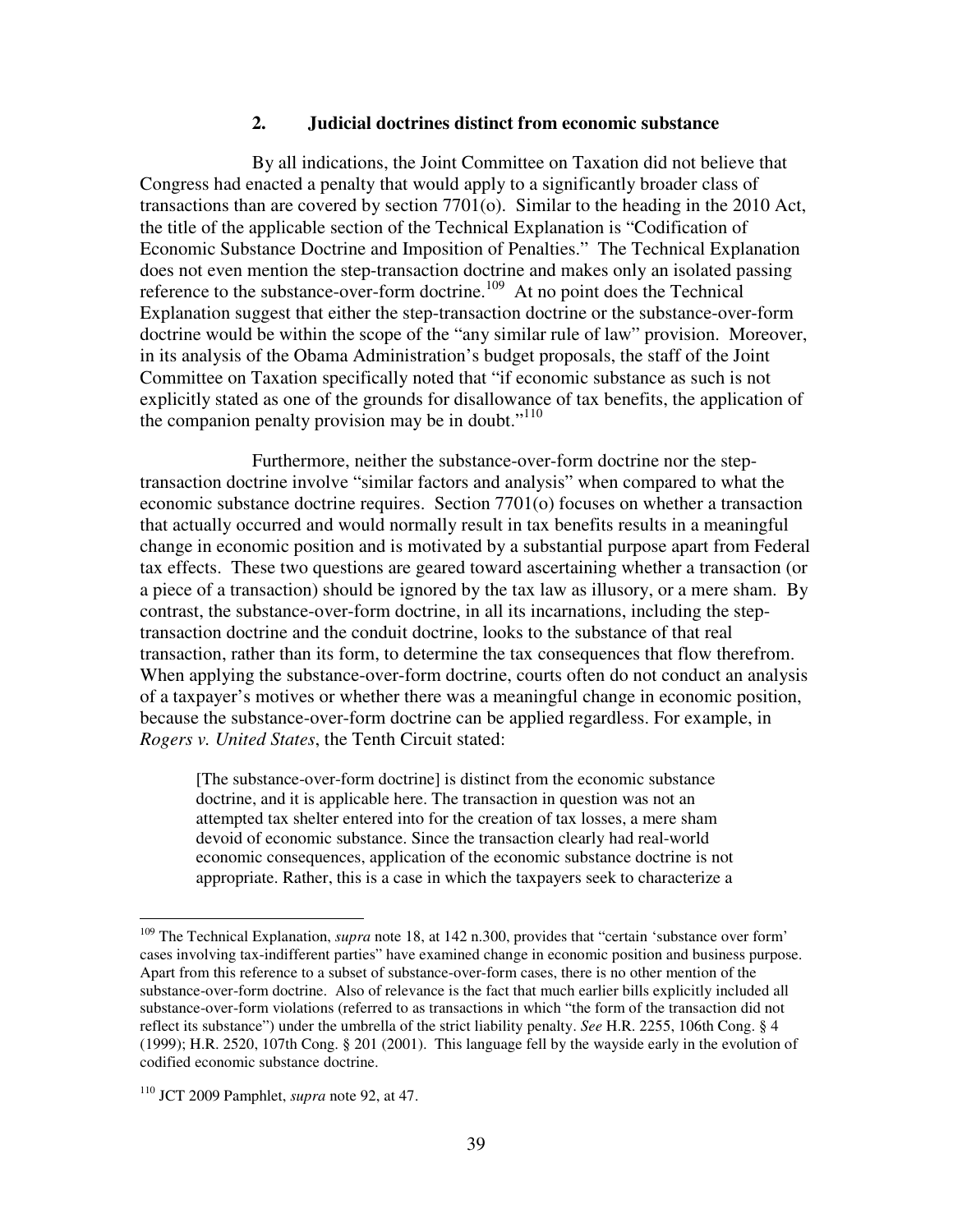substantive transaction as one thing rather than another and force the Commissioner--and this court--to accept the automatic consequences of the characterization.<sup>111</sup>

 The Treasury Department recognized that the economic substance doctrine is fundamentally different from the substance-over-form doctrine in its 1999 White Paper:

Judicial anti-avoidance doctrines have been useful in curbing tax avoidance behavior. In this regard, the IRS has two primary means at its disposal: First, the IRS may argue that the objective facts of the transaction are not as the taxpayer has presented them. That is, the formal way in which the taxpayer has presented the facts belies their real substance and, as a result, the taxpayer is applying the wrong set of mechanical rules in reaching its purported tax consequences. Second, the IRS may argue that, while the facts are as the taxpayer has represented, the technical tax results produced by a literal application of the law to those facts are unreasonable and unwarranted, and therefore should not be respected. This second line of argument, which encompasses long-standing principles of business purpose and economic substance, is an important and essential gloss on our generally mechanical system of determining tax liabilities.<sup>112</sup>

 As with the substance-over-form doctrine generally, the various steptransaction doctrine tests do not involve the same factors and analysis as the economic substance doctrine. Under the "binding commitment" test, separate steps are collapsed into a single transaction only if, at the time the first step takes place, the taxpayer has a binding commitment to complete the remaining steps. Under the "interdependence" test, separate steps are collapsed if, under a reasonable interpretation of the objectively stated facts, the steps are dependent on one another. Under the "end result" test, separate steps are collapsed if a court finds that they are merely the means to achieve a particular end result. The step-transaction doctrine is used solely to recharacterize the form of a transaction and not to treat a transaction as illusory. Further, the step-transaction doctrine will apply regardless of the business purpose of a transaction.<sup>113</sup>

 The fundamental difference between the economic substance doctrine and the substance-over-form and step-transaction doctrines can also be seen in the way the doctrines are applied. When applying the substance-over-form and step-transaction doctrines, courts are always concerned with the tax consequences flowing from the substance of the transaction. However, courts feel much less inclined to rearrange the pieces after applying the economic substance doctrine – claimed tax benefits sometimes are simply denied.<sup>114</sup> Also, subject to certain limitations, taxpayers can affirmatively rely

<sup>111</sup> 281 F.3d 1108, 1118 (10th Cir. 2002).

<sup>112</sup> Treasury White Paper, *supra* note 35, at 46.

<sup>113</sup> *See*, *e.g.*, *Aeroquip-Vickers, Inc. v. Commissioner*, 347 F.3d 173, 183 (6th Cir. 2003) ("Here, although the individual steps of the transaction had a legitimate business reason, the transaction must be treated as a single unit and judged by its end result."), *cert. denied*, 543 U.S. 809 (2004).

<sup>114</sup> *See* John P. Warner, *Statutory, Regulatory, and Common Law Anti-Abuse Weapons,* 485 PLI/Tax 883, 889 (2000) ("The major purpose of the substance-over-form doctrine is to recharacterize transactions in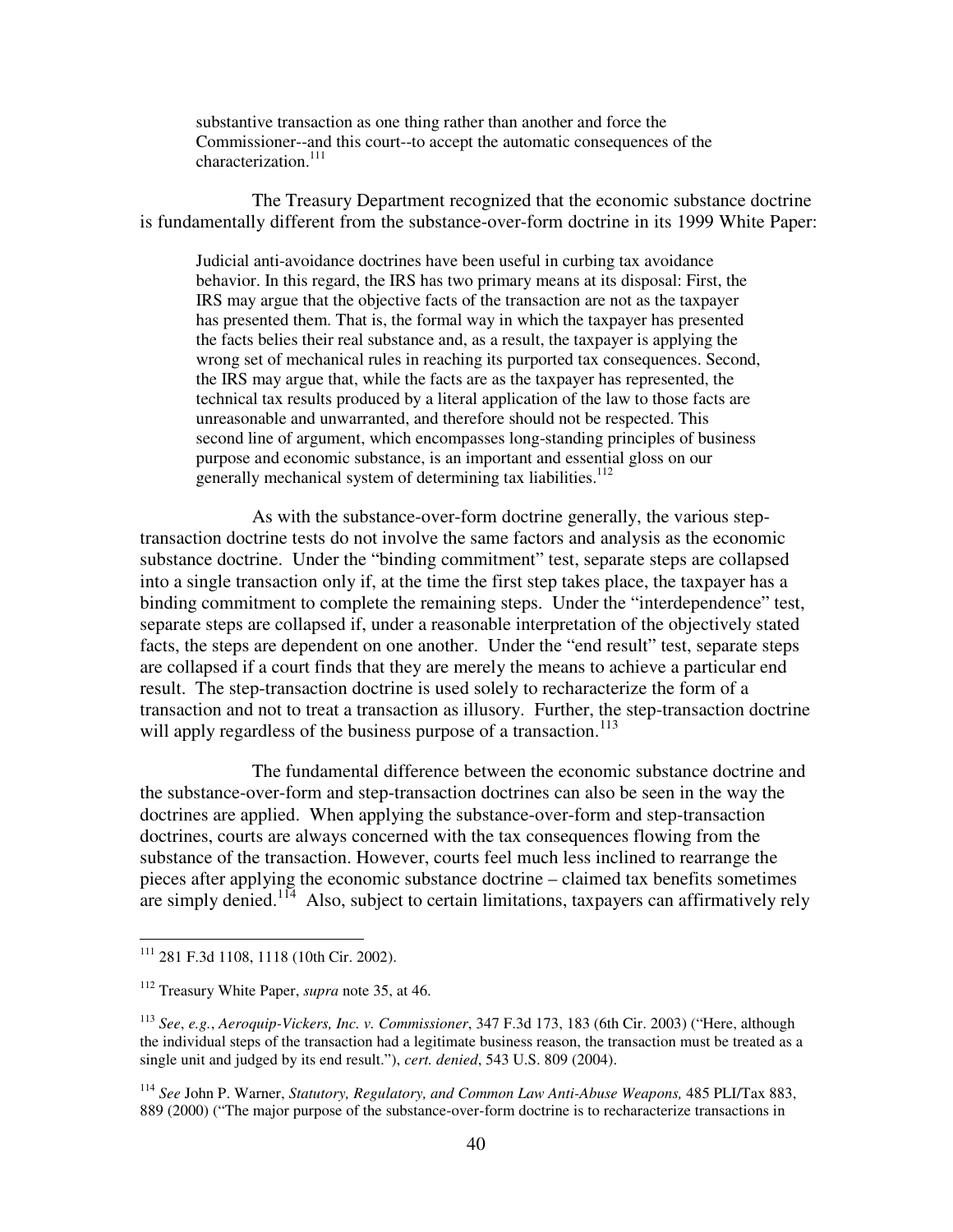on the step-transaction doctrine and the substance-over-from doctrine,  $115$  but it is inconceivable that a taxpayer would affirmatively rely on the economic substance doctrine.

## **3. Other anti-abuse provisions**

 As noted above, there is no indication that Congress intended the section 6662(b)(6) penalty to apply to violations of statutory and regulatory anti-abuse provisions other than section 7701(o). By some counts, there are over fifty anti-abuse and business purpose requirements in the Code and Regulations.<sup>116</sup> The Technical Explanation does not mention any of these rules, and there is no other indication that the "any similar rule of law" clause was intended to sweep in these provisions.<sup>117</sup> Telling in this regard is the wording of section 6662(b)(6). The term "rule of law" appears numerous times in the Code, but it is almost always preceded by the words "law or." The absence of a reference to "laws" in addition to "similar rules of law" is an indication that Congress was focused only on application of the economic substance doctrine using a different term, and not on violations of other statutory provisions like section 269 (which is a law, not a rule of law).

 Moreover, statutory and regulatory anti-abuse provisions generally do not involve an analysis of whether a transaction results in a meaningful change in economic position. Rather, these anti-abuse provisions are generally targeted at specific behavior that is considered abusive (such as the wash sale rules under section 1091 or the disguised sale provisions under section 707) or are aimed at transactions determined to be contrary to the spirit of the statute (such as the partnership anti-abuse Regulation). A number of anti-abuse provisions do include an analysis of taxpayers' motives, but they involve a different type of analysis than the business purpose requirement of section 7701(o). Many of these provisions, such as section 183 (hobby losses) and section 274(d)  $(r^2 + r^3)$  (travel and entertainment expenses),  $^{118}$  are aimed at distinguishing business transactions from personal ones, and not distinguishing business transactions from illusory ones. The corporate business purpose requirement for spinoffs under Regulation section 1.355-2(b) can similarly be viewed as distinguishing corporate business purposes from shareholder business purposes. Other provisions, such as section 269 and section 357(b), deny tax benefits where tax avoidance is the principal purpose for a transaction. However,

<sup>115</sup> *See*, *e.g.*, Treasury White Paper, *supra* note 35 at 52-54.

 $\overline{a}$ 

<sup>116</sup> *See* Mark J. Silverman, Philip R. West, and Aaron P. Nocjar, *Establishing Business Purpose in a Transparent World*, TAX NOTES, Doc. 2004-16634 (Aug. 14, 2004).

 $117$  While regulatory provisions are rules of law, rather than laws, we can see no reason why regulatory provisions would fall under the umbrella of section 6662(b)(6) if statutory provisions do not.

<sup>118</sup> We note that section  $7701(0)(5)(B)$  specifically provides that the statute does not apply to the personal transactions of individual taxpayers. However, section 6662(b)(6) is not similarly limited unless the penalty is applied no further than section 7701(o) can be properly applied.

accordance with their true nature. The economic substance doctrine . . . in contrast, seeks to deny tax benefits on the ground that the non-tax basis for the transaction is insufficient to warrant application of those benefits.")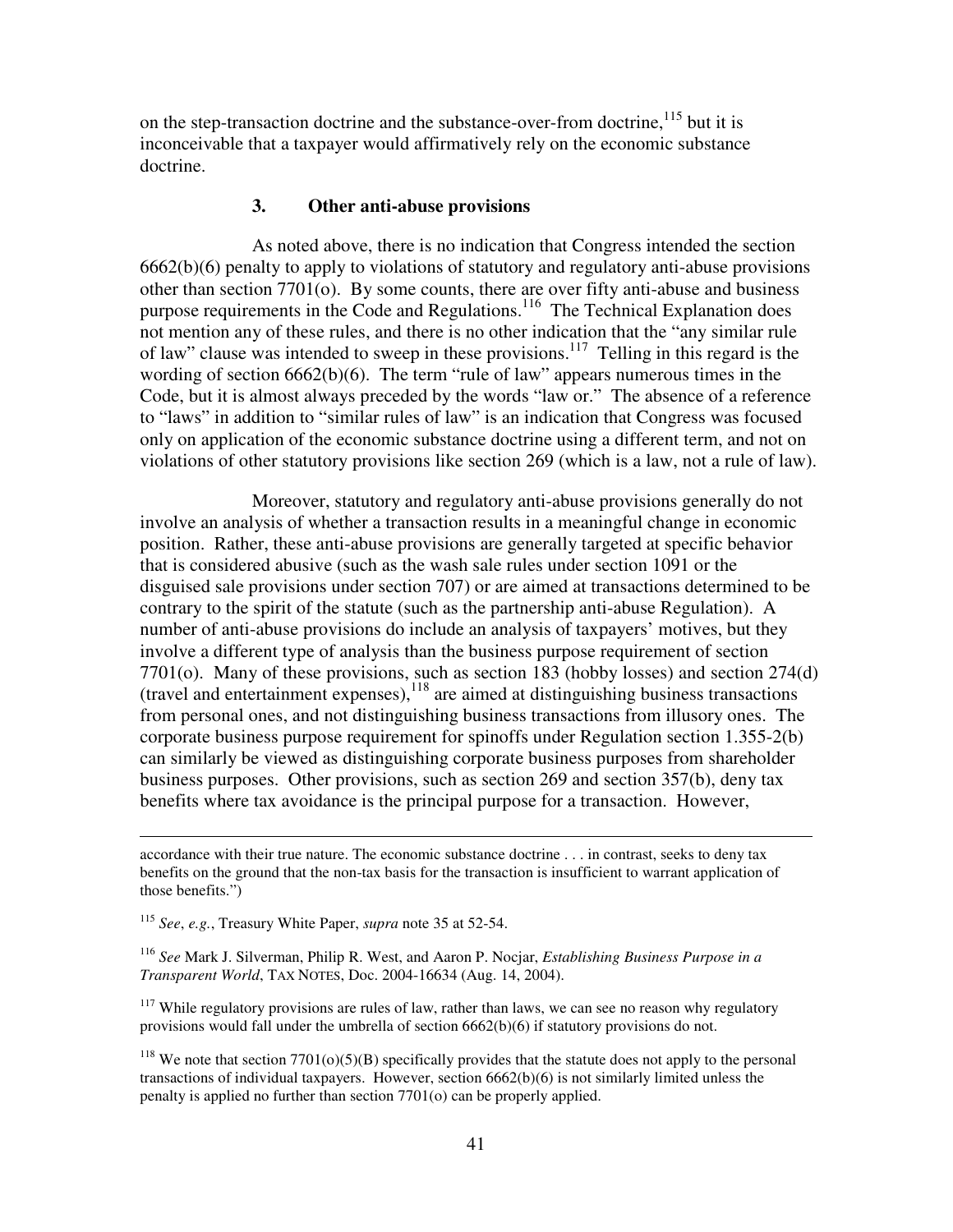transactions can still have substantial business purposes, even when they are principally motivated by tax saving. Furthermore, we are aware of no other anti-abuse provision that involves an analysis of both of the factors under section 7701(o) (change in economic position and business purpose).

 A number of the examples above highlight the danger of expanding the scope of section 6662(b)(6) beyond violations of the economic substance doctrine. A strict liability penalty can be an effective deterrent, but it is also a blunt instrument. While it increases the cost of aggressive transactions, and dissuades taxpayers from viewing opinions as "penalty insurance,"<sup>119</sup> it can also increase the cost of legitimate business transactions whose tax treatment is not perfectly clear.<sup>120</sup> Congress has made the decision that the benefits of deterrence outweigh the costs with respect to the most egregious transactions – those lacking economic substance. The calculus is quite different for statutory and regulatory anti-abuse rules and judicial doctrines such as the substanceover-form doctrine and the step-transaction doctrine. Shareholders should be allowed to rely on opinions that the stock they receive in a spinoff is tax-free because the spinoff has a good corporate business purpose, and that the stock they receive in a section 351 transaction was tax-free even though they sold a large block of stock a year later. Taxpayers should be allowed to rely on the judgment of their tax advisors that a transaction that is, in form, a debt is not, in substance, equity; that is, in form, a leasing transaction is not, in substance, a financing; that is, in form, a license is not, in substance, a sale. The hobby loss rules should not be enforced by a 40 percent strict liability penalty when taxpayers do not realize that disclosure is necessary to cut the penalty in half. We do not believe that Congress intended section 6662(b)(6) to apply to any of these transactions. Nevertheless, the statute could be misinterpreted to include these transactions and thus prompt guidance from Treasury and the Service is needed to provide that the strict liability penalty is asserted only in cases intended by Congress.

### **4. Practical Effect of Scope of "Similar Rule of Law"**

 These comments strongly urge that guidance be issued on the economic substance doctrine in large part because of the heavy strict liability penalty that applies when a taxpayer's transaction fails to meet the requirements of section 7701(o). Of course, we recognize that taxpayers who engage in aggressive tax sheltering are likely to still be exposed to the accuracy-related penalty arising in cases of negligence, substantial understatement or substantial or gross valuation misstatements unless they can

<sup>119</sup> *See* Treasury White Paper, *supra* note 35, at 90 ("Thus, perhaps the strongest rationale for elimination of the reasonable cause exception lies in transparency, *i.e.*, dispelling any notion at the time the transaction is being evaluated by the taxpayer that a 'more likely than not' opinion is a mechanism for penalty insurance.").

 $120$  It is worth noting that, where the tax benefit being sought is one of deferral, a 20 percent penalty can represent well over 20 percent of the amount actually at issue. The penalties under section 6662 are based on the amount of the underpayment in the year in which the Service claims that the taxpayer should have reported income (or should not have reported a deduction). However, the tax benefit of deferral, based on the time value of money, is only a fraction of the amount of the underpayment. In fact, when deferral lasts for only a few years, the section 6662 penalty can be significantly larger than the tax benefit.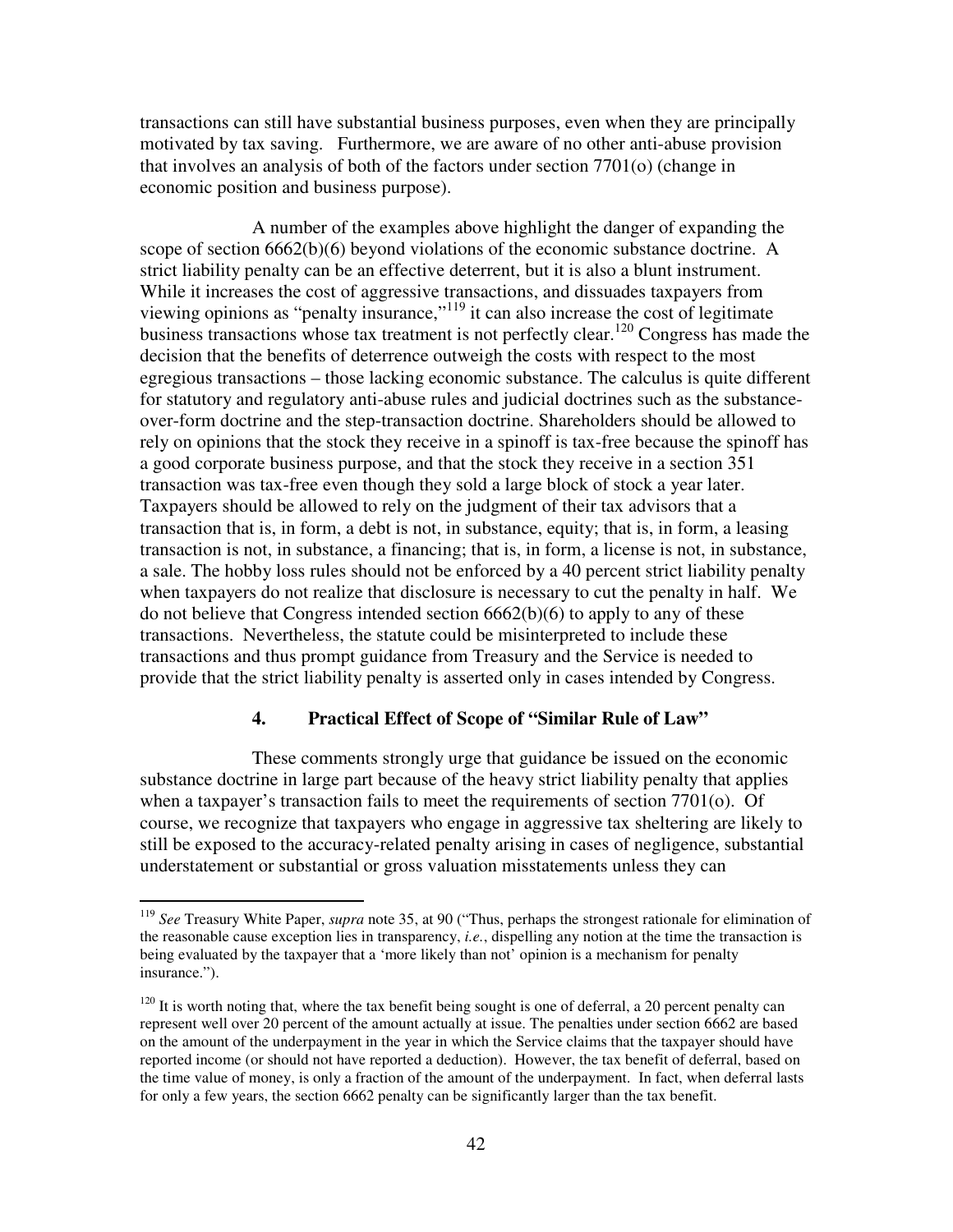demonstrate reasonable cause and good faith. Therefore, our recommended reading of "similar rule of law" will not likely affect the imposition of the 20 percent penalty (40 percent in the case of gross valuation misstatements) to aggressive tax shelter cases that are not decided under section  $7701<sub>(o)</sub>$ . And as discussed above, the most aggressive factual sham cases may be subject to even higher penalties, such as the 75 percent penalty under section 6663. Thus, any concern that a "sham" might escape penalty just because it is not decided under section 7701(o) is more theoretical than real.

 Conversely, an expansive reading of "similar rule of law" would affect many more transactions than just the aggressive tax shelters that lead to the enactment of section 7701(o). Many legitimate business transactions can nevertheless give rise to issues under the substance-over-form doctrine, the step-transaction doctrine or targeted anti-abuse provisions. Taxpayers should be encouraged to seek out competent tax advisors for counsel on how to report such transactions properly, and should not be discouraged from entering into such transactions altogether. Our recommended reading of "similar rule of law" would accomplish these goals while giving little aid or comfort to those engaging in the most aggressive tax shelters.

# **H. Improved procedures for taxpayers to obtain certainty**

 As discussed in detail above, there are many uncertainties presented to taxpayers and their advisors by the new economic substance legislation. In addition to the areas for which we recommend prompt guidance, we anticipate significant increased demand for guidance on particular types of transactions, both through the published guidance process and through the private letter ruling process. In light of the demands that likely will be placed on the Service, both of our organizations reaffirm our longstanding support for more resources so that the Service can fulfill this important aspect of tax administration. Public assurances from certain government officials that "codification hasn't changed much,"<sup>121</sup> are reassuring but not authoritative. Taxpayers need published guidance so that they can act with certainty in this new world of the 40 percent strict liability penalty provided in section 6662(b)(6).

 Our request for this guidance is based on two fairly obvious conclusions: (i) no tax benefit will be denied by reason of the application of section 7701(o) unless the Service takes the position that the tax benefit should be denied on that ground, and the Service will be compelled to determine relevance in every case in which it asserts the economic substance doctrine; and (ii) the doctrine is not relevant for the sole reason that the taxpayer fails the two-prong test – such an interpretation would impermissibly read the issue of relevance out of the Code. All we request is that Treasury and the Service be transparent as they determine when they will assert the doctrine, and that they do so with a purpose of establishing a framework on which taxpayers also may rely.

 $\overline{a}$ <sup>121</sup> *See, e.g*., Amy S. Elliott, *Codification of Economic Substance Should Have Minimal Impact on Practice, IRS Official Says,* 2010 TNT 90-2 (May 11, 2010).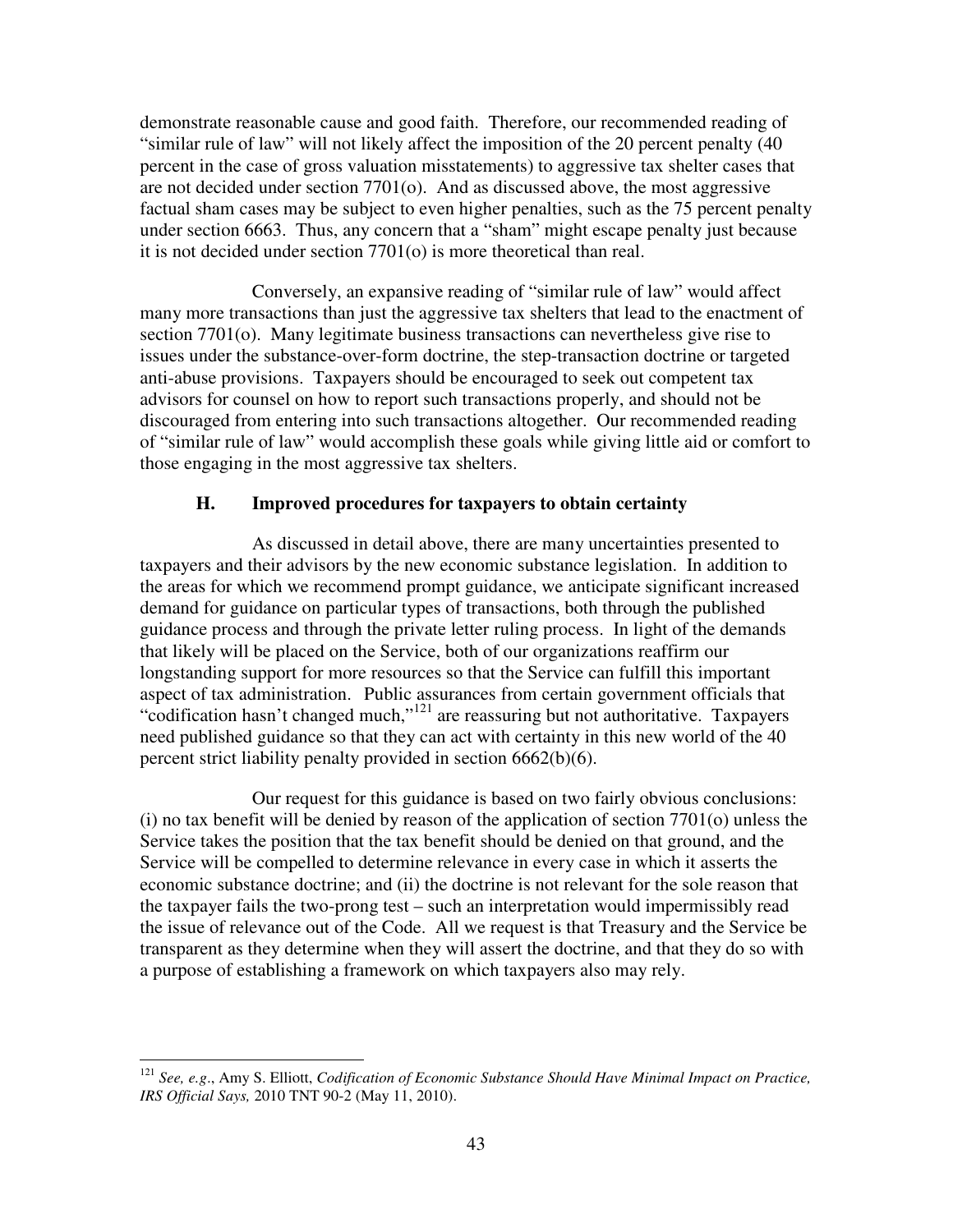### **1. Enhanced and expedited ruling procedures**

 We are encouraged by recent comments by Chief Counsel Wilkins suggesting that he is fostering a broader change in the Office's culture toward published guidance.<sup>122</sup> We wholeheartedly agree with the Chief Counsel that guidance on the central components of an issue should not be held up by working out the details on tangential fringe questions. This is particularly true with respect to the economic substance guidance we request herein. To that end, we recommend that Treasury and the Service publicly commit to expediting taxpayer-specific guidance on economic substance, and offer two specific suggestions that we believe would provide meaningful improvement over existing procedures.

 First, we recommend that the Office of Chief Counsel revise the annual revenue procedure that explains how the several Associates Chief Counsel issue guidance to taxpayers. Section 7.02(4) of Revenue Procedure 2011-1<sup>123</sup> currently commits the office of Associate Chief Counsel (Corporate) to issue expedited rulings on reorganizations when certain requirements are satisfied. Specifically, we recommend that the expedited procedures should be expanded to specifically provide for expedited rulings on the application of section 7701(o) to particular transactions regardless of whether the rulings are solely within the jurisdiction of the Associate Chief Counsel (Corporate). While we recognize that Notice 2010-62 takes the opposite view, and states that the annual revenue procedure will be revised to preclude rulings on the application of section 7701(o), we respectfully request that Treasury and the Service revisit that decision. Particularly when viewed in light of the strict liability penalty, we believe sound tax administration requires the government to answer the hard questions of whether the economic substance doctrine is relevant to a particular transaction, and if so, whether the transaction passes muster under section 7701(o).

 Second, if Treasury and the Service are unwilling to revisit their decision to refuse to entertain ruling requests, we recommend as an alternative that the Service consider issuing expedited "no-action" letter rulings on the application of section 7701(o). Rather than committing the Service to the positive tax treatment of a given transaction, a no-action ruling would be a negative ruling: the Service would commit not to assert the economic substance doctrine on a given set of facts.<sup>124</sup> In most cases, it should be easier for the Service to give a negative ruling than a positive ruling. This approach would not ask the Service to commit to drawing the line for all cases. Rather, the Service would only be asked to acknowledge that certain transactions are not even close to the line. No inference would be drawn from a decision not to issue a no-action letter, in order to ensure that taxpayers are not discouraged from seeking one.

<sup>122</sup> Jeremiah Coder, *Wilkins Gives Update on UTP Regime, Economic Substance*, 2010 TNT 142-1 (July 26, 2010).

 $123$  2011-1 I.R.B. 1.

 $124$  As with private letter rulings, such a no-action letter could be relied upon only by the taxpayer to whom it was issued, and ordinarily would not be subject to retroactive revocation or modification. *See* Reg. § 601.201(l).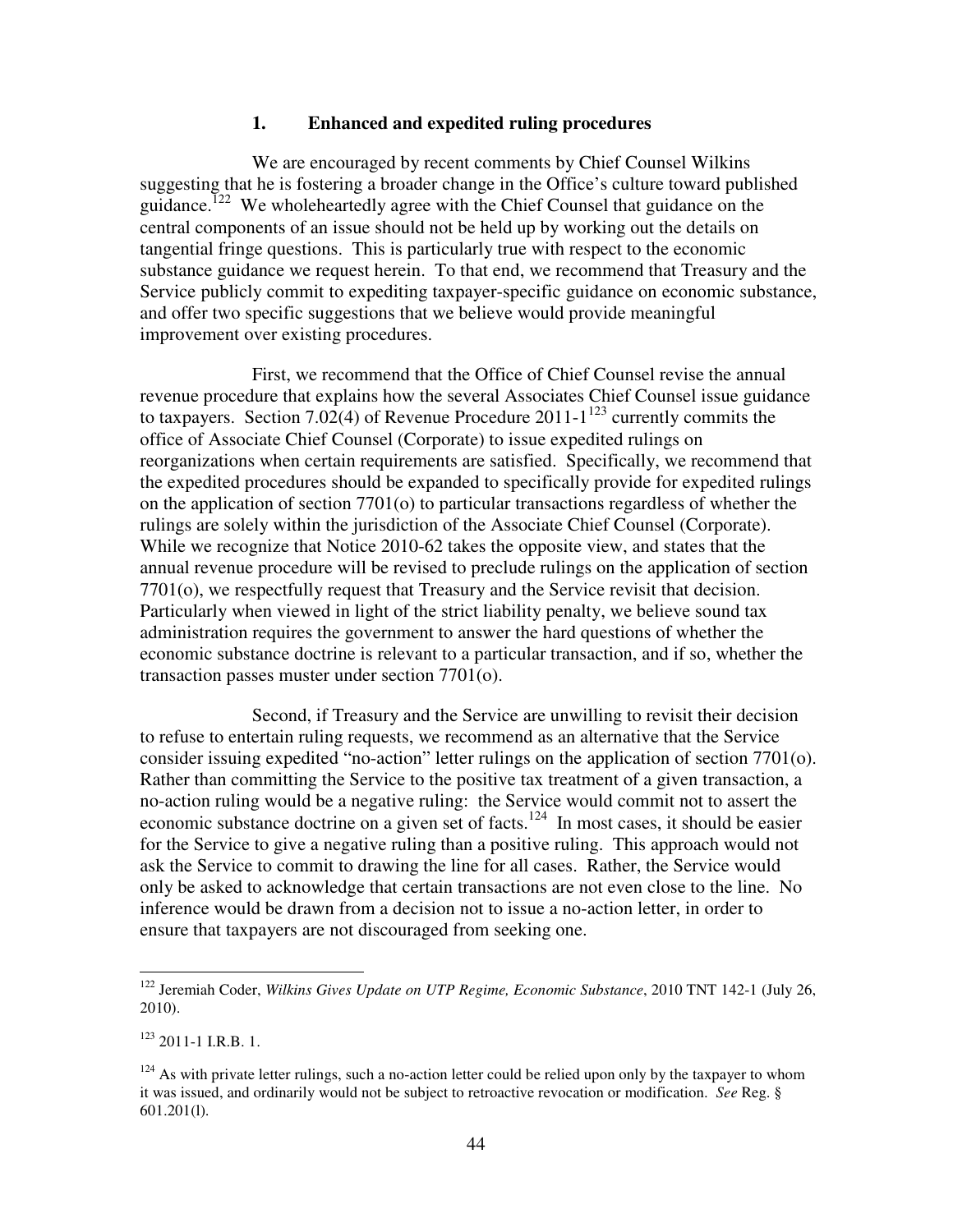## **2. Disclosure considerations**

 We also urge Treasury and the Service to expand on the interim guidance provided in Notice 2010-62 regarding the application of the disclosure rules for purposes of the new strict-liability penalty in section 6662(b)(6). That guidance provides that the adequate disclosure requirements of section 6662(i) are satisfied if the taxpayer adequately discloses on a timely original return or qualified amended return the relevant facts affecting the tax treatment of the transaction. The guidance also provides that the disclosure must be made on Form 8275 of 8275-R, or in the manner provided in Revenue Procedure 94-69.

## **a) Methods of disclosure**

 We agree with Notice 2010-62 that, consistent with the rules for the substantial understatement penalty, disclosure for purposes of the noneconomic substance penalty should be considered adequate if made on a Form 8275, *Disclosure Statement*, or, in the case of a position contrary to a Treasury Regulation, Form 8275-R, *Regulation Disclosure Statement*, attached to the taxpayer's tax return for the tax year in which the taxpayer claims a tax benefit from the transaction. Disclosure also should be considered adequate for items listed in the annual disclosure revenue procedure, $125$  if made in accordance with the applicable tax forms and instructions. The availability of the revenue procedure is particularly important as a method of disclosure as it incorporates certain of the expansive disclosures already required on Schedules M-1 and M-3 and, thus, would help to reduce redundant disclosures.

 Further, and consistent with the existing approach for the substantial understatement penalty, we agree with Notice 2010-62 that large (Coordinated Industry Case or "CIC") taxpayers should be permitted to disclose for purposes of the new penalty upon commencement of an examination in accordance with the general approach set forth in Revenue Procedure 94-69. The use of the same forms and revenue procedure for all section 6662 accuracy-related penalties should help to mitigate the burden and confusion for taxpayers, practitioners, and tax administrators that would be associated with multiple and potentially overlapping requirements.

 Announcement 2010-75, issued in connection with the finalization of Schedule UTP, provides that a taxpayer who files a complete and accurate Schedule UTP is treated as if the taxpayer had filed a Form 8275 or 8275-R, and further confirms that the Service will treat such disclosure as satisfying the adequate disclosure requirements of section 6662(i). We agree with this conclusion, as it strikes the appropriate balance of providing notice to the Service without undue burden or duplication on taxpayers.

 Notice 2010-62 requested comments on the interplay of the adequate disclosure requirements in section 6662(i) and the disclosure rules applicable to taxpayers who participate in the LB&I Compliance Assurance Process ("CAP"). We recommend that a taxpayer that discloses a transaction to its exam team in accordance with the

<sup>125</sup> *See, e.g.*, Rev. Proc. 2011-13, 2011-3 I.R.B. 318.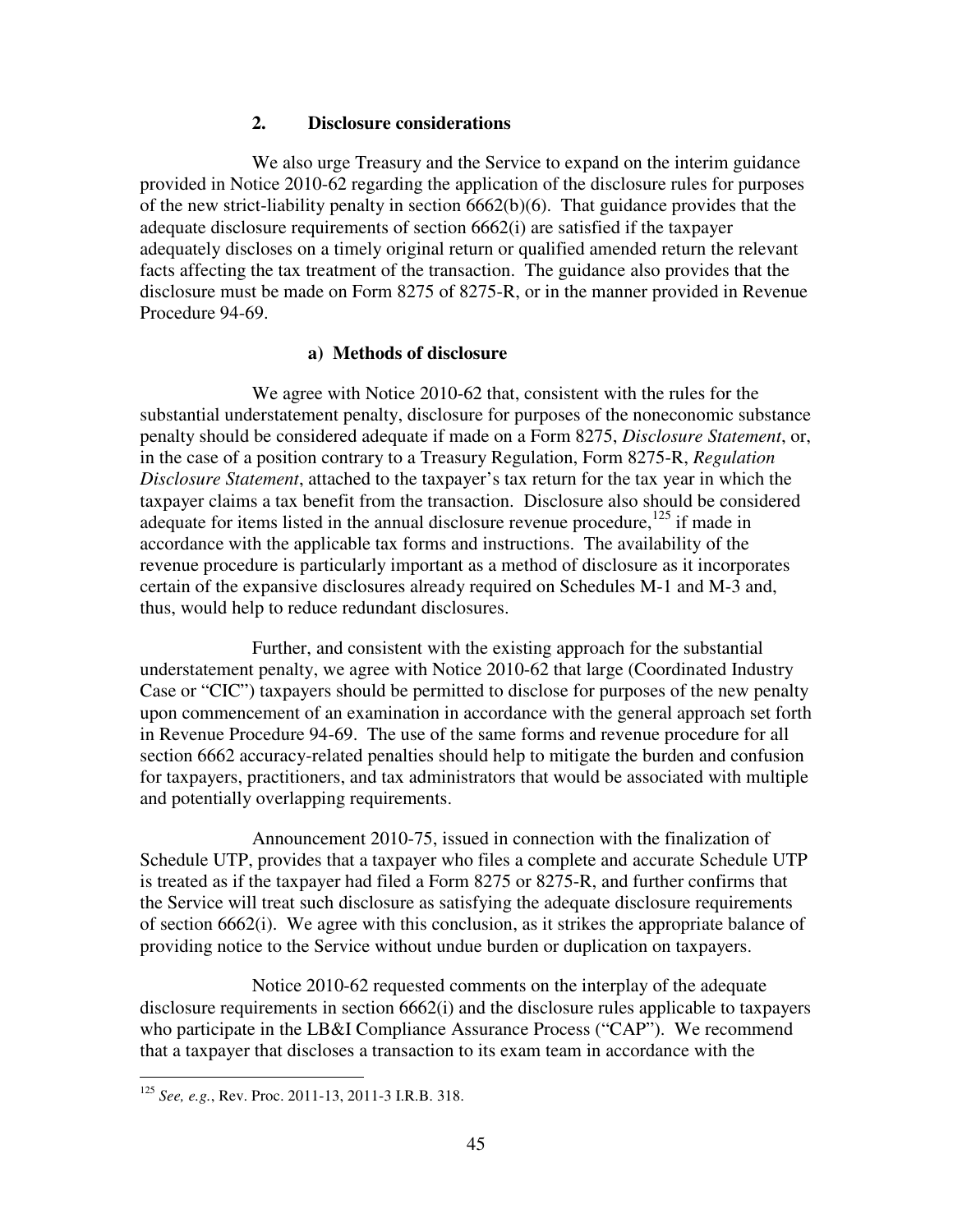memorandum of understanding pursuant to which the taxpayer participates in CAP should be automatically treated as also having satisfied any accuracy-related penalty disclosure requirements. The CAP program, which involves a pre-tax return filing review, has much greater transparency than a tax return disclosure and benefits both the Service and taxpayers by addressing issues on a current basis. Once the Service has been provided the relevant facts relating to a transaction through the CAP process, no further disclosure should be required.

### **b) Other disclosure considerations**

Section  $6662(i)(3)$  provides that an amendment or supplement to a return is taken into account for purposes of the disclosure provision only if filed before the earlier of the date the taxpayer is first contacted by the Service in connection with an examination of the return or such other date as the Service may specify. Notice 2010-62 confirms that the "qualified amended return" rules will apply for purposes of the strict liability penalty. Accordingly, an amendment or supplement to a return would not constitute an adequate disclosure for purposes of the new penalty if filed after certain persons apart from the taxpayer were contacted by the Service.<sup>126</sup> There are numerous other special disclosure rules that apply for purposes of the substantial understatement penalty and that we believe would be appropriate for the noneconomic substance penalty as well.<sup>127</sup> Thus, disclosure with respect to a recurring item should be made for each tax year in which the item is taken into account; disclosure with respect to any item that is included in any loss, deduction or credit that is carried to another year should be considered adequate if made for the tax year in which the loss or credit arises; and disclosure in the case of items attributable to a pass-through entity should be considered adequate if made either with respect to the return of the entity or of its owners (i.e., partners, S corporation shareholders, trust beneficiaries, or other owners).

## **I. Guidance on application of the doctrine by the Service**

## **1. Coordination procedures**

The strict liability penalty in section  $6662(b)(6)$  is a significant stick provided to the Service by Congress, and we urge the Service to be measured in how it swings this stick. The severe penalties that can follow from the assertion of the economic substance doctrine require, in our view, that a transparent procedure be implemented to ensure that it is being asserted only in appropriate and thoroughly vetted cases. In this context, we compliment the Service for its recently issued Industry Directive requiring that any proposed assertion of the strict liability economic substance penalty be reviewed by a DFO. While this directive provides a good starting point, we believe that a more

<sup>126</sup> *See*, *e.g*., Reg. § 1.6664-2(c)(3) (providing, for example, that in the case of a pass-through item, a "qualified amended return" does not include an amended return filed by the taxpayer after the date of contact of a pass-through entity in connection with a return to which the pass-through item relates).

 $127$  See, e.g., Reg. § 1.6662-4(f)(3)-(5).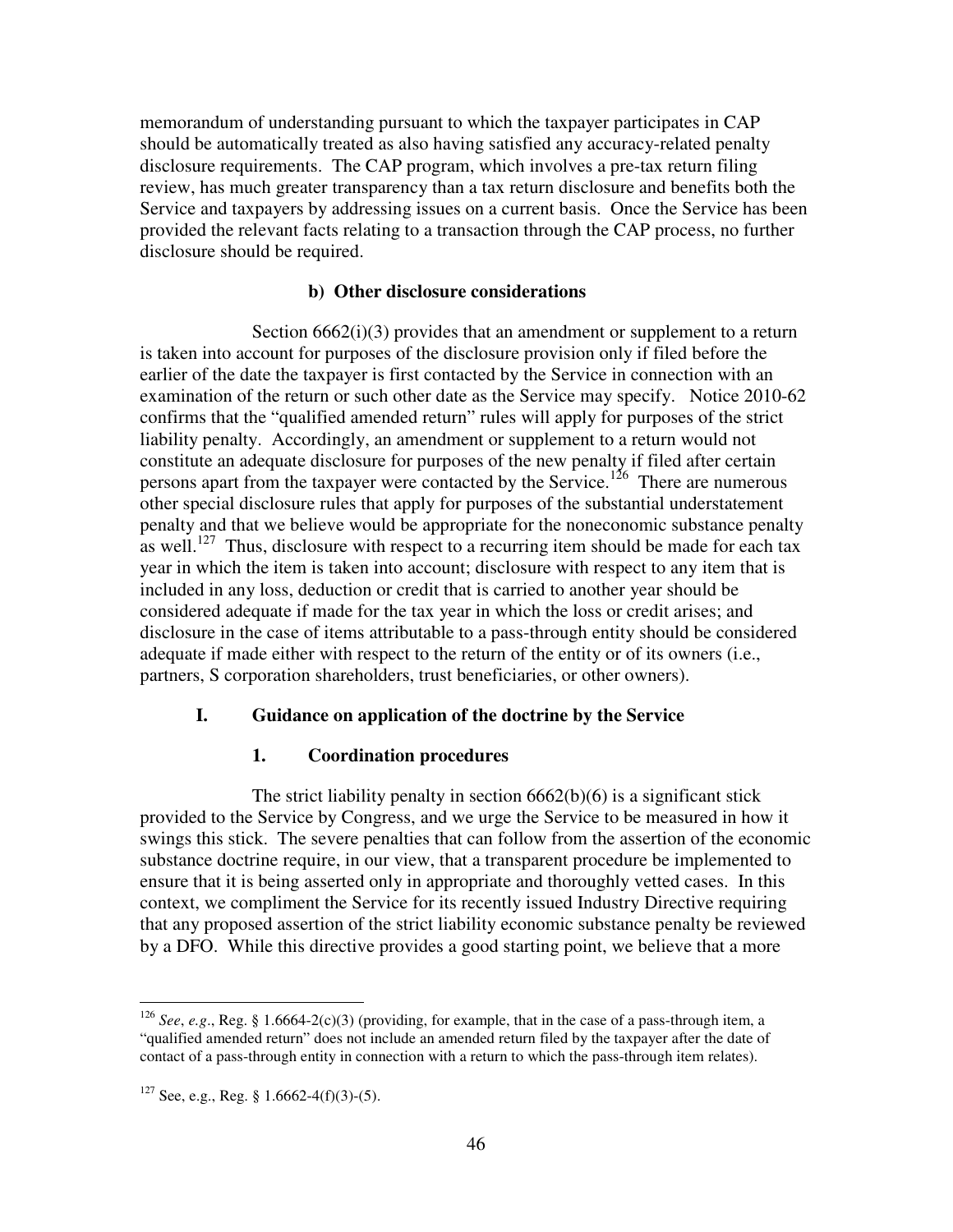robust and transparent process is required. Indeed, it is the duty of the Service to ensure that these rules are applied fairly, impartially, and in a reasonable, practical manner.<sup>128</sup>

 Specifically, we recommend that the Service implement a procedure whereby to assert the economic substance doctrine (and the attendant strict liability penalty) in a 30-day letter, 60-day letter or any other final examination determination, approval must first be obtained from the applicable DFO after consultation with the relevant Associate Chief Counsel's office and after providing the taxpayer with a conference of right. While requesting that consultation with the Office of Chief Counsel be required, we believe that the ultimate decision on whether to assert the economic substance doctrine in a final examination determination should remain within LB&I.

 Precedent for a robust review procedure can be found in existing procedures used by the Service in analogous contexts. For example, in Announcement 94-87,<sup>129</sup> the Service explained the internal procedures it would follow in determining whether to assert the partnership anti-abuse regulation under Regulation section 1.701-2 to ensure that assertions of that Regulation would be made consistently and with an appropriate level of oversight. Similarly, in high stakes cases that the government is considering to designate for litigation, the Internal Revenue Manual sets forth detailed procedures for evaluating the appropriateness of such a designation, including procedures for taxpayer input in the decision-making process.<sup>130</sup> Moreover, similar to the recent Industry Directive, there are a number of regulatory provisions that require DFO review or approval.<sup>131</sup>

 While assertions of the economic substance doctrine may not warrant a process as detailed and robust as designation for litigation, we nevertheless believe that it is extremely important that there be some heightened level of review, including input from both taxpayers and the appropriate Associate Chief Counsel office. Without some fences around the circumstances in which the doctrine will be applied, we are concerned it will have a chilling effect on legitimate business transactions and targeted tax benefits that Congress intends to provide. From the Service's perspective, if left unchecked, assertions of the doctrine run the risk of diluting its effectiveness, particularly in light of the strict liability penalty that may cause courts to apply the doctrine more narrowly than

<sup>128</sup> *See* Rev. Proc. 64-22, 1964-1 C.B. 689.

<sup>129</sup> 1994-27 I.R.B. 1.

<sup>&</sup>lt;sup>130</sup> I.R.M. 33.3.6.1 (Aug. 11, 2004).

<sup>&</sup>lt;sup>131</sup> *See, e.g., Reg.* § 1.367(a)-8(p) (requests for reasonable cause relief with respect to gain recognition agreements subject to DFO review); Prop. Reg. § 1.959-1(b)(5), 71 Fed. Reg. 51,155 (Aug. 29, 2006) (entitlement of successor in interest to exclusion from gross income for previously taxed earnings and profits subject to DFO review); Prop. Reg. § 1.6038B-1, 73 Fed. Reg. 49,277 (Aug. 20, 2008) (certain presumptions regarding foreign transfers inapplicable where it is established to the satisfaction of the DFO that tax avoidance was not a principal purpose). *See also* LMSB Commissioner Memorandum (July 10, 2003) ("In all cases in which there is an underpayment attributable to a listed transaction, the [DFO] must approve the decision to impose or not to impose the accuracy-related penalty.").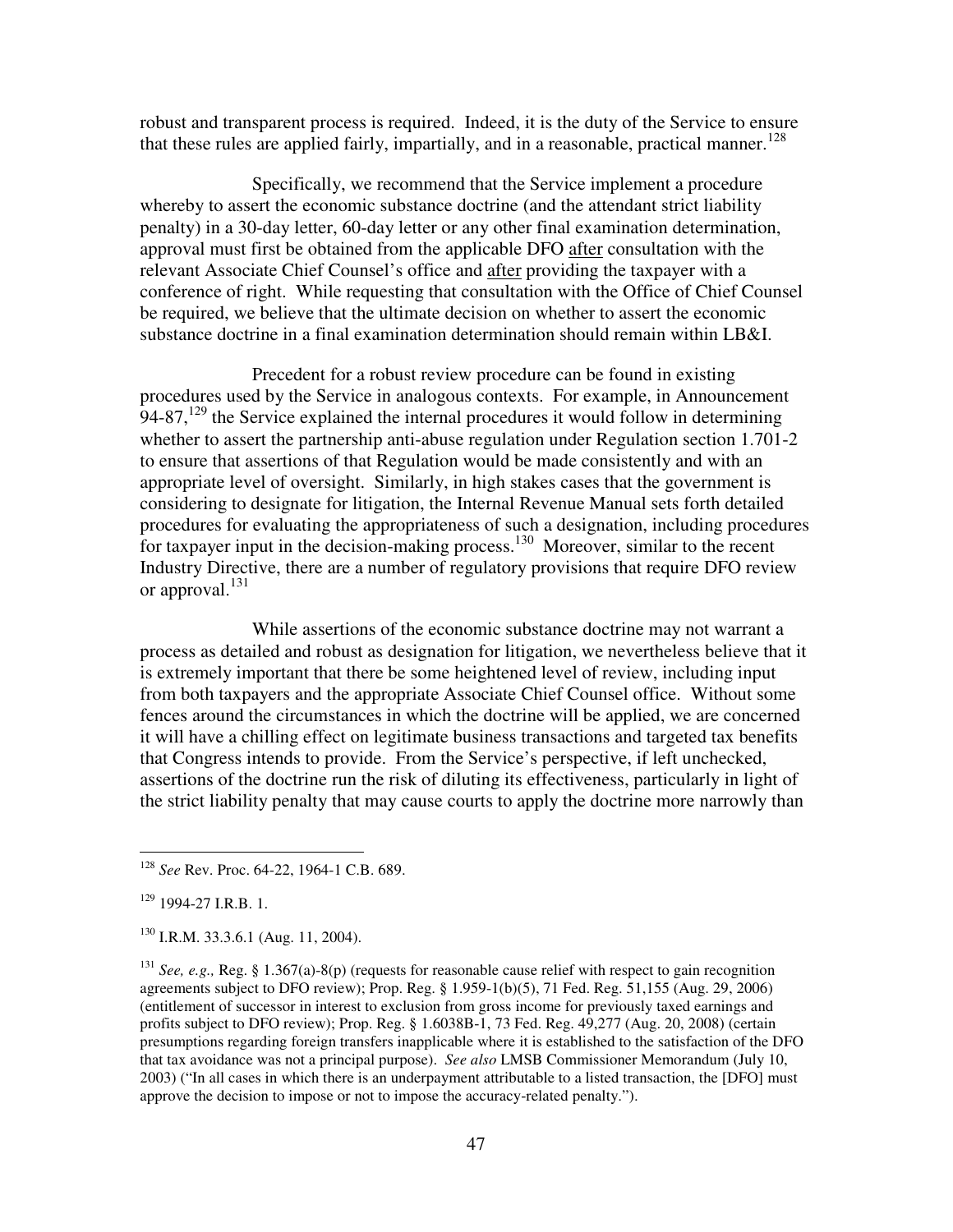might otherwise be the case. Furthermore, the Service should not discount the opportunity for the courts to redefine the contours of the economic substance doctrine.<sup>132</sup>

 Economic substance cases normally involve the consideration of many detailed and nuanced facts and circumstances. In each case, the Service must carefully consider whether it can and should commit the substantial resources needed to develop and win an economic substance argument. Properly developed economic substance cases typically demand many hours of work from Counsel, revenue agents, technical advisors, specialists, experts, and other team members. The operating divisions must commit the substantial resources required to develop economic substance cases in the first instance. For that reason, operating division senior management should have primary authority for decisions to move forward with such a case. Committing to develop even one economic substance case can disrupt other priorities within a territory or program. On the other hand, underdeveloped cases are a waste of time and resources for both taxpayers and the Service; the Service should not be in the business of making undeveloped arguments.

 Taxpayer involvement within the approval process is vital. When only one side of an argument is presented to a decision-maker, the risk of a flawed decision rises. Taxpayers are usually best positioned to present relevant facts, substantive analysis, and other considerations to the operating division official considering whether to assert the economic substance doctrine. That is why we recommend that taxpayers be given the opportunity to attend a conference or make a submission to the territory or program manager with approval authority in any case in which the economic substance doctrine is being considered.

 Finally, considered review within the Office of Chief Counsel, which should begin in the field due to the fact-bound nature of the inquiry, should further ensure that the doctrine is pursued in only those cases where appropriate. Counsel's review should be guided by the following longstanding guiding principles: (a) factually underdeveloped cases should not be approved because the government should not hope to prepare its cases in litigation discovery and approvals should never depend on the burden of proof; (b) established law and positions of the Service should be changed through legislation or published guidance, not in examination or litigation;<sup>133</sup> and (c) substantive

<sup>132</sup> *E.g.*, *Fidelity Int'l Currency Advisor A Fund, LLC v. United States*, 105 AFTR 2d 2010-2403, 2010 WL 1976822 (D. Mass. May 17, 2010), purporting to undercut *Granite Trust Co. v. United States*, 238 F.2d 670 (1st Cir. 1956). For a sharp critique of the *Fidelity International* case, *see* Jasper L. Cummings, Jr., *Making Litigation Complex*, 2010 TNT 123-8 (June 28, 2010).

<sup>133</sup> *See* Rev. Proc. 64-22, 1964-1 C.B. 689 ("It is the responsibility of each person in the Service, charged with the duty of interpreting the law, to try to find the true meaning of the statutory provision, and not to adopt a strained construction in the belief that he is 'protecting the revenue.'") *See also* Prepared Remarks of IRS Commissioner Doug Shulman to New York State Bar Association Taxation Section Annual Meeting, IR-2010-13 (Jan. 26, 2010) ("Our responsibility is the same as the responsibility of our taxpayers – apply the law as it currently exists, not how we would like it to be, and do so with neither a thumb on the scale in favor of the government, nor in favor of the taxpayer.").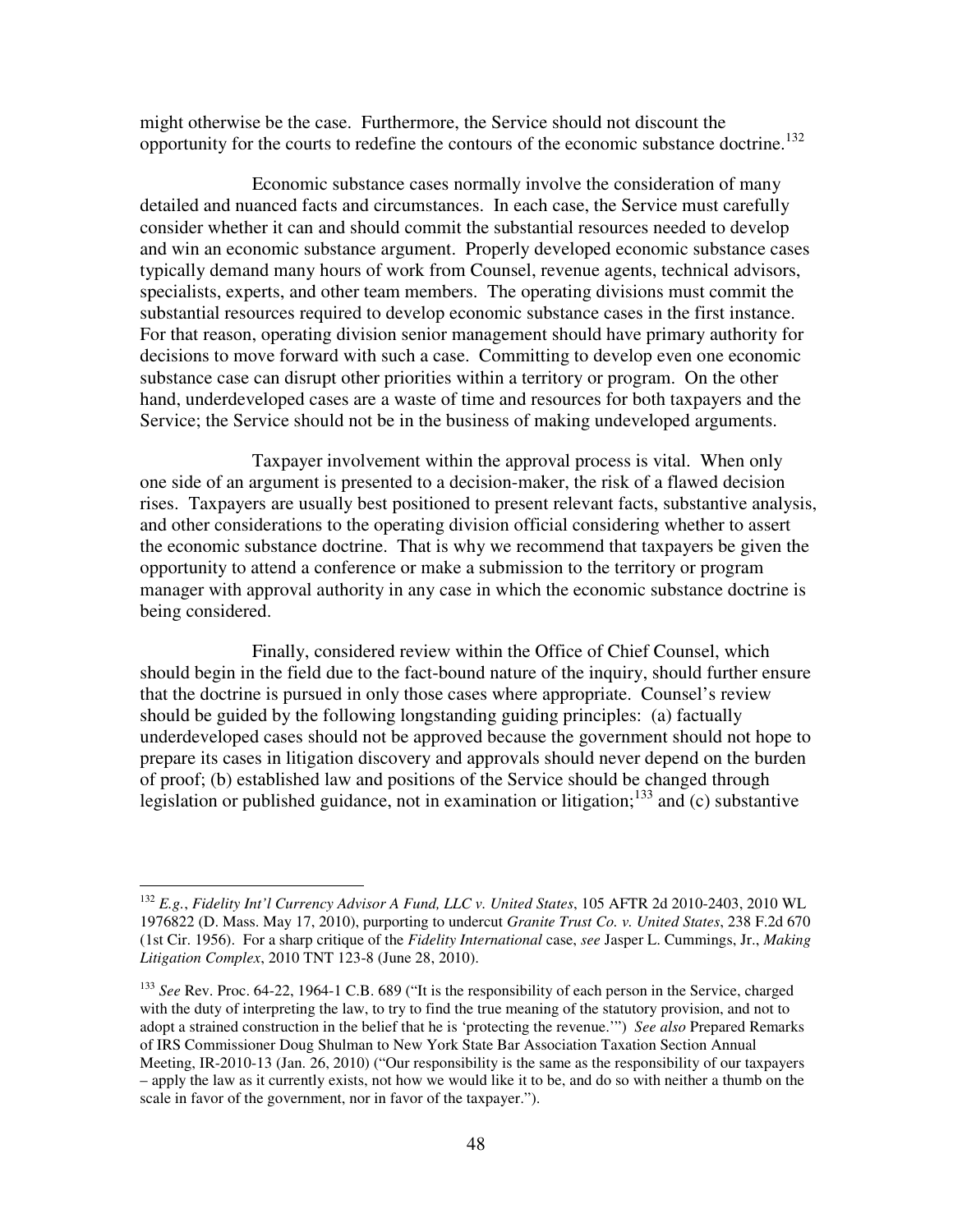arguments, when available, should always be considered first, and should be favored at the expense of the economic substance doctrine.<sup>134</sup>

 Because of the significance of section 7701(o) and its possible implications for longstanding applications of other provisions of the Code and regulations, in all cases Area Counsel's review of a request to assert the economic substance doctrine should be coordinated with the Associate Chief Counsel office with subject matter jurisdiction.<sup>135</sup> This coordination process would ensure that whenever the Service asserts the economic substance doctrine, the position represents the considered, nationally coordinated view of the Office of Chief Counsel, and not merely the position of a particular individual, division, or branch.<sup>136</sup> This coordination process should also, over time, yield a body of publicly-available Chief Counsel Advice illuminating the position of the Office of Chief Counsel on the economic substance doctrine.<sup>137</sup> Although not precedential, publicly released Chief Counsel Advice discussing the threshold relevance question would provide taxpayers additional guidance in knowing when the doctrine will and will not apply.

 Counsel should view disclosure of economic substance Chief Counsel Advice—a necessary side effect of the coordination process—as a good thing, not as a deterrent to coordination. We hope and expect that Counsel will prepare and release both favorable and unfavorable Chief Counsel Advice, but at the very least, Counsel should give taxpayers notice when it has approved the assertion of the economic substance doctrine on a particular set of facts. In our view, oral advice on the assertion of the economic substance doctrine from Associate Chief Counsel offices to field counsel would compromise not only the purpose of section 6110 but also the proper development and administration of Federal tax law. Moreover, the Commissioner recently committed to more transparency and guidance in tax administration,<sup>138</sup> in line with the President's directive<sup>139</sup> and the Attorney General's memorandum<sup>140</sup> on how Federal agencies should interpret the Freedom of Information Act with a presumption towards disclosure.

We note that Area Counsel review of any notice of deficiency asserting the economic substance doctrine—a difficult legal issue—should already be

<sup>136</sup> *See* C.C.D.M. 30.3.2.2.3(1)(e).

<sup>137</sup> *See* I.R.C. § 6110.

 $\overline{a}$ 

<sup>138</sup> *See* David Kocienieski, *IRS Plan to Uncover Companies' Tax Strategies*, N.Y. TIMES Aug. 24, 2010 ("[T]he new procedures would also help businesses by encouraging Congress and the I.R.S. to clarify ambiguous portions of the nation's convoluted tax code more quickly.").

<sup>139</sup> Memorandum on Freedom of Information Act, 74 Fed. Reg. 4,683 (Jan. 21, 2009), *available at* http://www.whitehouse.gov/the\_press\_office/FreedomofInformationAct.

<sup>140</sup> Memorandum from the Attorney General for Heads of Executive Departments and Agencies (Mar. 19, 2009), *available at* http://www.justice.gov/ag/foia-memo-march2009.pdf.

<sup>134</sup> *See* discussion *supra* at part III.A.2.

<sup>135</sup> *See* C.C.D.M. 33.1.1.2(3), -(4).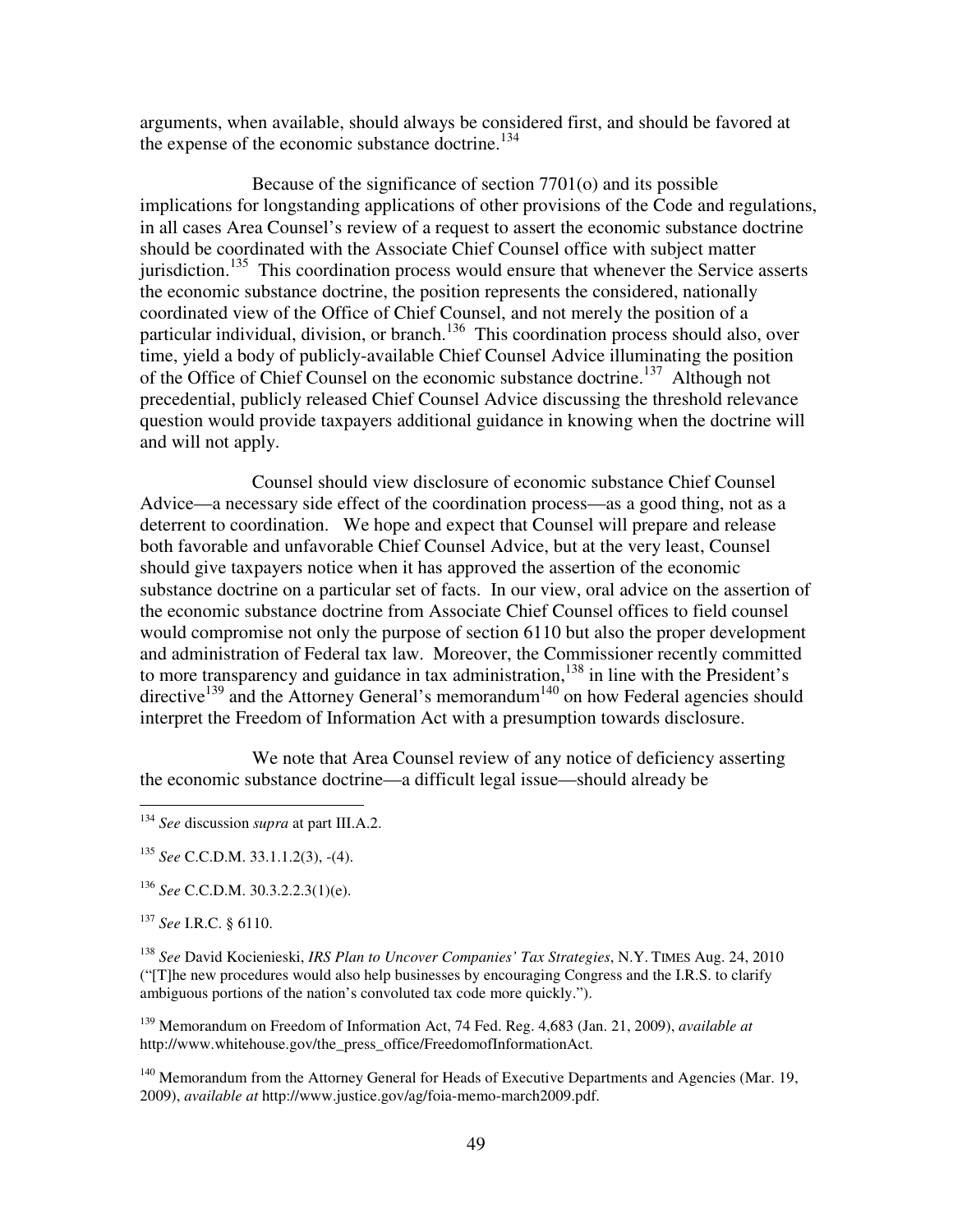mandatory.<sup>141</sup> In our view, however, mandatory Counsel review and coordination at the notice of deficiency stage is too late. Economic substance doctrine advice from Counsel should be in place before a notice of proposed adjustment or other determination is issued. Most unagreed cases settle in Appeals, after the parties have invested substantial time, effort, and expense. Taxpayers, Appeals, and the operating divisions of the Service should know whether the Office of Chief Counsel concurs with an economic substance argument before a case proceeds to Appeals. Put differently, as Appeals weighs the hazards of litigation, Appeals should know whether the Office of Chief Counsel—the entire office—supports the economic substance argument presented. In all stages of all cases, the government's position should be consistent, meritorious, and reflect the view of the Service as a whole.

 These proposed coordination recommendations on economic substance merely restate current coordination standards that govern the Office of Chief Counsel in all cases. We only ask that Counsel explicitly commit that its attorneys will coordinate, in writing, proposed economic substance arguments with the Associate Chief Counsel with subject matter jurisdiction over the issue. We believe the stakes are too high to leave the questions of whether the economic substance doctrine is "significant new legislation" to individual field counsel, and whether the economic substance doctrine is a "difficult legal issue" to individual Service employees preparing notices of deficiency.

 We note that the coordination standards we recommend echo the degree of Chief Counsel approvals that would have been mandated under previous versions of the codified economic substance rule considered by Congress.<sup>142</sup> Given the circumstances in which the economic substance doctrine was codified, the Service and Treasury ought not draw negative inferences from the omission of these procedural protections in the final version of the legislation. In any event, we submit that the coordination controls we recommend would benefit both the Service and taxpayers over time.

 Finally, while the Industry Directive and our recommendation above assume that the highest level review within LB&I will be at the DFO level, we believe that in the early years of application of section 7701(o) and the related strict liability penalty, it is appropriate for senior LB&I management to be actively consulted to ensure appropriate oversight of the application of these rules. To that end, we encourage the Division Commissioner and her deputies to be notified sufficiently in advance of any proposed assertions of the strict liability penalty so that they can see the types of cases that their DFO's are prepared to approve and, where appropriate, step in to consider the details of a case before the penalty is asserted.

# **2. Application of penalties**

 Treasury and the Service should issue guidance as to the proper method of calculating an underpayment attributable to a transaction lacking economic substance. In

 $^{141}$  I.R.M. 4.8.9.7.1(12).

<sup>142</sup> *See* JCT 2009 Pamphlet, *supra* note 92, at 66.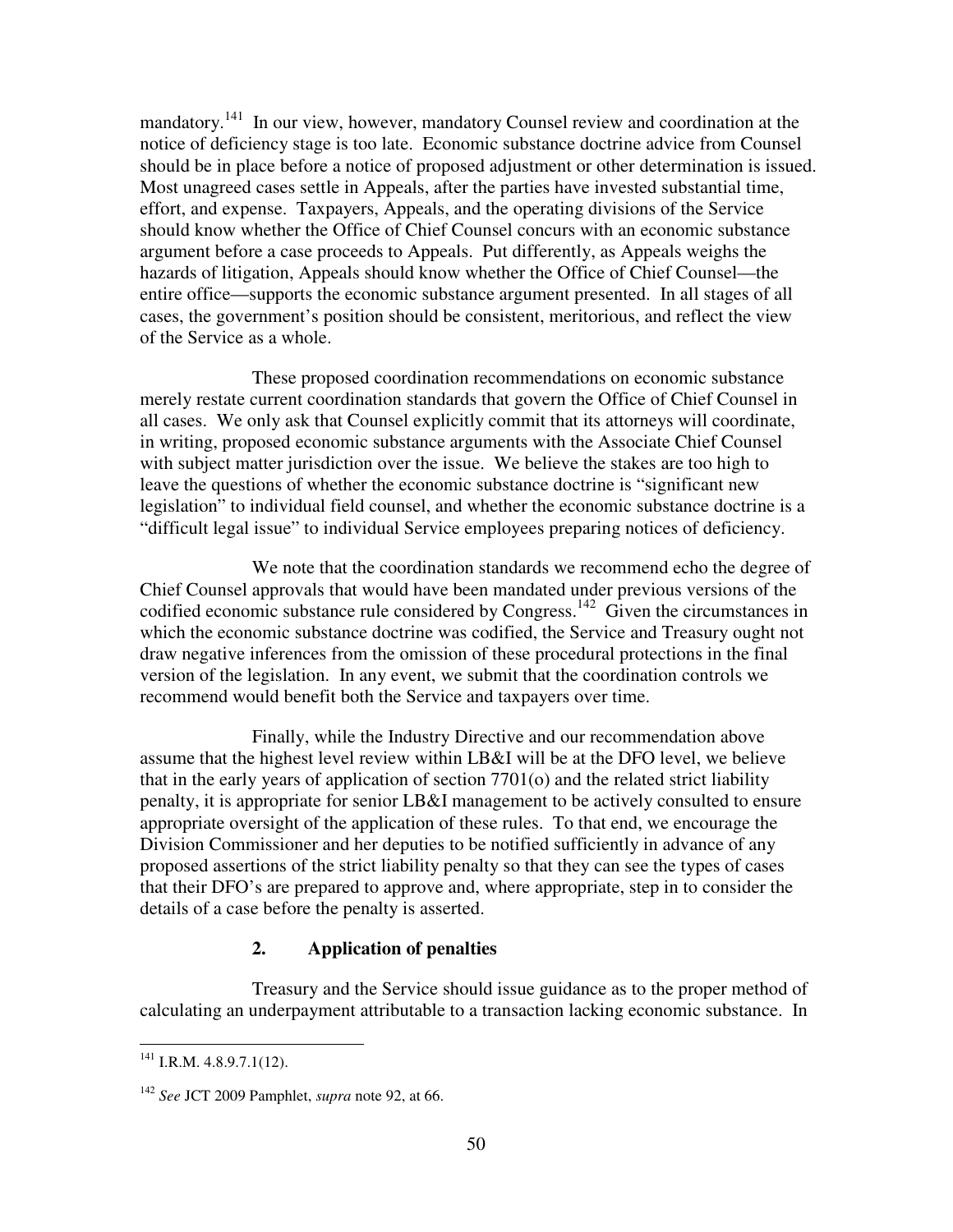particular, we recommend that this guidance confirm that the accuracy-related penalty base should be reduced to the extent the application of the economic substance doctrine mitigates or eliminates other Federal tax liabilities than the income tax underpayment at issue (such as withholding tax with respect to foreign payments, or on subsequent liabilities).

 In addition, we recommend that the Service's economic substance approval procedures be set forth in a revenue procedure, in addition to being incorporated into the Internal Revenue Manual. The procedures explaining how the Service formulates its position on the economic substance doctrine in any given case will affect the rights of taxpayers.<sup>143</sup> The procedures should be a matter of public knowledge,  $144$  to promote correct and uniform application of the tax laws and to assist taxpayers in attaining maximum voluntary compliance.<sup>145</sup> By publishing these procedures in the Internal Revenue Bulletin, the Service will foster consistent development of the law.

 In the revenue procedure, we recommend the Service also commit to waiving penalties if the important procedural safeguards for the assertion of the economic substance doctrine are not met. Such a commitment would demonstrate to taxpayers, practitioners, and all government employees how important it is to get the economic substance doctrine right.

# **3. Advisory panel**

 We also recommend that the Service consider the experience of its counterparts in Canada and Australia who have established advisory panels to assist in the application of their general anti-avoidance rules to particular arrangements.<sup>146</sup> Such advisory panels, which should include senior tax officials, representatives from industry, and tax professionals chosen for their ability to provide expert and informed advice, would be constituted to advise the Service on the application of the strict-liability penalty. However, as in Canada and Australia, we would recommend that the panel not be charged with finding facts, arbitrating disputes, or otherwise be given decision-making authority. With the caveat that all minutes of such a panel should be released to the public (redacted as necessary to ensure compliance with section 6103), we recommend that the Service consider creating a similar sort of panel to consider the application of the codified economic substance doctrine in Federal tax cases.

<sup>143</sup> *See* Reg. § 601.601(d)(1).

<sup>&</sup>lt;sup>144</sup> *See* Reg. § 601.601(d)(2)(i)(B).

 $^{145}$  Reg. § 601.601(d)(2)(iii).

<sup>146</sup> *See* discussion *infra* in Appendix B.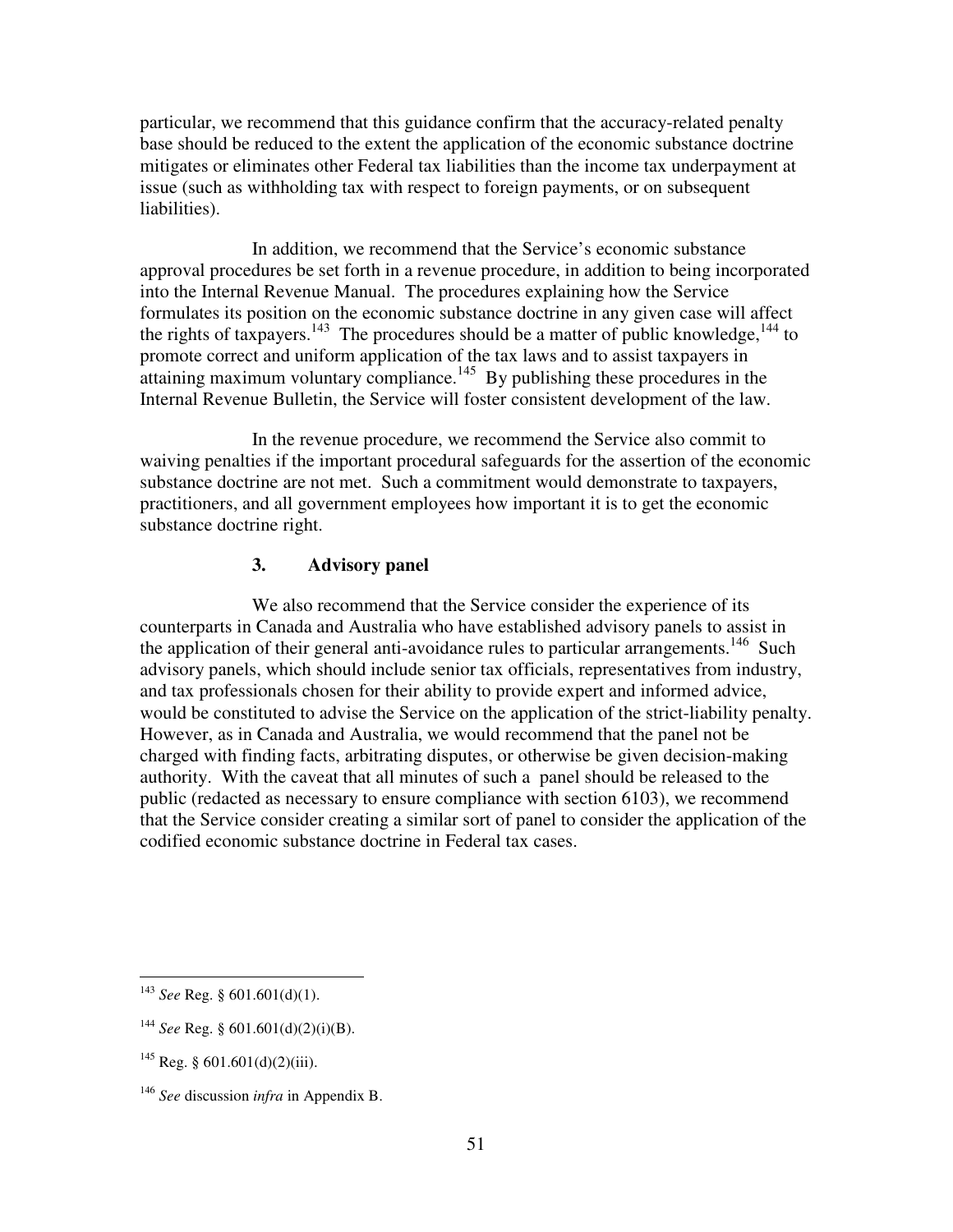### **APPENDIX A**

#### **History of the Codification Effort**

In February 1999, as part of the Clinton Administration's fiscal year 2000 budget proposals, the Treasury Department proposed an expansion of section 269 that would authorize the Service to disallow any deduction, credit, exclusion or other allowance obtained in a tax avoidance transaction.<sup>147</sup> The term "tax avoidance" transaction" was proposed to be defined as any transaction in which the reasonably expected pre-tax profit (determined on a present-value basis, after taking into account foreign taxes as expenses and transaction costs) of the transaction is insignificant relative to the reasonably expected net tax benefits (i.e., tax benefits in excess of tax liability from the transaction, determined on a present-value basis) from the transaction. The proposal, however, would not have applied to tax benefits "clearly contemplated by the applicable current-law provision (*e.g.*, the low-income housing tax credit)." The February 1999 proposal also would have provided a 40 percent penalty on understatements attributable to such transactions, subject to reduction to 20 percent if disclosed to the Service within 20 days of closing. The reasonable cause exception would not have been available for either proposed penalty.

 In testimony before the House Committee on Ways and Means on March 10, 1999, then Assistant Secretary Don Lubick explained the rationale for the proposal to expand section 269, stating that:

Addressing corporate tax shelters on a transaction-by-transaction, ad hoc basis, however, raises certain concerns. First, it is not possible to identify and address all current and future sheltering transactions. Taxpayers with an appetite for corporate tax shelters will simply move from those transactions that are specifically prohibited by the new legislation to other transactions the treatment of which is less clear. Second, legislating on a piecemeal basis further complicates the Code and seemingly calls into question the viability of common law tax doctrines such as sham transaction, business purpose, economic substance, and substance over form. Finally, using a transactional legislation approach to corporate tax shelters may embolden some promoters and participants to rush shelter products to market on the belief that any retroactive legislation would be applied only on a prospective basis.<sup>148</sup>

In a subsequent speaking engagement, Assistant Secretary Lubick elaborated that Treasury's concern was with "structures created that are wholly unrelated to the corporate

<sup>147</sup> U.S. Dept. of Treas., *General Explanations of the Administration's Revenue Proposals* (Feb. 1999) at 97, *available at* http://www.treasury.gov/resource-center/tax-policy/Documents/grnbk99.pdf.

<sup>&</sup>lt;sup>148</sup> U.S. Dept of Treas., Testimony of Assistant Treasury Secretary Donald C. Lubick before the House Committee on Ways and Means (Mar. 10, 1999).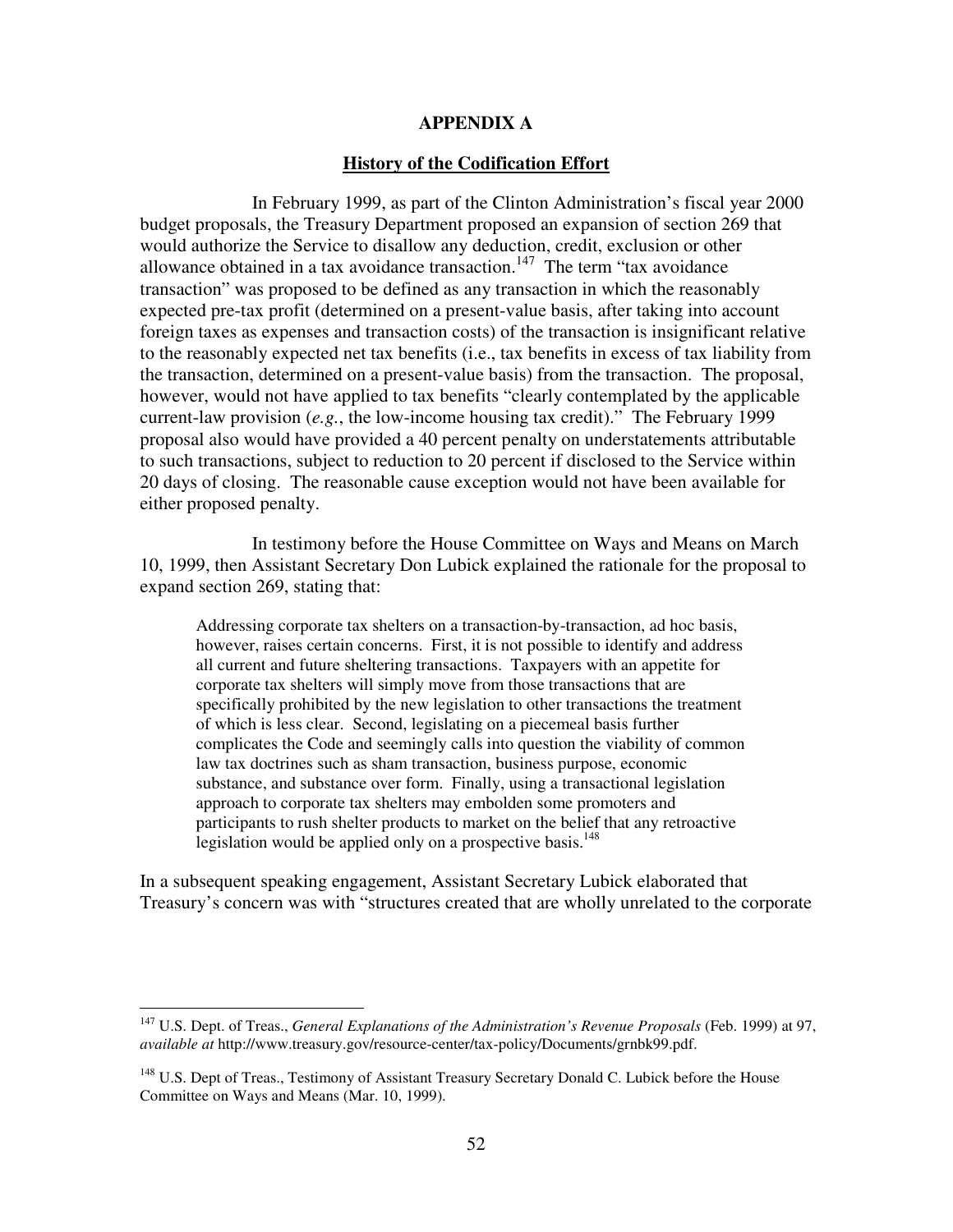participant's core business," and thus Treasury was seeking a new tool with which to attack such structures.<sup>149</sup>

 In April 27, 1999, testimony before the Senate Finance Committee, the Tax Section recommended that Congress enact a clarification to the common-law economic substance doctrine in lieu of Treasury's proposal to expand section 269.<sup>150</sup> As described in that testimony, the proposal would "make it clear that the expected economic benefits of the transaction must be meaningful (i.e., more than a *de minimis* or nominal amount) in relation to the expected tax benefits." Subsequent testimony before the House Committee on Ways and Means in November 1999 amplified the Tax Section's proposal, noting that:

Our recommendation does not require the Congress to adopt a definition of economic substance or specify the particular circumstances in which the doctrine is relevant. We think both of these matters are best left to the courts where judicial discretion can be applied on a case-by-case basis. However, we think it is appropriate and important for the Congress to affirm what we believe to be current law, namely, that the non-tax considerations in the transaction must be substantial in relation to the potential tax benefits. It would also be helpful if Congress would make it clear that in evaluating the non-tax aspects of a transaction, such as potential economic profit, all of the costs associated with the transaction, including fees paid to promoters and advisors, should be taken into account.<sup>151</sup>

On June 17, 1999, Congressman Lloyd Doggett introduced H.R. 2255, which proposed the automatic disallowance of "noneconomic tax attributes" and a strict liability penalty of up to 40 percent.<sup>152</sup> The proposed definition of "noneconomic tax" attributes" closely followed the February 1999 Treasury proposal to expand section 269. In July 1999, the Treasury Department issued a white paper entitled "The Problem of Corporate Tax Shelters."<sup>153</sup> The Treasury White Paper revised the February 1999 proposal to expand section 269 to instead adopt a proposal similar to that embodied in H.R. 2255. The Treasury White Paper also proposed the establishment of a corporate tax shelter task force within the Service to streamline and coordinate application of the penalty and automatic referral from the field to the national office and an expedited private letter ruling procedure to provide guidance to taxpayers. An appendix to the

<sup>&</sup>lt;sup>149</sup> U.S. Dept. of Treas., Remarks of Hon. Donald C. Lubick before Tax Executives Institute (Mar. 23, 1999).

<sup>&</sup>lt;sup>150</sup> American Bar Association Section of Taxation, Statement of Stefan F. Tucker before the Committee on Finance of the U.S. Senate on the subject of Revenue Raising Proposals in the Administration's Fiscal Year 2000 Budget (Apr. 27, 1999), *available at* http://www.abanet.org/tax/pubpolicy/1999/427rev99.html.

<sup>&</sup>lt;sup>151</sup> American Bar Association Section of Taxation, Statement of Paul J. Sax before the Committee on Ways and Means of the U.S. House of Representatives on the subject of Corporate Tax Shelters (Nov. 10, 1999), *available at* http://www.abanet.org/tax/pubpolicy/1999/taxshel111099.html.

 $152$  H.R. 2255, 106<sup>th</sup> Cong., 1<sup>st</sup> Sess. (1999).

<sup>153</sup> Treasury White Paper, *supra* note 35.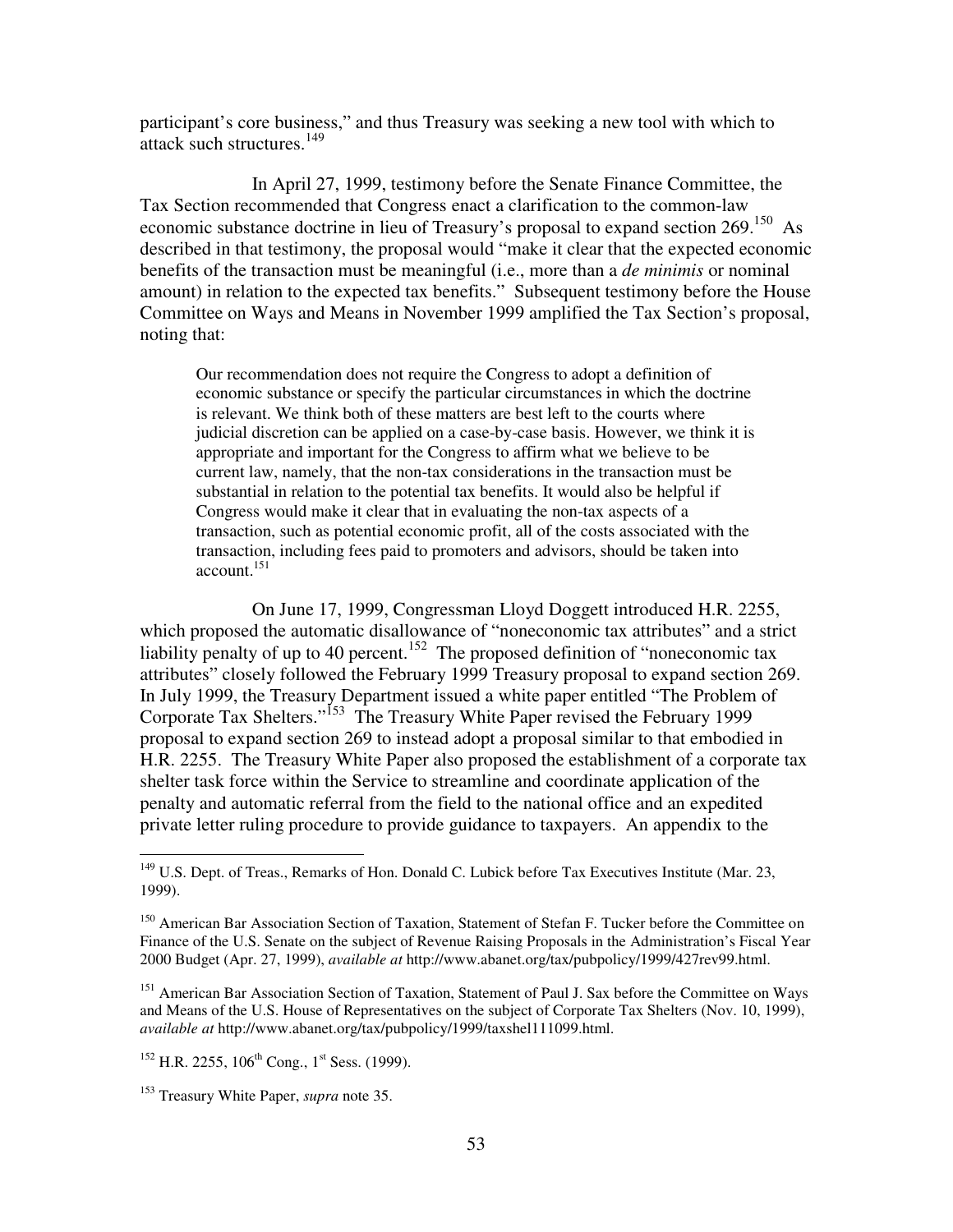Treasury White Paper provided additional detail on the revised proposal, and stated that it would not target any "tax benefit clearly contemplated by the applicable provision (taking into account the congressional purpose for such provision and the interaction of such provision with other provisions of the Code)."<sup>154</sup>

On July 17, 2001, Congressman Doggett introduced H.R. 2520, which set forth an updated version of his 1999 proposal.<sup>155</sup> H.R. 2520 proposed to "clarify" the economic substance doctrine by adopting a three-part test under which a transaction would have economic substance if: (1) it changed in a meaningful way (apart from Federal income tax effects) the taxpayer's economic position, (2) the taxpayer had a substantial nontax purpose for entering into the transaction, and (3) the transaction was a reasonable means of accomplishing such purpose. H.R. 2520 retained a 40 percent strict liability penalty, which would apply to transactions resulting in understatements due to: (1) lacking economic substance under the new "clarification;" (2) lacking business purpose or because the form did not reflect the substance of the transaction; or (3) a failure to meet the requirements of any similar rule of law.

A year later, on July 11, 2002, Chairman Bill Thomas of the House Committee on Ways & Means introduced H.R. 5095, which included provisions to "clarify" the economic substance doctrine similar to those first proposed by Congressman Doggett in H.R. 2520.<sup>156</sup> H.R. 5095 proposed to adopt the three-part test for economic substance set forth in H.R. 2520, but it did not include any of the more detailed rules contained in that legislation. A technical explanation of this proposal prepared by the staff of the Joint Committee on Taxation stated that administrative guidance rather than statutory definitions would be used to fill in the gaps in the statutory rules.<sup>157</sup>

On February 27, 2003, the Senate Finance Committee favorably reported S. 476 (the "Care Act of 2003"), which included clarification of the economic substance doctrine similar to that previously proposed by Congressman Doggett.<sup>158</sup> A special rule

 $\overline{a}$ 

<sup>156</sup> H.R. 5095, 107<sup>th</sup> Cong., 2<sup>nd</sup> Sess. (2002).

<sup>157</sup> Joint Committee on Taxation, *Technical Explanation of H.R. 5095 (the "American Competitiveness Act of 2002") (JCX-78-02)* July 19, 2002, at 5.

<sup>158</sup> S. 476, 108<sup>th</sup> Cong., 1<sup>st</sup> Sess. (2003). The February 27, 2003, language approved by the Senate Finance Committee followed bipartisan staff work that saw three discussion drafts made public for review and comment. The first such draft, released on May 24, 2000, largely followed recommendations by the Joint Committee on Taxation in its 1999 report. *See* Ryan J. Donmoyer and Heidi Glenn, *Finance Antishelter "Draft" Boosts Penalties, Standards of Conduct*, 2000 TNT 102-1 (May 25, 2000). The second discussion draft, released on October 5, 2000, took a new approach, and would have penalized "abusive tax shelter devices" which were generally defined as devices lacking a material nontax business purpose or economic substance. *See* Press Release, U.S. Senate Committee on Finance, *Roth, Moynihan Request Comments on Revised Tax Shelter Discussion Draft* (106-470) (Oct. 5, 2000). The third discussion draft, released on August 3, 2001 focused more on reasonable belief requirements necessary to avoid imposition of heightened penalties. *See* Heidi Glenn, *Baucus and Grassley Crack Down on Abusive Corporate Tax Shelters*, 2001 TNT 151-1 (Aug. 6, 2001).

<sup>154</sup> *Id.* at 157.

 $155$  H.R. 2520,  $107$ <sup>th</sup> Cong., 1<sup>st</sup> Sess. (2001).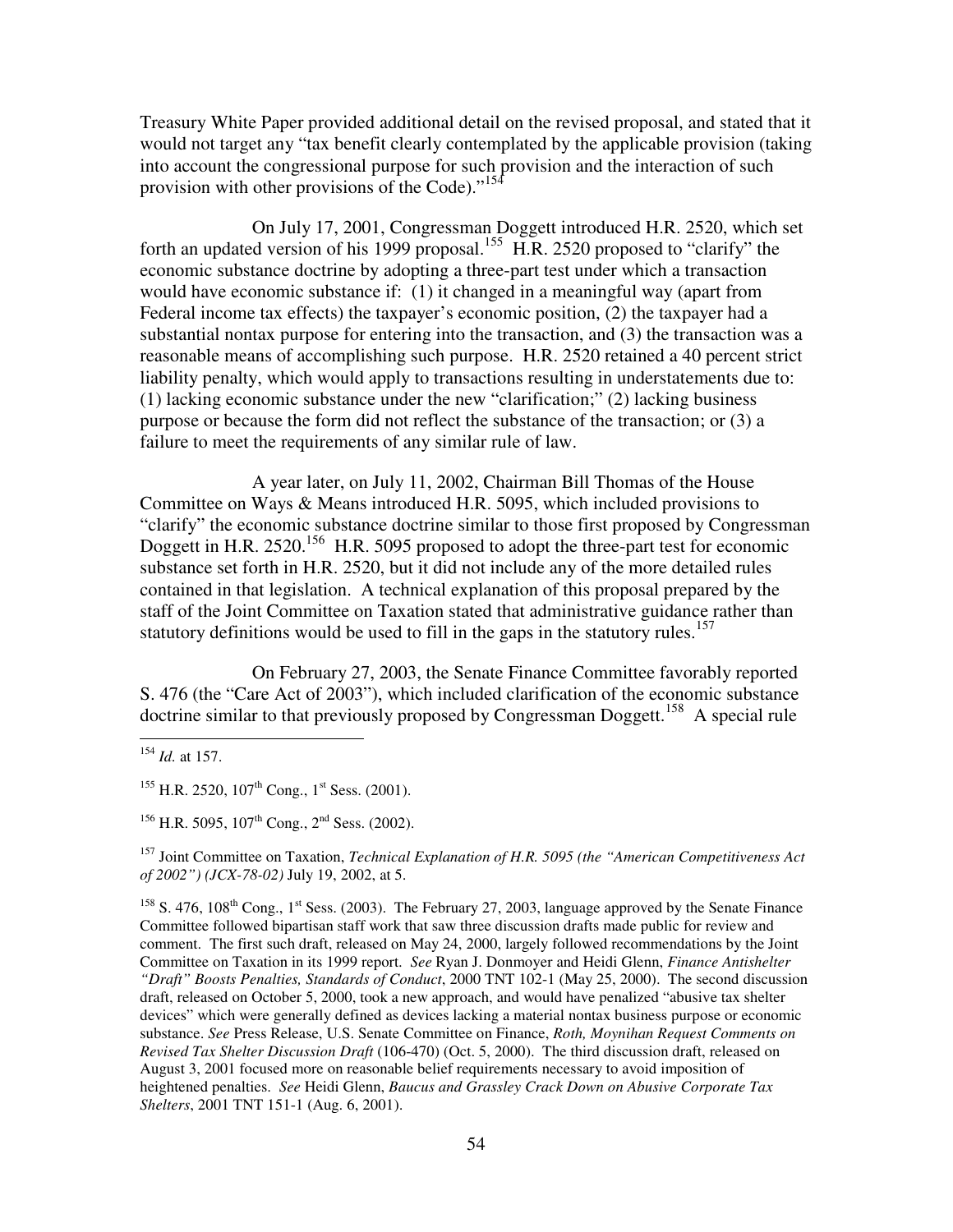was included for transactions for which the taxpayer claimed a potential for profit that would have required (a) the present value of the reasonably expected pre-tax profit to be substantial in relation to the present value of the expected net tax benefits and (b) the reasonably expected pre-tax profit to exceed a risk-free rate of return. The committee report included a footnote stating that "if the tax benefits are clearly contemplated and expected by the language and purpose of the relevant authority, it is not intended that such tax benefits be disallowed if the only reason for such disallowance is that the transactions fails the economic substance doctrine as defined in this provision."<sup>159</sup> On April 2, 2003, Congressman Doggett introduced H.R. 1555 which set forth an updated version of his prior proposals to "clarify" the economic substance doctrine.<sup>160</sup> H.R. 1555 stated that a purpose of achieving a financial accounting benefit would not be taken into account in determining whether a transaction has a substantial nontax business purpose if the origin of such financial accounting benefit is a reduction of income tax.

On January 27, 2005, the staff of the Joint Committee on Taxation issued a report containing "options to improve tax compliance" that recommended a clarification and enhancement of the economic substance doctrine in the case of an "applicable transaction."<sup>161</sup> This proposal included a conjunctive economic substance test in the case of five specific types of transactions.<sup>162</sup>

The Senate Finance Committee continued its efforts to pursue codification of the economic substance doctrine and included similar codification proposals in numerous bills approved by the committee, many of which also were approved by the full Senate. Examples include the Senate versions of: the American Jobs Creation Act of  $2004$ ;<sup>163</sup> the Tax Increase Prevention and Reconciliation Act of  $2005$ ;<sup>164</sup> the Telephone

 $\overline{a}$ 

 $162$  *Id.* at 19-20. The types of transactions are: (1) a transaction in which (a) taxpayer holds offsetting positions that substantially reduce the risk of loss and (b) tax benefits would result from differing tax treatment of the positions; (2) a transaction structured to result in disparity between basis and fair market value which creates or increases a loss or reduces a gain; (3) a transaction structured to create or increase a gain in an asset any portion of which would not be recognized if sold at fair market value; (4) a transaction structured to result in income to a tax-indifferent party for any period that is materially in excess of economic income to that party; (5) a transaction in which taxpayer disposes of property (other than inventory, etc.) held for a period of less than 45 days; and (6) a transaction structured to result in a deduction or loss for tax purposes that is not allowed for book purposes.

 $163$  H.R. 4520,  $108$ <sup>th</sup> Cong., 2<sup>nd</sup> Sess. (2004).

 $164$  H.R. 4297,  $109$ <sup>th</sup> Cong., 1<sup>st</sup> Sess. (2005).

<sup>&</sup>lt;sup>159</sup> S. Rep. 11, 108<sup>th</sup> Cong., 1<sup>st</sup> Sess. (2003) at 79 n.135.

 $160$  H.R. 1555,  $108$ <sup>th</sup> Cong., 1<sup>st</sup> Sess. (2003).

<sup>&</sup>lt;sup>161</sup> Joint Committee on Taxation, *Options to Improve Tax Compliance and Reform Tax Expenditures (JCS-02-05)* Jan. 27, 2005 at 18.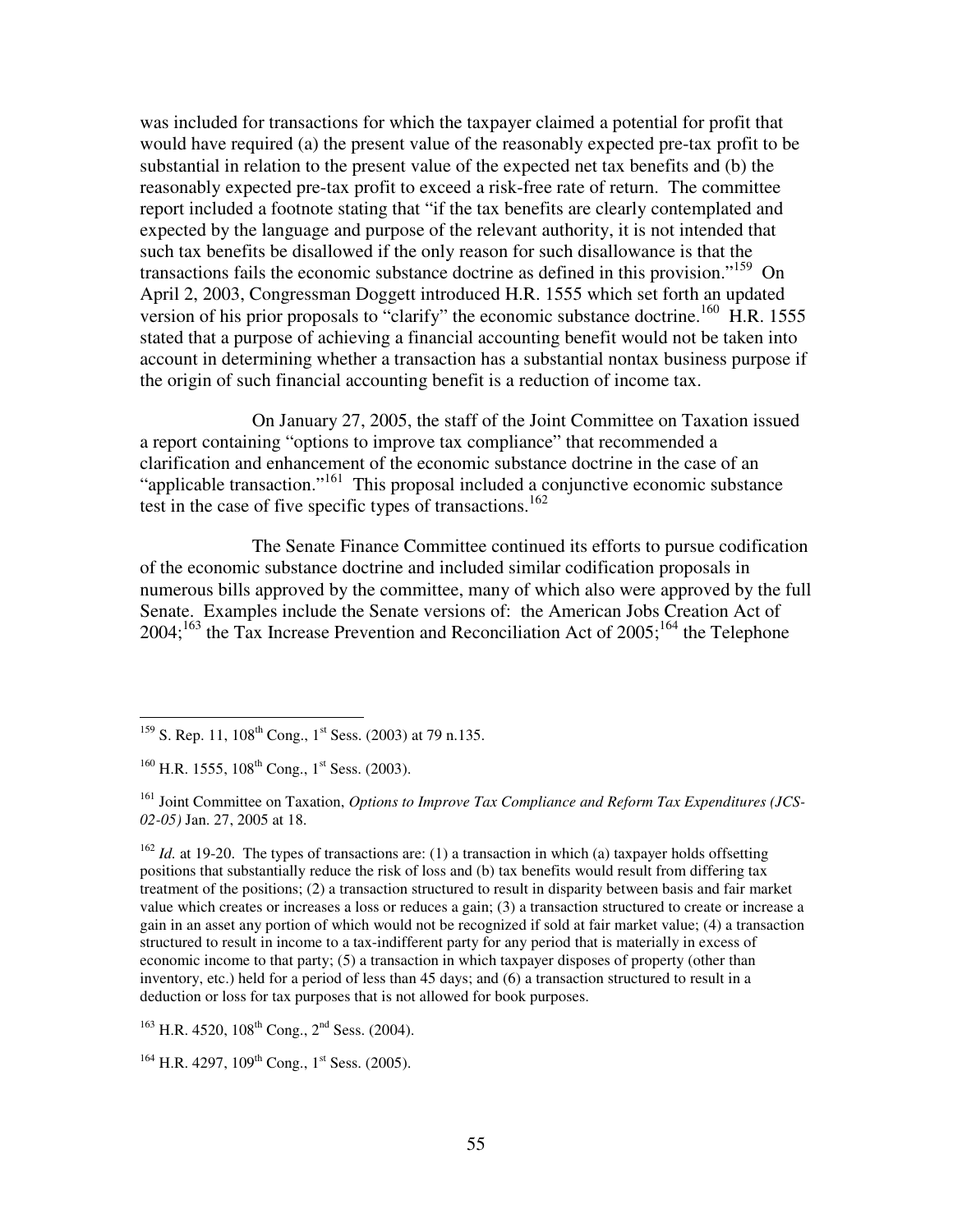Excise Tax Repeal Act of  $2005$ ;  $^{165}$  and the Heartland, Habitat, Harvest and Horticulture Act of 2007 (" $4H$ " legislation).<sup>166</sup>

In October 2007, the Ways and Means Committee approved H.R. 3970, which included a proposal to codify the doctrine.<sup>167</sup> H.R. 3970 dropped the "reasonable" means" of accomplishing the stated business purpose requirement and the proposed penalty would have applied only to underpayments as opposed to the Senate approach that would have applied to understatements.

The Senate Finance Committee report for the 2007 "4H" legislation included new language stating that the economic substance codification was "not intended to alter the tax treatment of certain basic business transactions that, under longstanding judicial and administrative practice are respected, merely because the choice between meaningful economic alternative is largely or entirely based on comparative tax advantages."<sup>168</sup> The Senate "4H" legislation included a new proposal that would only permit the strict liability penalty to be asserted after it had been reviewed and approved by the Chief Counsel (or his designate).

As part of its fiscal year 2010 budget proposal, the Obama Administration proposed codification of the economic substance doctrine.<sup>169</sup> The proposal included the following description:

The proposal would clarify that a transaction satisfies the economic substance doctrine only if (i) it changes in a meaningful way (apart from federal tax effects) the taxpayer's economic position, and (ii) the taxpayer has a substantial purpose (other than a federal tax purpose) for entering into the transaction. The proposal would also clarify that a transaction will not be treated as having economic substance solely by reason of a profit potential unless the present value of the reasonably expected pre-tax profit is substantial in relation to the present value of the net federal tax benefits arising from the transaction. The proposal would allow the Treasury Department to publish regulations to carry out the purposes of the proposal.

A detailed analysis of the proposal was set forth in a pamphlet prepared by the staff of the Joint Committee on Taxation.<sup>170</sup> That pamphlet discussed at length the provisions of a 2007 bill reported by the Senate Finance Committee, S. 2242, and the legislative history to that bill, noting that "[a]lthough the Administration proposal does not contain

 $\overline{a}$  $165$  S. 1321, 109<sup>th</sup> Cong., 2<sup>nd</sup> Sess. (2006).

 $166$  S. 2242,  $110^{th}$  Cong.,  $1^{st}$  Sess. (2007).

 $167$  H.R. 3970,  $110^{th}$  Cong.,  $1^{st}$  Sess. (2007).

<sup>&</sup>lt;sup>168</sup> S. Rep. 206, 110<sup>th</sup> Cong., 1<sup>st</sup> Sess. (2007) at 92.

<sup>169</sup> U.S. Dept. of Treas., *General Explanations of the Administration's Fiscal Year 2010 Revenue Proposals* (May 2009) at 25.

<sup>170</sup> JCT 2009 Pamphlet, *supra* note 92.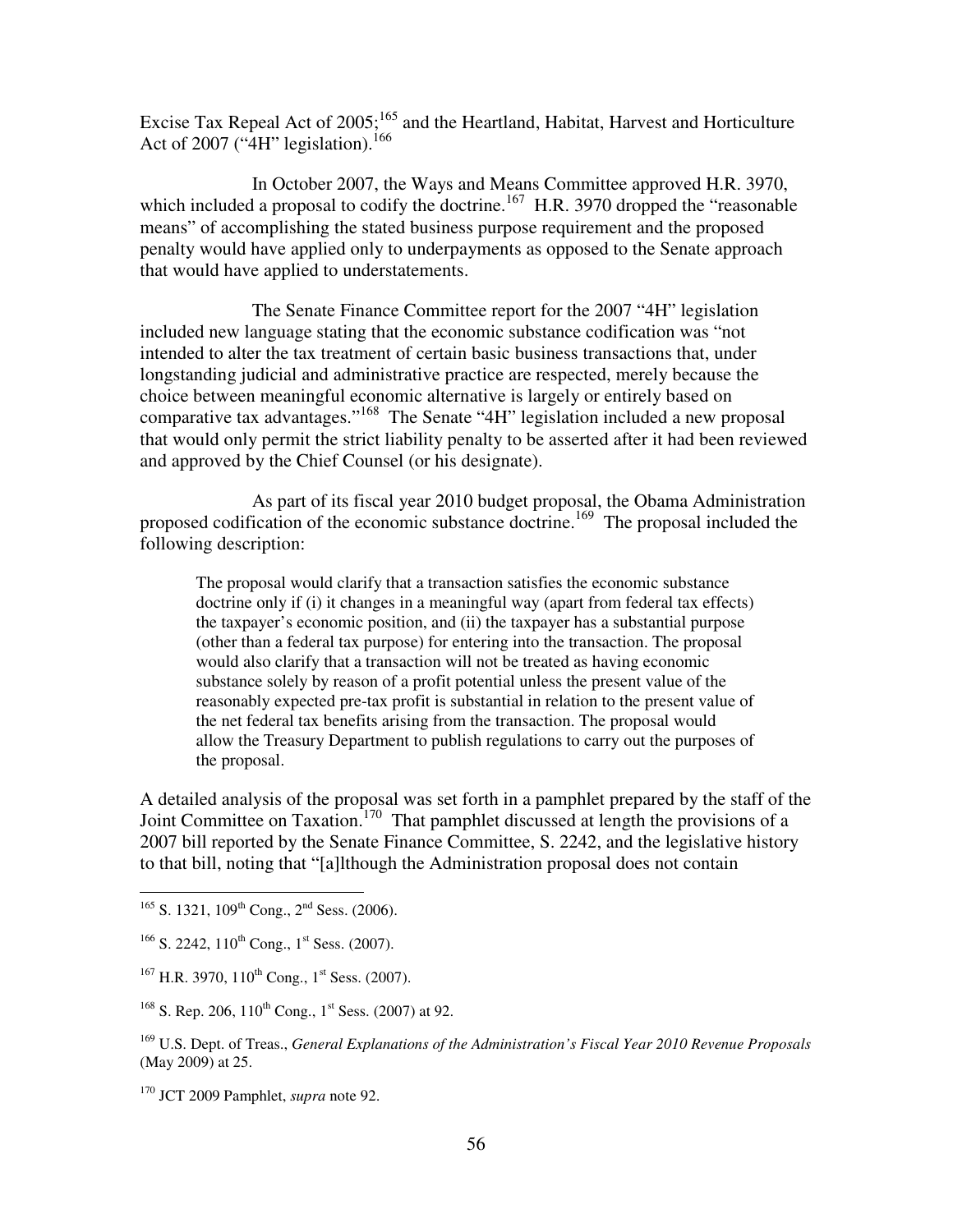statements similar to those in the legislative history to S. 2242, it is likely that similar assumptions are implicit in the proposal."<sup>171</sup>

On July 17, 2009, the House Committee on Ways and Means favorably reported H.R. 3200, which included a provision codifying the economic substance doctrine.<sup>172</sup> The text approved by the Committee provided that in the case of any transaction to which the economic substance doctrine was relevant, the transaction would be treated as having economic substance only if: (1) the transaction changes in a meaningful way (apart from Federal income tax effects) the taxpayer's economic position; and (2) the taxpayer had a substantial purpose (apart from Federal income tax effects) for entering into the transaction. The bill provided that when a taxpayer relies on profit potential: a present value comparison of the reasonably expected pre-tax profit and the expected net tax benefits would be required; and fees and other transaction expenses and foreign taxes would be taken into account as expenses in determining pre-tax profit.

On October 14, 2009, Chairman Rangel of the Committee on Ways and Means transmitted the committee's report on H.R. 3200 to the chairman of the House Committee on the Budget.<sup>173</sup> That report included the following footnote:

If the tax benefits are clearly consistent with all applicable provisions of the Code and the purposes of such provisions, it is not intended that such tax benefits be disallowed if the only reason for such disallowance is that the transaction fails the economic substance doctrine as defined in this provision. *See, e.g.*, Reg. sec. 1.269-2, stating that characteristic of circumstances in which a deduction otherwise allowed will be disallowed are those in which the effect of the deduction, credit or other allowance would be to distort the liability of the particular taxpayer when the essential nature of the transaction or situation is examined in the light of the basic purpose or plan which the deduction, credit, or other allowance was designed by the Congress to effectuate.<sup>174</sup>

The report also stated that the provision was "not intended to alter the tax treatment of certain basic business transactions that, under longstanding judicial and administrative practice are respected, merely because the choice between meaningful economic alternatives is largely or entirely based on comparative tax advantages."<sup>175</sup> The committee report then identified four illustrative examples: (1) the choice between capitalizing a business enterprise with debt or equity; (2) a U.S. person's choice between utilizing a foreign corporation or a domestic corporation to make a foreign investment; (3) the choice to enter a transaction or series of transactions that constitute a corporate organization or reorganization under subchapter C; and (4) the choice to utilize a related-

<sup>171</sup> *Id.* at 44.

 $172$  H.R. 3200,  $111^{th}$  Cong.,  $1^{st}$  Sess. (2009).

 $1^{173}$  H.R. Rep. 299, pt. 2,  $111^{th}$  Cong.,  $1^{st}$  Sess. (2009).

<sup>174</sup> *Id. at* 296, n.124.

<sup>175</sup> *Id.* at 296.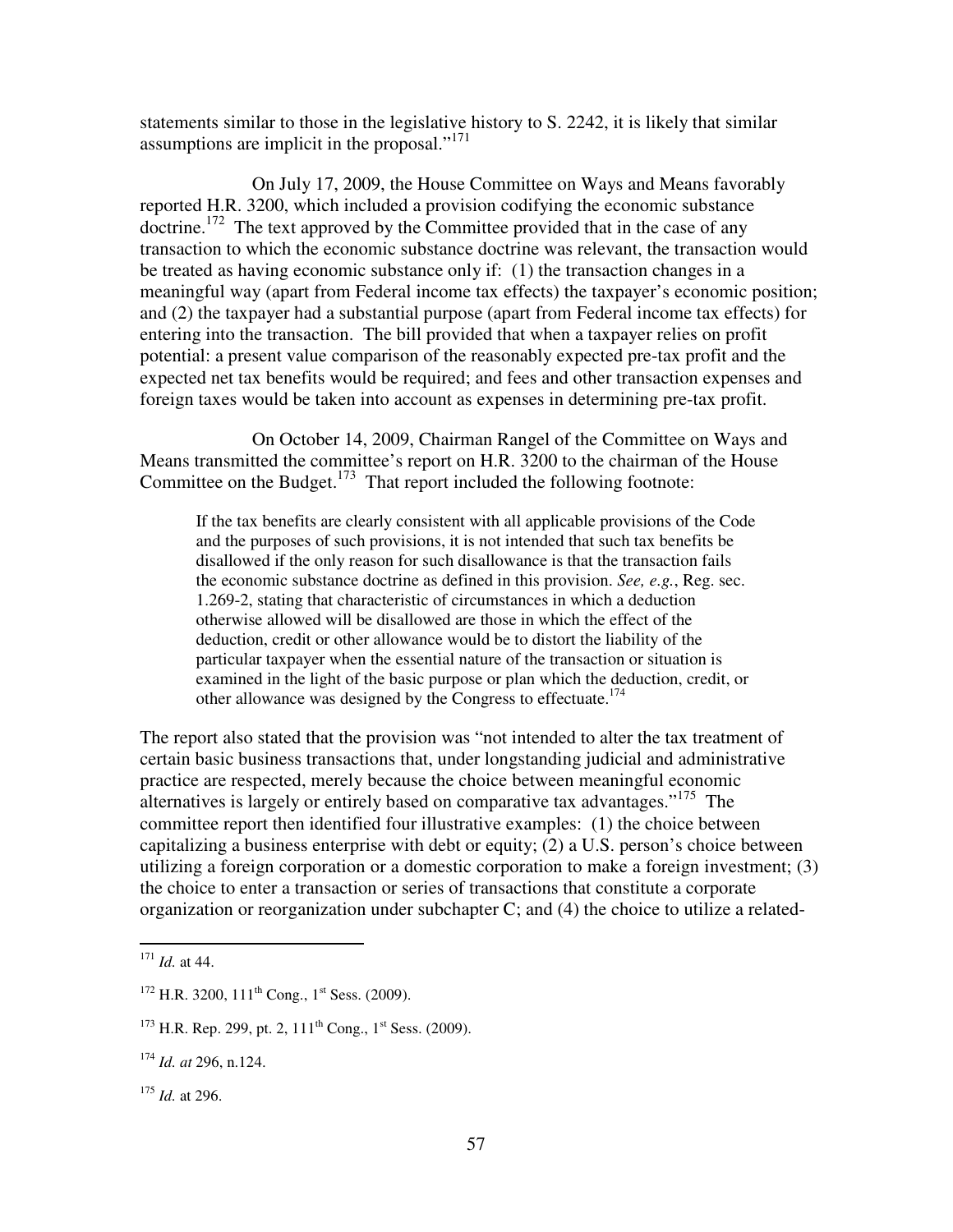party entity in a transaction, provided that the arm's length standard of section 482 and other applicable concepts are satisfied.

The language approved by the Committee on Ways and Means in H.R. 3200 was incorporated into H.R. 3962, which subsequently was approved by the House of Representatives on November 7, 2009.<sup>176</sup> The Senate did not approve H.R. 3962 as approved by the House. However, on March 10, 2010, the Senate approved H.R. 4213, which included economic substance codification.<sup>177</sup> The language approved by the Senate had some key differences from the House language in H.R. 3962: (1) the Senate bill authorized Treasury to "issue regulations requiring foreign taxes to be treated as expenses in determining pre-tax profit in appropriate cases;" and (2) provided that "the term 'transaction' included a series of transactions." On March 17, 2010, the House Committee on the Budget favorably reported H.R. 4872, as a budget reconciliation bill relating to the health care effort.<sup>178</sup> This bill included the tax provisions of H.R. 3200 that were approved by the Ways and Means Committee in 2009. The report issued by the Committee on the Budget on H.R. 4872 includes the report on H.R. 3200 previously issued by the Committee on Ways and Means. Ultimately, on March 25, 2010, the House approved an amended (unrelated to economic substance codification) version of the bill.

 $176$  H.R. 3962, 111<sup>th</sup> Cong., 1<sup>st</sup> Sess. (2009).

<sup>&</sup>lt;sup>177</sup> H.R. 4213, 111<sup>th</sup> Cong., 2<sup>nd</sup> Sess. (2010).

 $178$  H.R. 4872, 111<sup>th</sup> Cong., 2<sup>nd</sup> Sess. (2010).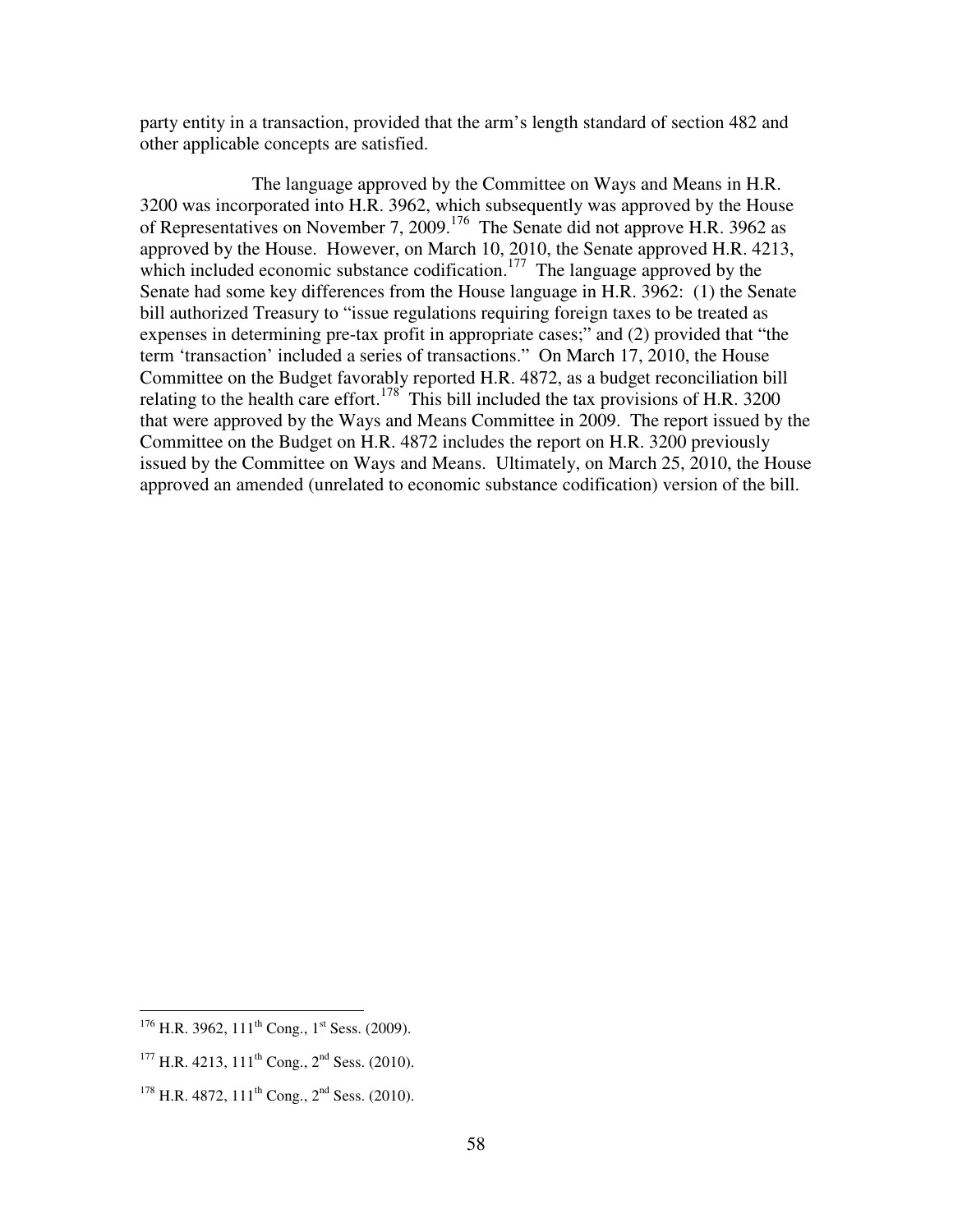#### **APPENDIX B**

### **Experience in Other Contexts**

#### **1. California's NEST penalty**

 In 2003, the state of California enacted a penalty provision that provides if a taxpayer has a "noneconomic substance transaction understatement" there is a penalty of 40 percent of the amount of the understatement ("California NEST penalty").<sup>179</sup> If the taxpayer adequately discloses on its return the relevant facts affecting the tax treatment of the item then the penalty is reduced to 20 percent of the understatement.<sup>180</sup> The California NEST penalty applies to transactions that lack economic substance. For this purpose, a transaction lacks economic substance if "the taxpayer does not have a valid nontax California business purpose for entering into the transaction."<sup>181</sup> Finally, the California NEST penalty, once assessed, may only be compromised by the Chief Counsel of the Franchise Tax Board ("FTB").<sup>182</sup> The FTB may apply the California NEST penalty, in lieu of the accuracy-related penalty, in cases in which a taxpayer receives a final Federal audit report if the Federal adjustment was from a transaction lacking economic substance and the tax benefits from this same transaction were reported on the California tax return.<sup>183</sup> Although the California NEST penalty was enacted in 2003, no reported cases addressing its application have been issued. Likewise, although several other states also have enacted economic substance legislation,  $184$  experience in the application of those laws is relatively limited to date.

<sup>183</sup> FTB Tax News No. 09/01/2008.

 $\overline{a}$ 

<sup>184</sup> *See, e.g.,* Mass. Gen. Laws ch. 62C, §3A (authorizing the Commissioner to disallow the asserted tax consequences of a transaction by asserting the application of the sham transaction doctrine or any other related tax doctrine, in which case the taxpayer shall have the burden of demonstrating by clear and convincing evidence as determined by the Commissioner that the transaction possessed both: (i) a valid, good-faith business purpose other than tax avoidance, and (ii) economic substance apart from the asserted tax benefit); Ala. Code § 40-18-35(b)(3) (providing that if a transaction giving rise to interest expenses and costs or intangible expenses and costs, in either case as between related parties, has a substantial business purpose and economic substance and contains terms and conditions comparable to a similar arm's length transaction between unrelated parties, the transaction will be presumed to not have a principal purpose of tax avoidance, subject to rebuttal by the Commissioner); Wis. Stat. Ann. §§ 71.10(1m), 71.30(2m), 71.80(1m) (authorizing the Department to determine the amount of a taxpayer's income without regard to transactions lacking economic substance, providing that a transaction has economic substance only if the taxpayer shows that (i) the transaction changes in a meaningful way the taxpayer's economic position and (ii) the taxpayer has a substantial nontax purpose for entering into the transaction and the transaction is a reasonable means of accomplishing that substantial nontax purpose, and presuming that transactions between related parties lack economic substance unless the taxpayer produces clear and convincing evidence to the contrary).

 $179$  CA Rev. & Tax Code § 19774(a) (West 2003).

<sup>180</sup> CA Rev. & Tax Code § 19774(b)(1) (West 2010).

<sup>&</sup>lt;sup>181</sup> CA Rev. & Tax Code § 19774(c)(2) (West 2010).

<sup>182</sup> CA Rev. & Tax Code § 19774(d)(1) (West 2010).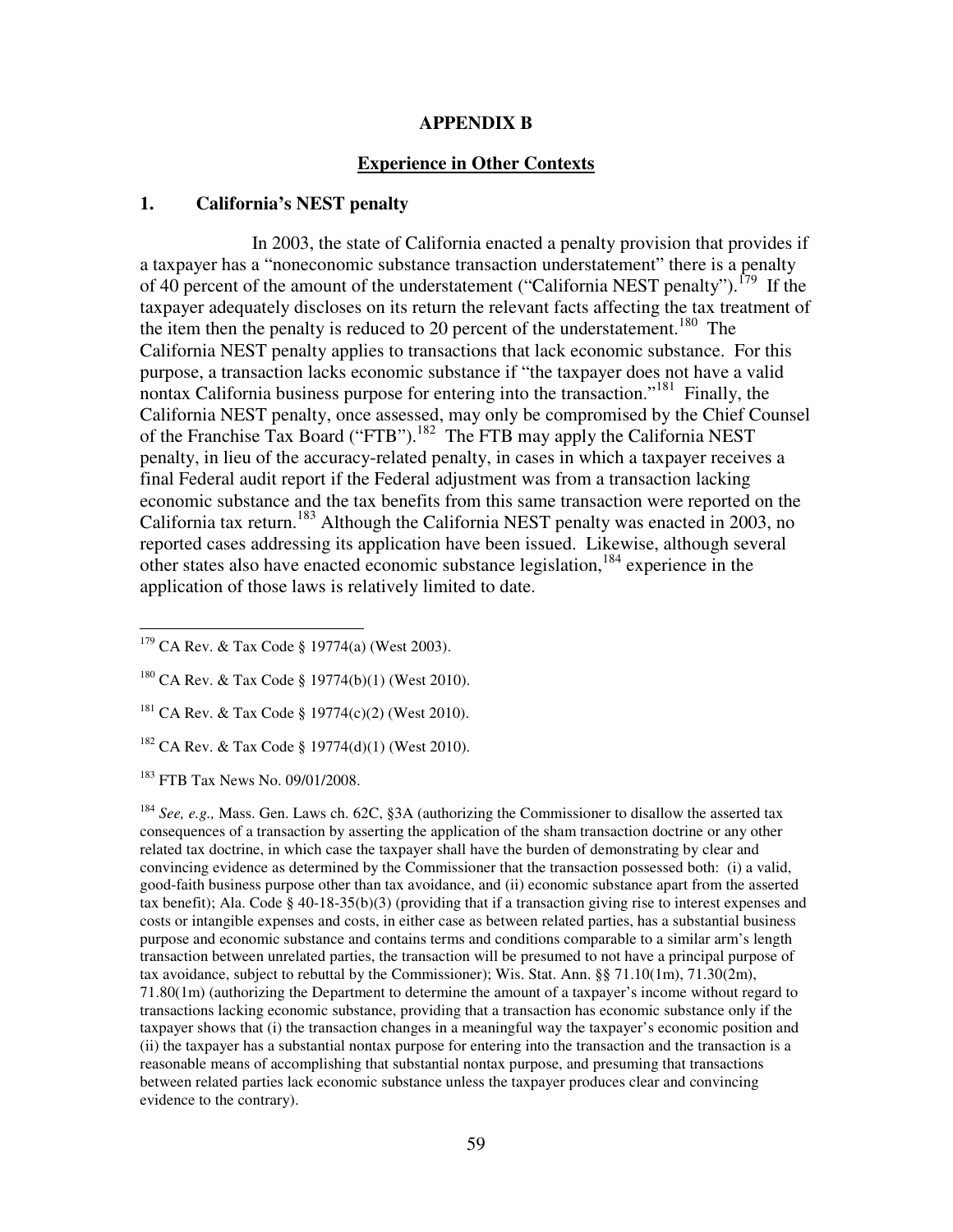# **2. Codified GAARs in Australia, Canada, Germany, New Zealand and Spain**

A number of other countries have enacted general anti-avoidance rules ("GAARs") to prevent taxpayers from engaging in abusive transactions. The experience in administering and litigating these GAARs may be helpful in developing guidance for the application of the economic substance doctrine.

## **a) Canada**

The Canadian GAAR involves the following three steps: (i) determining whether there is a tax benefit arising from a transaction; (ii) determining whether the transaction, either by itself or as part of a series of transactions is an avoidance transaction or whether it has been undertaken or arranged primarily for *bona fide*  purposes other than to obtain the tax benefit; and (iii) determining whether the avoidance transaction is "abusive" in that it results in a "misuse" of the provisions of the Income Tax Act or the Income Tax Regulations or in an "abuse" having regard to those provisions read as a whole.<sup>185</sup>

The Canadian GAAR requires that a transaction be both primarily motivated by tax benefits, and that the transaction either misuses an Income Tax Act or Regulation provision or is an abuse of the Income Tax Act as a whole. If either of these requirements is not met, then the GAAR will not apply to a particular transaction. The burden is on the taxpayer to show that there is a nontax business purpose for the transaction, but the burden is on the government to show that the transaction is a misuse or abuse.

In administering the GAAR, the Canadian tax authorities will issue advanced rulings to a taxpayer regarding the application of GAAR and the taxpayer may rely upon these rulings.<sup>186</sup> The government will publish both rulings and technical opinions, which, although not binding when published, provide insight into particular fact patterns to which the government considers that the GAAR will or will not apply. Additionally, the government releases periodically on its website information as to the number of GAAR reviews, the topics subject to review, the number of challenges that result, the cases litigated at various court levels and the ratios on the outcomes. The government also publishes areas that the government is reviewing and whether these areas raise concern with the tax authorities.

Lastly, the government set up a GAAR review committee consisting of representatives from its Justice, Revenue, and Finance departments. All GAAR issues on advanced rulings and penalty assessments are reviewed by this GAAR review committee, which is designed to ensure national uniformity in application of the GAAR and to collect information and expertise in a central repository.

<sup>&</sup>lt;sup>185</sup> Section 245 of the Income Tax Act (I.T.A.), *reprinted in* R.S.C., 1985, ch. 1 (5<sup>th</sup> Supp.).

<sup>186</sup> *See, e.g.*, Information Circular 88-2.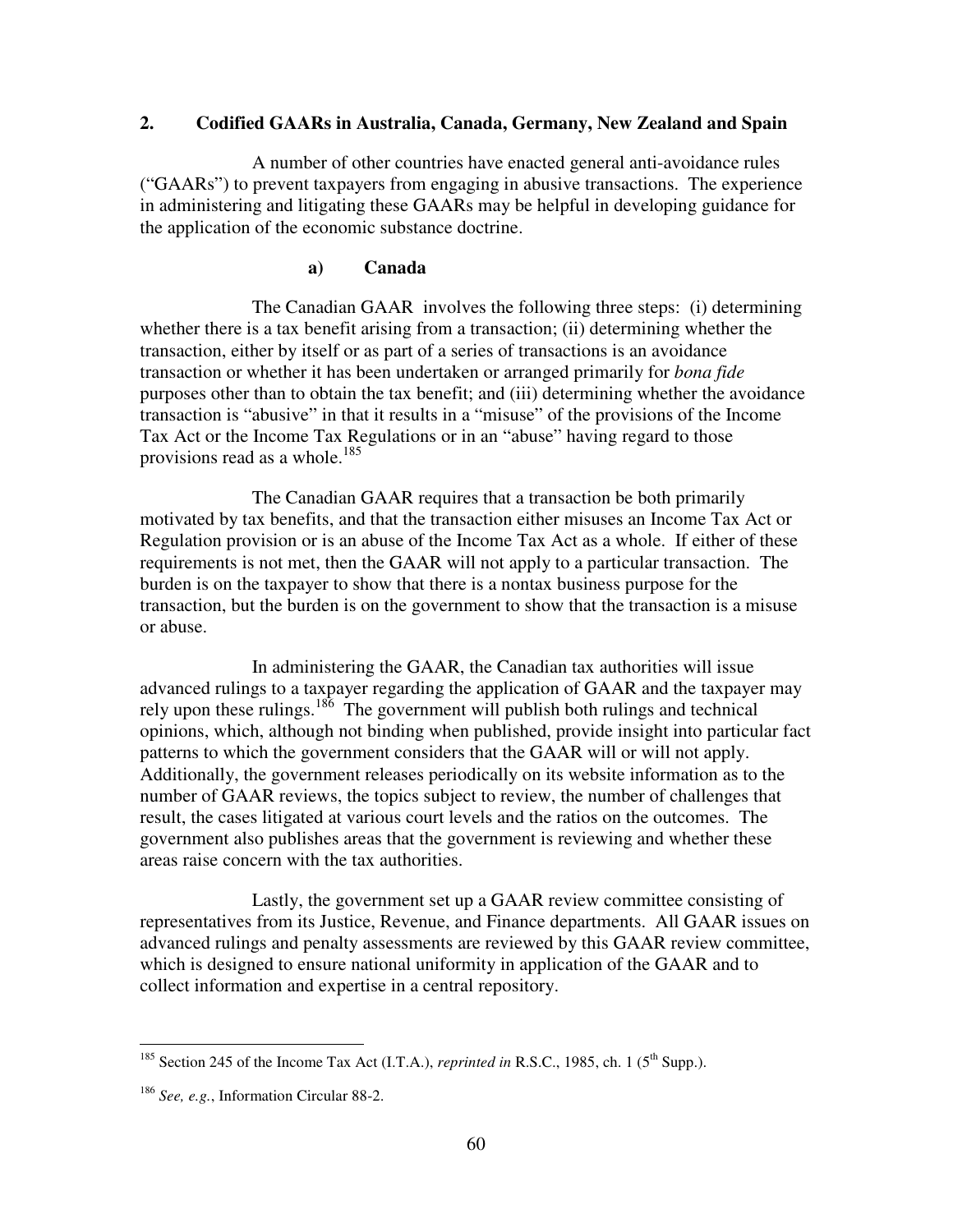## **b) New Zealand**

New Zealand's GAAR is a broadly drafted statute that provides that any tax avoidance arrangement is void against the Commissioner of Inland Revenue.<sup>187</sup> A "tax avoidance arrangement" is any "arrangement," whether entered into by the person affected by the arrangement or by another person, that directly or indirectly has (i) tax avoidance as its purpose or effect; or (ii) tax avoidance as one of its purposes or effects, if the tax avoidance purpose or effect is not merely incidental.<sup>188</sup> Although the text of New Zealand's GAAR would, by its literal terms, apply to a broad range of transactions, the courts have interpreted New Zealand's GAAR so that it does not apply to tax benefits specifically authorized by statute.<sup>189</sup> Additionally, if there are two ways to arrange a transaction and one will result in less tax, the GAAR will not be applied solely because the taxpayer chose the form of transaction with less tax liability.<sup>190</sup>

The New Zealand courts have developed different tests in analyzing the GAAR. Some courts look to the legal form of the transaction, performing a "substance over form" analysis, other courts look to the legal and economic substance of a transaction, and still other courts look to the purpose or effect of the arrangement. To constitute tax avoidance, the arrangement must have a tax avoidance purpose that is more than merely incidental. The tax avoidance purpose test is objective.<sup>191</sup> The test is whether parties to the transaction would have entered into the transaction absent the tax advantages.<sup>192</sup> Finally, a third approach used by the courts is that if the arrangement is one that is within the "scheme and purpose" of the Income Tax Act of 2007, then it is not considered tax avoidance. Because the courts apply different rules to different transactions and the approach is not narrowly defined, there remains a certain amount of uncertainty in the application of the New Zealand GAAR.

The New Zealand tax authority publishes guidance and court decisions related to the New Zealand GAAR on its website and issues rulings on certain fact patterns.

### **c) Australia**

Australia's GAAR is also a broadly worded statute, which provides that the GAAR applies if there is (1) a scheme; (2) a tax benefit obtained by the taxpayer in

 $187$  Section BG 1(1) of the Income Tax Act 2007 (N.Z.).

<sup>&</sup>lt;sup>188</sup> Section YA 1 of the Income Tax Act 2007 (N.Z.).

<sup>&</sup>lt;sup>189</sup> Challenge Corporation Ltd v Commissioner of Inland Revenue [1986] 2 NZLR 513, 561 line 41.

<sup>190</sup> Europa Oil (NZ) Limited v. Commissioner of Inland Revenue (No. 2) [1976] 1 WLR 464, 475 Lord Diplock (PC).

 $191$  Commissioner of Inland Revenue v. Challenge Corporation Limited (1986) 8 NZTC 5.001 (CA).

 $192$  This test is similar to the "adequacy" test for the form of transaction under the German GAAR (discussed *infra*).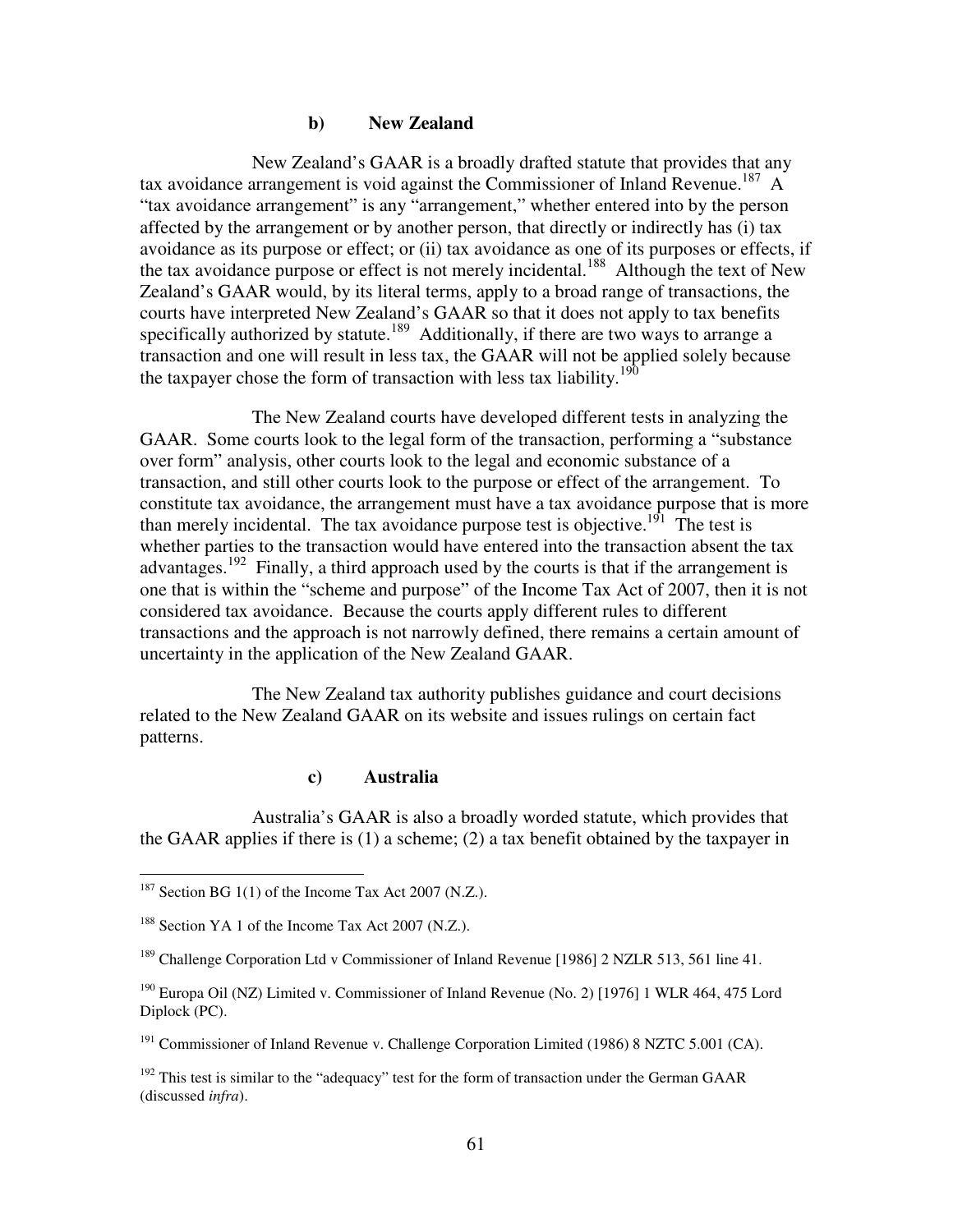connection with that scheme; and (3) based on eight statutorily defined business purpose factors, objectively speaking, the dominant purpose of the person who entered into or carried out the scheme was to enable the taxpayer to obtain the tax benefit.<sup>193</sup>

Similar to Canada, Australia has a GAAR screening panel ("GAAR Panel"). The GAAR Panel serves a purely consultative role in the application of the Australian GAAR. Nonetheless, the screening panel has allowed the Australian Tax Office ("ATO") to apply the Australian GAAR consistently. In published guidance on the application of the GAAR, the ATO described the seriousness of the GAAR and the importance of the GAAR Panel review:

Application of the GAAR is a serious matter. Its potential application should not be raised lightly. It should be made clear to a taxpayer or advisor that a careful analysis of the facts will be undertaken before a decision is taken to apply a GAAR. The process leading to a decision, including consideration by GAAR Panel, should also be explained. As explained in this practice statement, the application of a GAAR is based on an objective analysis of an arrangement against a set of factors specified in the relevant provisions of the law. It is not a test of a taxpayer's motives and care should be taken to avoid any implication that a decision to apply a GAAR is a judgment on a taxpayer's ethics.<sup>194</sup>

### **d) Germany**

The German GAAR disallows the tax effects of any legal arrangement that constitutes an abuse of rights (*Rechtsmissbrauch*).<sup>195</sup> The German GAAR allows the German tax authorities to recast abusive transactions. The text of the German GAAR provides that taxpayers may not circumvent the tax law through an inappropriate legal option – a legally permissible form of transaction – that is otherwise permitted. If there is such an option selected by the taxpayer, the taxpayer shall be taxed as if he had chosen a nonabusive legal option.<sup>196</sup>

 An abuse of legal options occurs if a legal option is selected by the taxpayer that, in comparison with an appropriate option, leads to tax advantages unintended by law for the taxpayer or a third party.<sup>197</sup> The German courts generally perform a three-part analysis in deciding whether to apply the German GAAR. First, the court determines whether the taxpayer's chosen legal option must be found to be inadequate, which means that an objective third party in the same circumstances, and

<sup>193</sup> *See* Income Tax Assessment Act, 1936, pt. IVA (Austl.).

<sup>&</sup>lt;sup>194</sup> PS LA 2005/24. ATO Practice Statement Law Administration providing guidance as to how the Australian GAAR should be applied, *available at* http://law.ato.gov.au/atolaw/view.htm?Docid=PSR/PS200524/NAT/ATO/00001&PiT=99991231235958.

<sup>&</sup>lt;sup>195</sup> Section 42 of the Federal Code of Tax Procedure (Ger.).

<sup>&</sup>lt;sup>196</sup> Section 42(1) of the Federal Code of Tax Procedure (Ger.).

 $197$  Section 42(2) of the Federal Code of Tax Procedure (Ger.).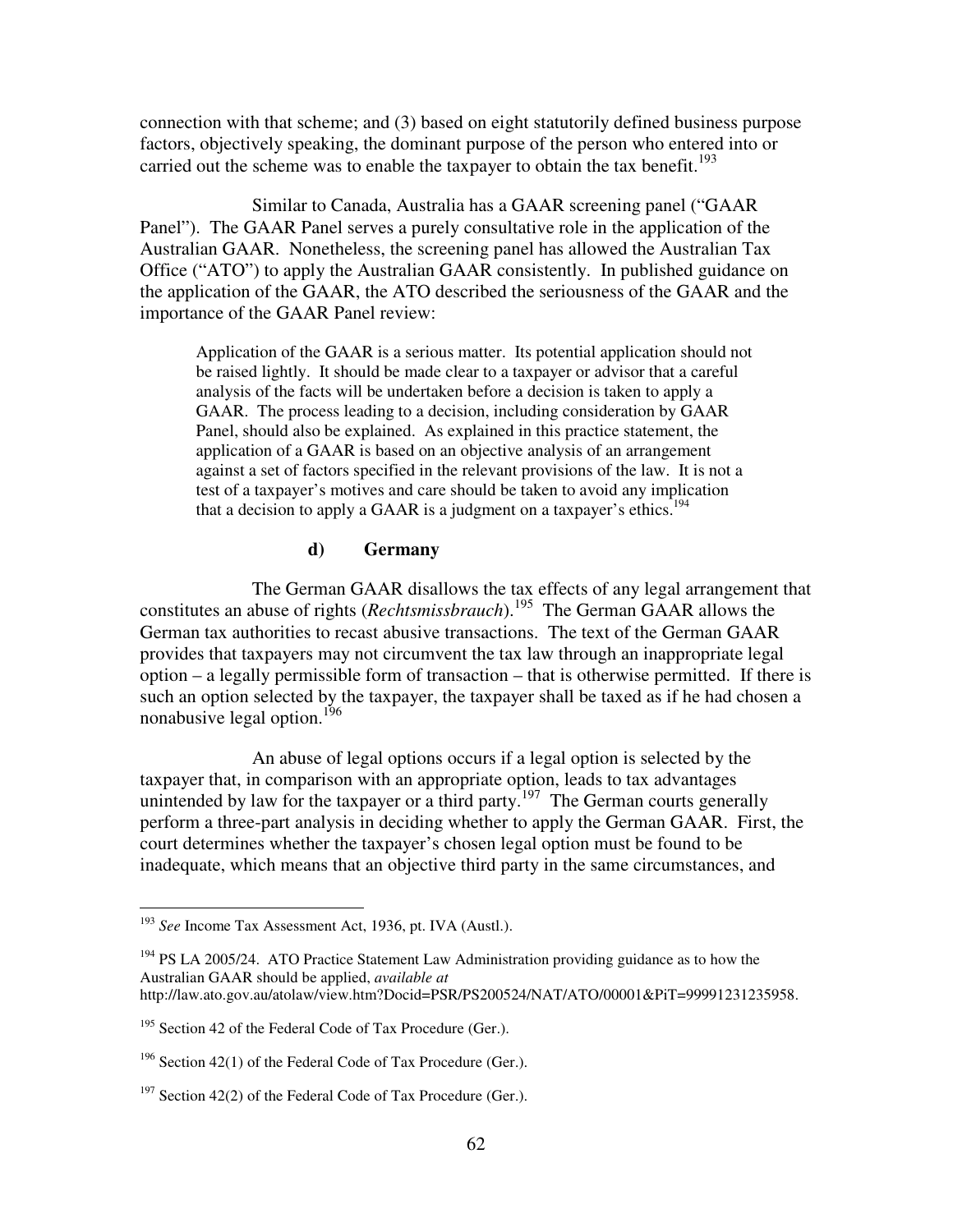with the same economic purpose as the taxpayer, would not proceed as the taxpayer did. In this regard, tax motivation does not by itself make an option inadequate. Second, if the court establishes that the transaction is inadequate, it must be shown that the option had the effect of reducing tax. Third, the taxpayer has the burden of showing that there was a business purpose behind the selection of the form of the transaction. Finally, German courts have also looked at subjective factors of intent in determining whether there has been an abuse of legal options.

# **e) Spain**

The Spanish General Tax Act contains two codified anti-abuse rules. The first rule, contained in article 15, is known as "*frau legis"*, applies when it is found that the taxpayer has reduced or eliminated tax by reason of one or more acts that (i) considered individually or as a whole, are plainly artificial and (ii) have no relevant legal or economic effects other than to obtain tax savings. This rule is also sometimes referred to as applying to transactions that result from an "abuse of legal forms" or to preclude tax benefits that arise from a "conflict in the application of the tax law." Regardless of the description, the effect of the rule is that, when it is applied, the tax benefits are eliminated and the tax effects of the transaction are adjusted to reflect what would have happened if the act or acts that are disregarded had not been implemented. The Spanish tax authorities cannot impose additional penalties when this rule is invoked.

 The second Spanish GAAR is codified in article 16 of the General Tax Act, pursuant to which rule "simulated transactions" are taxed according to their real nature. For this purpose, a "simulated transaction" is deemed to exist when the parties had the intention to enter into a different transaction than the one formally closed, or when the parties did not intend to enter into any transaction at all. The Spanish tax authorities are entitled to impose additional penalties when article 16 applies to a "simulated transaction."

## **3. Anti-abuse regulations**

l

The Service has long had statutory and regulatory tools to combat tax avoidance or abusive transactions. Following is a brief summary of two such tools that have been employed regularly by the Service in recent years.

Section 269 disallows deductions, credits or other allowances in corporate acquisitions if the principal purpose of the acquisition is evasion or avoidance of Federal income tax. Initially enacted in 1943, section 269 has been held by the courts to have a broad reach, covering a broad range of tax attributes beyond loss-generating assets.<sup>198</sup> Nonetheless, the Service has ruled that certain tax attributes specifically contemplated by Congress should not be disallowed under section 269 even though corporate acquisitions may have been made with the intent to qualify for those attributes and reduce the

<sup>198</sup> *See, e.g.*, *Army Times Sales Co. v. Commissioner*, 35 T.C. 688 (1961) (disallowing under section 269 corporate deductions for interest paid on corporation's bonds and to convert capital gains treatment into ordinary income).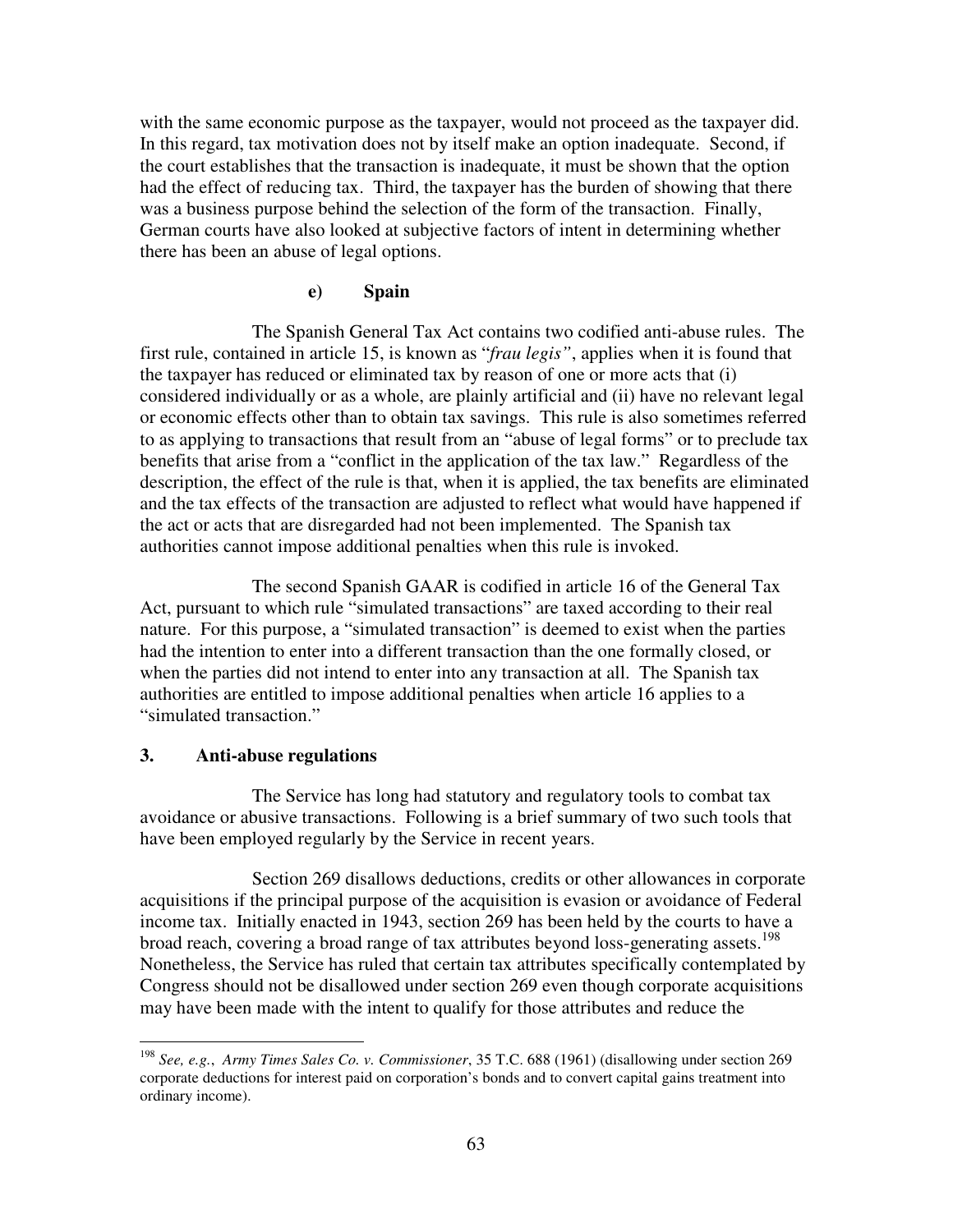taxpayer's Federal income tax liability.<sup>199</sup> A critical feature of section 269 is the subjective intent of the taxpayer – principal purpose of evasion or avoidance. The courts have developed extensive caselaw analyzing different factors to determine whether there exists a legitimate business purpose for the transaction that outweighs the tax benefits or intent to avoid Federal income tax.<sup>200</sup>

 Regulation section 1.701-2, commonly referred to as the "partnership antiabuse regulation," was finalized in 1995 and uses examples to illustrate the competing policy considerations that underlie partnership taxation, as well as the difficulty in crafting a general anti-abuse rule. In addition to describing abusive arrangements, the regulation acknowledges that some of the rules of subchapter K provide partners with tax advantages, and that some are simply rules of administrative convenience. The partnership anti-abuse regulation has two components: (1) provisions relating to the use of the substantive rules of subchapter K and (2) provisions relating to treatment of the partnership as an entity rather than an aggregate. The Regulation explains that an abuse of subchapter K occurs when a partnership is "used or availed of in connection with a transaction a principal purpose of which is to reduce substantially the present value of the partners' aggregate Federal tax liability in a manner that is inconsistent with the intent" of the partnership rules.<sup>201</sup> The Regulation also explains that the intent of subchapter K is to allow partners flexibility in conducting a joint economic arrangement without incurring an entity level tax and that certain of the rules of subchapter K were "adopted to promote administrative convenience and other policy objectives, with the recognition that the application of those provisions do not properly reflect income."<sup>202</sup> Thirteen examples are included to illustrate both abusive uses of the rules of subchapter K as well as the proper use of those rules. The abuse of entity provisions delineate the considerations that underlie treatment of the partnership as an aggregate when necessary to effectuate the proper application of provisions that are not included in subchapter K and provide examples of aggregate versus entity treatment for purposes of non-subchapter K provisions of the Code. In recent years the Service has asserted the partnership antiabuse regulation as one of many arguments, including the economic substance doctrine, in support of its challenges to aggressive transactions. Most courts considering these cases have decided them on economic substance grounds without reaching the merits of the partnership anti-abuse regulation, however.<sup>203</sup> Other courts have effectively combined their discussion of the partnership anti-abuse regulation with traditional

<sup>199</sup> *See, e.g.,* Rev. Rul. 70-238, 1970-1 C.B. 61 (ruling that the creation of a corporation with the principal purpose of qualifying for lower tax rates was not "tax avoidance").

<sup>200</sup> See, e.g., *Commodores Point Terminal Corp. v. Commissioner*, 11 T.C. 411 (1948); *Cromwell Corp. v. Commissioner*, 43 T.C. 313 (1964); *Canaveral Int'l Corp. v. Commissioner*, 61 T.C. 520 (1974).

 $201$  Reg. § 1.701-2(b).

 $202$  Reg. § 1.701-2(a)(3).

<sup>203</sup> *See, e.g*., *Southgate Master Fund v. United States*, 651 F. Supp. 2d 956 (N.D. Tex. 2009).